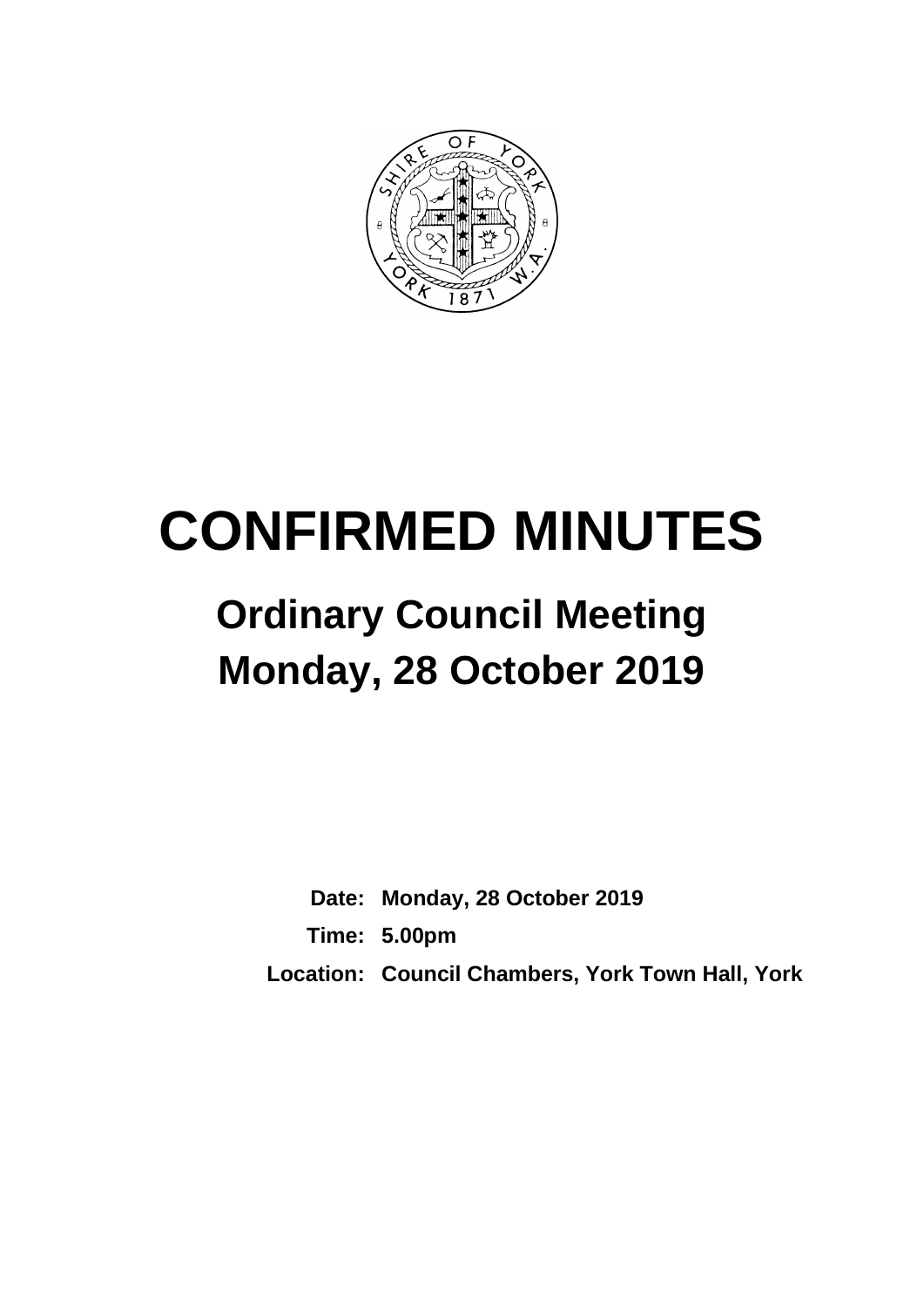## **Order Of Business**

| 1            |             |  |                                                                                   |  |
|--------------|-------------|--|-----------------------------------------------------------------------------------|--|
|              | 1.1         |  |                                                                                   |  |
|              | 1.2         |  |                                                                                   |  |
|              | 1.3         |  |                                                                                   |  |
|              | 1.4         |  |                                                                                   |  |
|              | 1.5         |  |                                                                                   |  |
|              | 1.6         |  |                                                                                   |  |
|              | 1.7         |  |                                                                                   |  |
| $\mathbf{2}$ |             |  |                                                                                   |  |
|              | 2.1         |  |                                                                                   |  |
|              | 2.2         |  |                                                                                   |  |
|              | 2.3         |  |                                                                                   |  |
|              | 2.4         |  |                                                                                   |  |
|              | 2.5         |  |                                                                                   |  |
| 3            |             |  |                                                                                   |  |
|              | 3.1         |  |                                                                                   |  |
|              | 3.2         |  |                                                                                   |  |
| 4            |             |  |                                                                                   |  |
|              | 4.1         |  |                                                                                   |  |
|              | 4.2         |  |                                                                                   |  |
| 5            |             |  |                                                                                   |  |
| 6            |             |  |                                                                                   |  |
|              | 6.1         |  |                                                                                   |  |
|              | 6.2         |  |                                                                                   |  |
|              | 6.3         |  |                                                                                   |  |
|              | 6.4         |  |                                                                                   |  |
| 7            |             |  |                                                                                   |  |
| 8            |             |  |                                                                                   |  |
| 9            |             |  |                                                                                   |  |
|              |             |  | SY149-10/19 Local Heritage Survey, Heritage List, Heritage Areas & Local Planning |  |
|              | SY150-10/19 |  | Development Application: Sheds for Storage of Private Assets (Use Not             |  |
|              |             |  | SY151-10/19 Bushfire Risk Management Plan - Mitigation Activity Grant  25         |  |
|              | SY152-10/19 |  |                                                                                   |  |
|              | SY153-10/19 |  | Request for Sponsorship - 2019 Senior Citizen Appreciation Day  33                |  |
|              | SY154-10/19 |  |                                                                                   |  |
|              | SY155-10/19 |  |                                                                                   |  |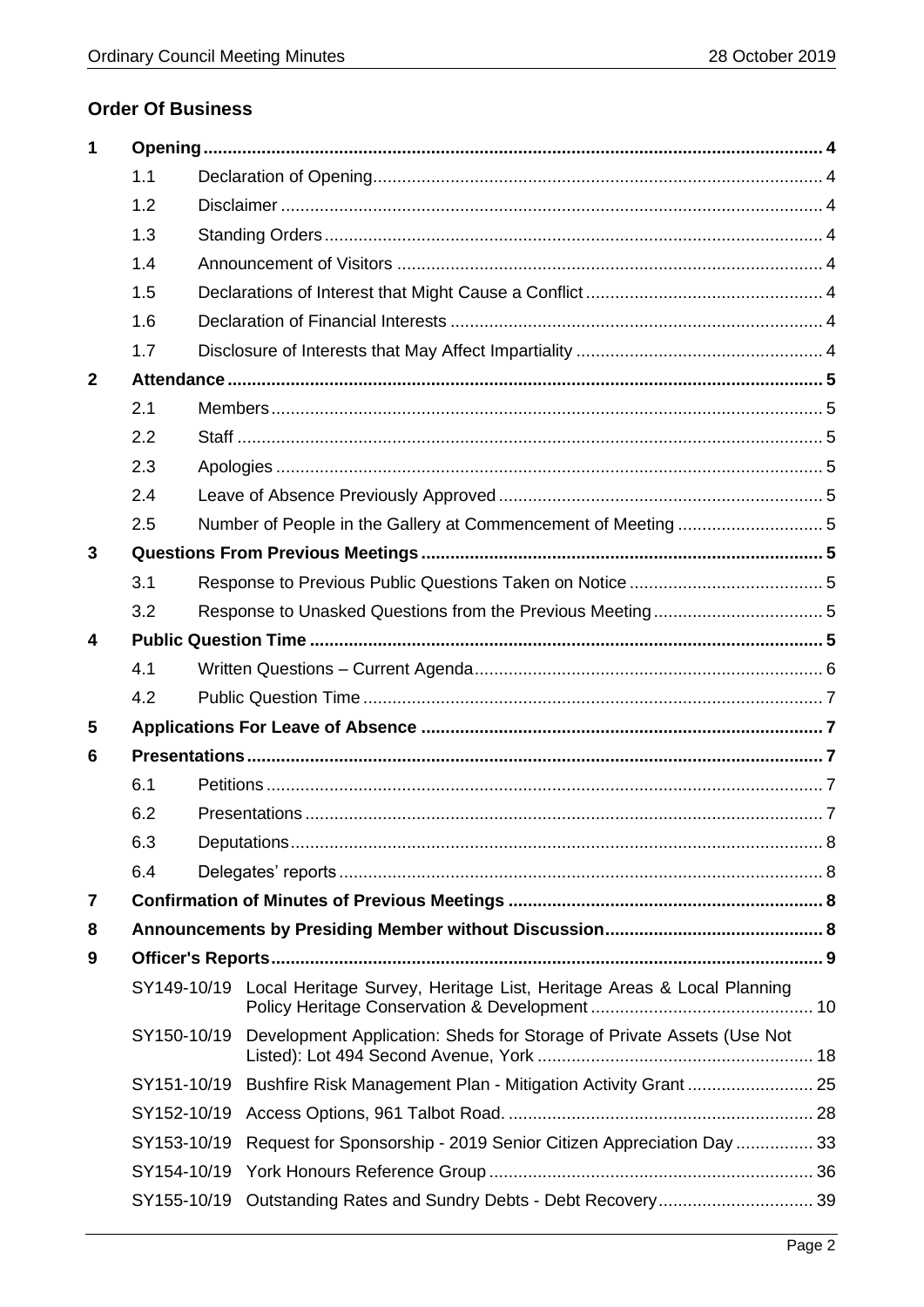|    |      | SY156-10/19 Outstanding Rates and Charges - Payment Agreements  44                   |  |
|----|------|--------------------------------------------------------------------------------------|--|
|    |      |                                                                                      |  |
|    |      |                                                                                      |  |
| 10 |      |                                                                                      |  |
| 11 |      |                                                                                      |  |
| 12 |      | Business of an Urgent Nature Introduced by Decision of the Meeting 55                |  |
|    |      | SY160-10/19 Nomination of Elected Members to the Avon-Midland Country Zone           |  |
| 13 |      |                                                                                      |  |
|    | 13.1 |                                                                                      |  |
|    |      | SY159-10/19 - Confidential - Doubtful Debt - Outstanding Rates and Charges - Request |  |
|    | 13.2 |                                                                                      |  |
| 14 |      |                                                                                      |  |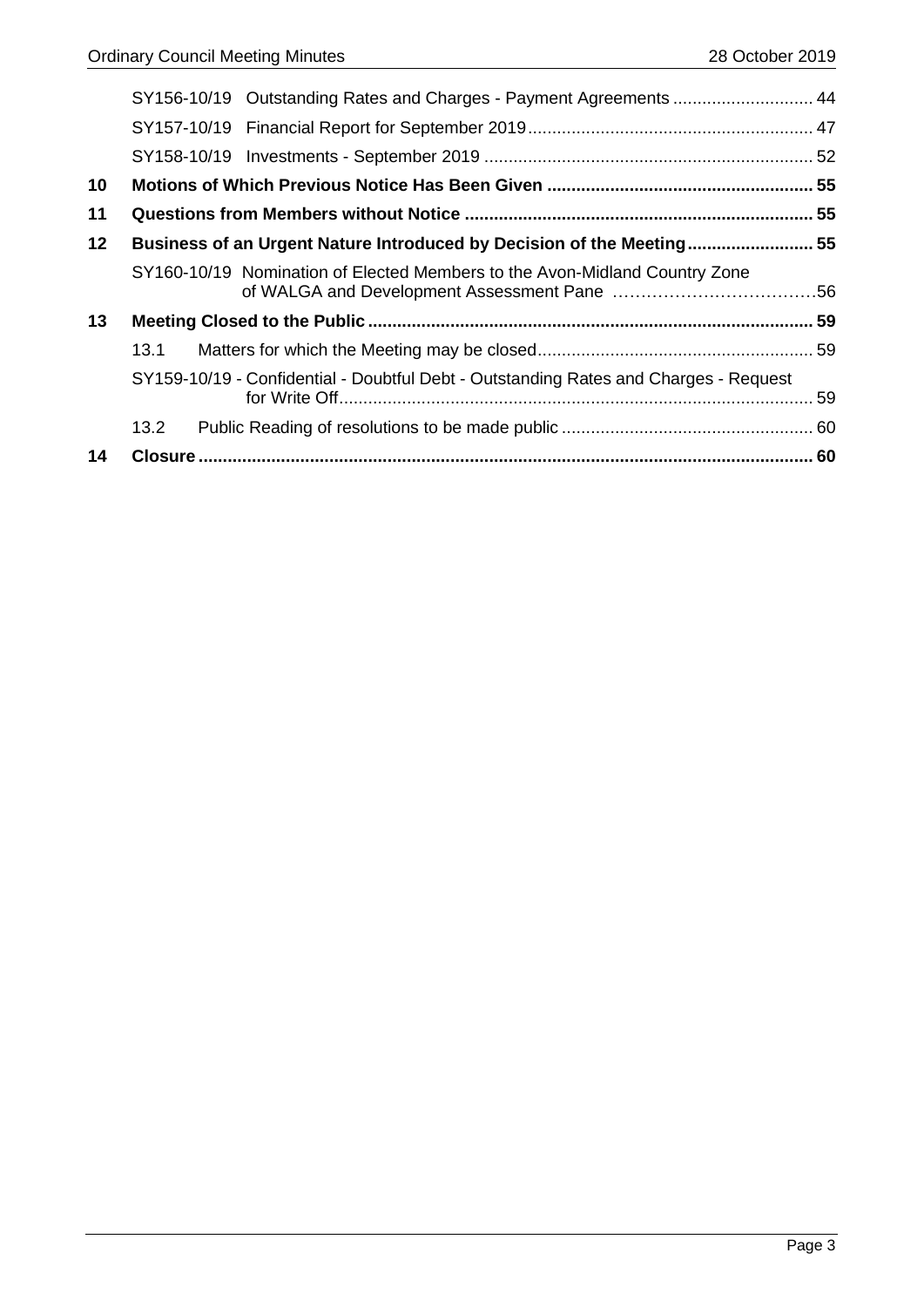#### **MINUTES OF SHIRE OF YORK ORDINARY COUNCIL MEETING HELD AT THE COUNCIL CHAMBERS, YORK TOWN HALL, YORK ON MONDAY, 28 OCTOBER 2019 AT 5.00PM**

The York Shire Council acknowledges the traditional owners of the land on which this meeting is held.

#### <span id="page-3-0"></span>**1 OPENING**

<span id="page-3-1"></span>1.1 Declaration of Opening

*Cr Denese Smythe, Shire President, declared the meeting open at 5.00pm*.

<span id="page-3-2"></span>1.2 Disclaimer

The Shire President advised the following:

*"I wish to draw attention to the Disclaimer Notice contained within the agenda document and advise members of the public that any decisions made at the meeting today, can be revoked, pursuant to the Local Government Act 1995.*

*Therefore members of the public should not rely on any decisions until formal notification in writing by Council has been received. Any plans or documents in agendas and minutes may be subject to copyright. The express permission of the copyright owner must be obtained before copying any copyright material."*

<span id="page-3-3"></span>1.3 Standing Orders

*Nil*

<span id="page-3-4"></span>1.4 Announcement of Visitors

*Nil*

<span id="page-3-5"></span>1.5 Declarations of Interest that Might Cause a Conflict

*Cr David Wallace - SY149-10/19 - Local Heritage Survey, Heritage List, Heritage Areas & Local Planning Policy Heritage Conservation & Development*

*Cr Kevin Trent - SY149-10/19 - Local Heritage Survey, Heritage List, Heritage Areas & Local Planning Policy Heritage Conservation & Development*

*Cr Stephen Muhleisen - SY149-10/19 - Local Heritage Survey, Heritage List, Heritage Areas & Local Planning Policy Heritage Conservation & Development*

<span id="page-3-6"></span>1.6 Declaration of Financial Interests

*Cr Denis Warnick - SY149-10/19 - Local Heritage Survey, Heritage List, Heritage Areas & Local Planning Policy Heritage Conservation & Development*

<span id="page-3-7"></span>1.7 Disclosure of Interests that May Affect Impartiality

*Cr Kevin Trent - SY149-10/19 - Local Heritage Survey, Heritage List, Heritage Areas & Local Planning Policy Heritage Conservation & Development – I am the Chairperson of the York Unity Church, Church Council in Centennial Avenue*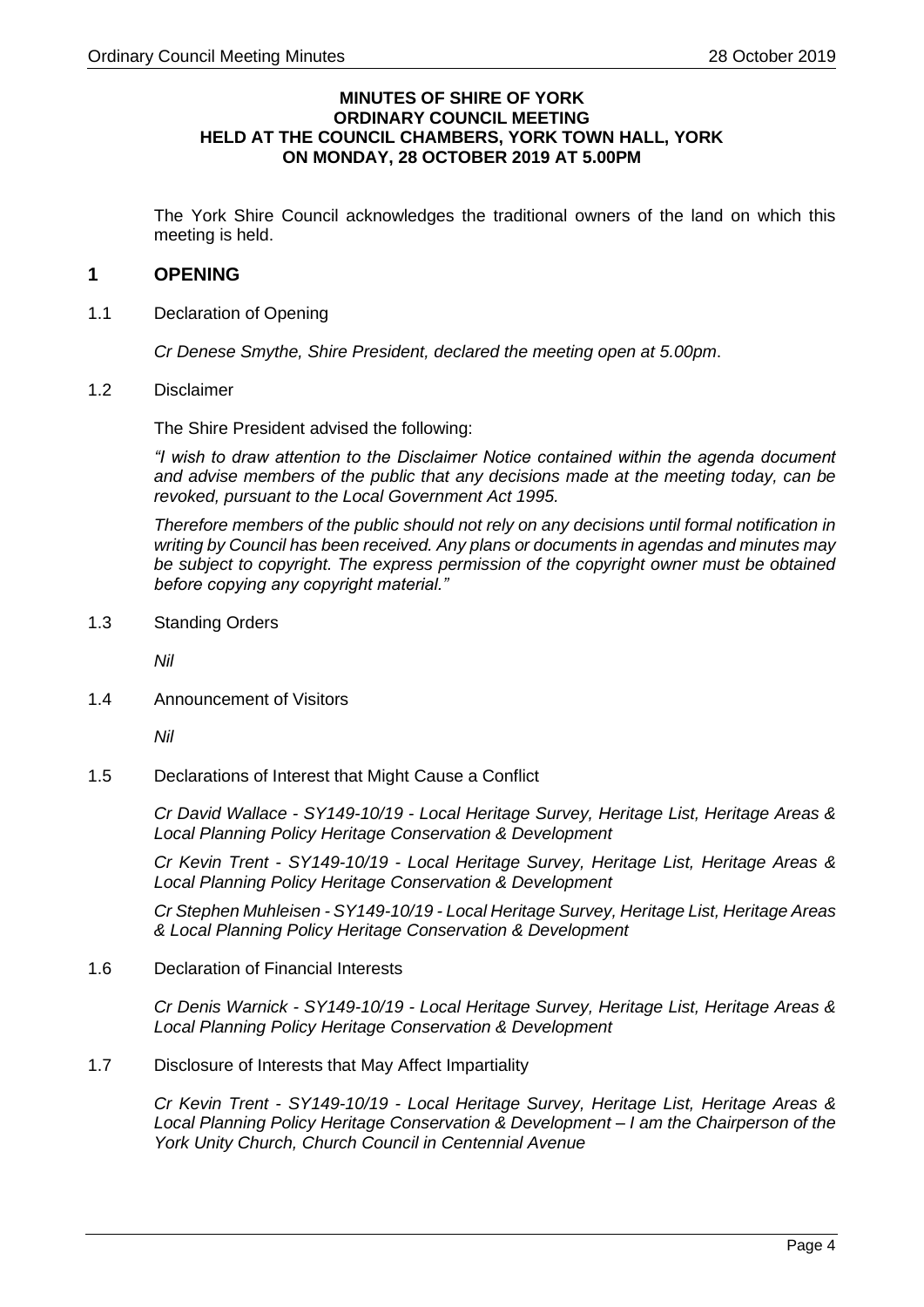*Cr Kevin Trent - SY149-10/19 - Local Heritage Survey, Heritage List, Heritage Areas & Local Planning Policy Heritage Conservation & Development – I am President of the York Sub-Branch RSL*

#### <span id="page-4-0"></span>**2 ATTENDANCE**

<span id="page-4-1"></span>2.1 Members

*Cr Denese Smythe, Shire President; Cr Denis Warnick, Deputy Shire President; Cr Ashley Garratt; Cr Pam Heaton; Cr Stephen Muhleisen; Cr Kevin Trent; Cr David Wallace*

<span id="page-4-2"></span>2.2 Staff

*Allen Cooper, Acting Chief Executive Officer; Suzie Haslehurst, Executive Manager, Corporate & Community Services; Darren Wallace, Executive Manager, Infrastructure & Development Services; Helen D'Arcy-Walker, Council & Executive Support Officer*

<span id="page-4-3"></span>2.3 Apologies

*Nil*

<span id="page-4-4"></span>2.4 Leave of Absence Previously Approved

*Nil*

<span id="page-4-5"></span>2.5 Number of People in the Gallery at Commencement of Meeting

*There were five people in the Gallery at the commencement of the meeting.*

#### <span id="page-4-6"></span>**3 QUESTIONS FROM PREVIOUS MEETINGS**

<span id="page-4-7"></span>3.1 Response to Previous Public Questions Taken on Notice

*Nil*

<span id="page-4-8"></span>3.2 Response to Unasked Questions from the Previous Meeting

*Nil*

#### <span id="page-4-9"></span>**4 PUBLIC QUESTION TIME**

Public Question Time is conducted in accordance with the Act and Regulations. In addition to this the Shire's Council Meetings Local Law 2016 states –

#### **6.7 Other procedures for question time for the public**

- (1) A member of the public who wishes to ask a question during question time must identify themselves and register with a Council Officer immediately prior to the meeting.
- (2) A question may be taken on notice by the Council for later response.
- (3) When a question is taken on notice the CEO is to ensure that—
	- (a) a response is given to the member of the public in writing; and
	- (b) a summary of the response is included in the agenda of the next meeting of the Council.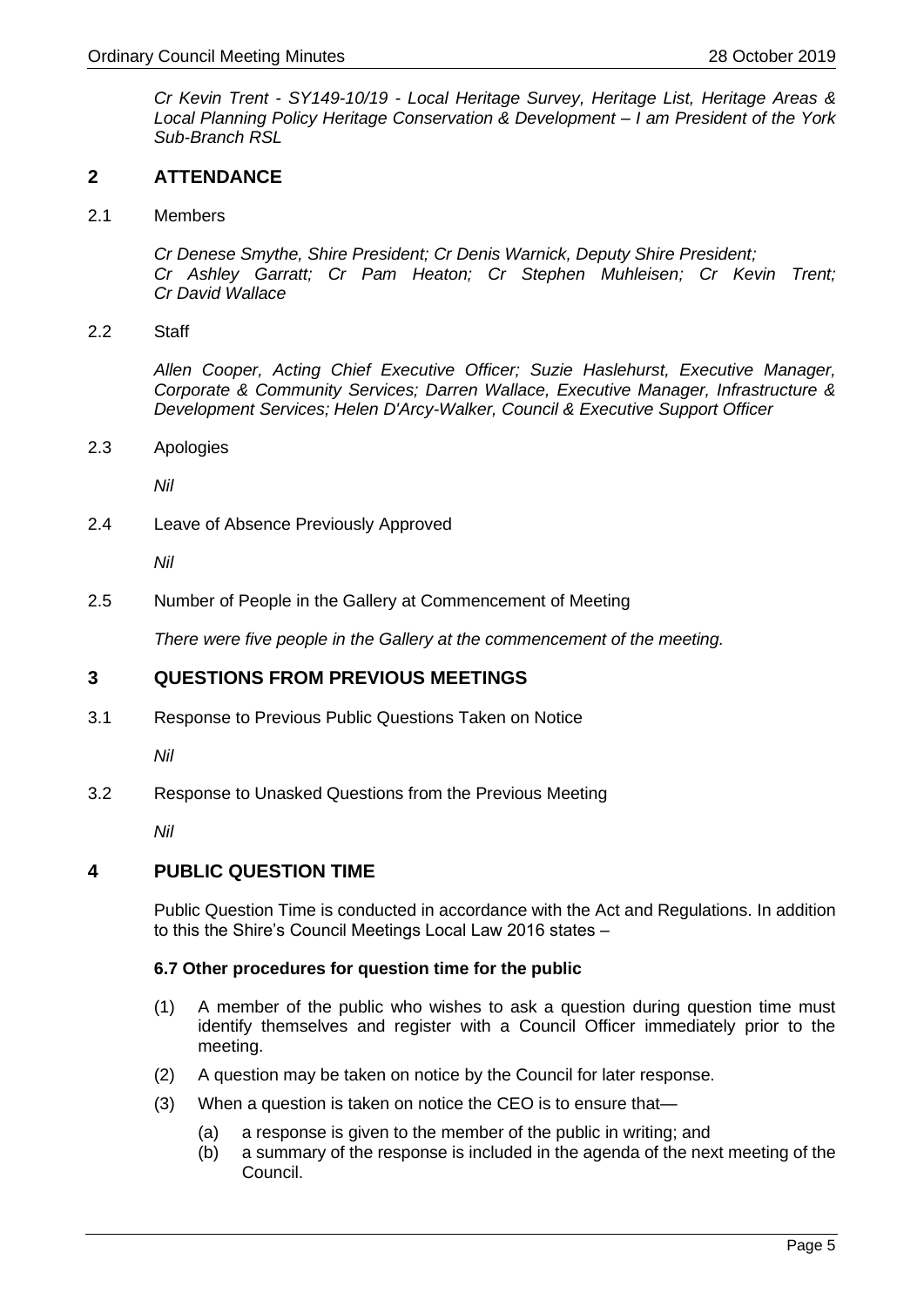- (4) Where a question relating to a matter in which a relevant person has an interest is directed to the relevant person, the relevant person is to—
	- (a) declare that he or she has an interest in the matter; and
	- (b) allow another person to respond to the question.
- (5) Each member of the public with a question is entitled to ask up to 2 questions before other members of the public will be invited to ask their questions.
- (6) Where a member of the public provides written questions then the Presiding Member may elect for the questions to be responded to as normal business correspondence.
- (7) The Presiding Member may decide that a public question shall not be responded to where—
	- (a) the same or similar question was asked at a previous meeting, a response was provided and the member of the public is directed to the minutes of the meeting at which the response was provided;
	- (b) the member of the public uses public question time to make a statement, provided that the Presiding Member has taken all reasonable steps to assist the member of the public to phrase the statement as a question; or
	- (c) the member of the public asks a question that is offensive or defamatory in nature, provided that the Presiding Member has taken all reasonable steps to assist the member of the public to phrase the question in a manner that is not offensive or defamatory.
- (8) A member of the public shall have 2 minutes to submit a question.
- (9) The Council, by resolution, may agree to extend public question time.
- (10) Where any questions remain unasked at the end of public question time they may be submitted to the CEO who will reply in writing and include the questions and answers in the agenda for the next ordinary Council meeting.
- (11) Where an answer to a question is given at a meeting, a summary of the question and the answer is to be included in the minutes.

Public Question Time Commenced at: 5.02pm.

<span id="page-5-0"></span>4.1 Written Questions – Current Agenda

#### **Mr Denis Hill**

The planning approval for the Allawuna metropolitan waste project expires in March 2020 and in April this year the Minister for the Environment directed the DWER to refer the project to the EPA for a full public environmental review.

#### **Question 1:**

To date has there been any contact/feedback from the EPA or DWER to the Shire of York and if so what is the nature of that contact and its affect on the proposal?

#### **Response provided by the Acting Chief Executive Officer:**

The Shire received notification that the Minister had directed the EPA to assess the Great Southern Landfill (formerly Allawuna Landfill) proposal. The Shire has had the following contact with the EPA:

- Public consultation on level of assessment. Submission made by Shire recommending level of assessment be public environmental review.
- 26 April 2019 Notification provided by EPA of:
	- o decision to assess proposal as Public Environmental Review and effect of this notice on decision making authorities under s41 the *Environmental Protection Act 1986*.
	- $\circ$  Nomination of Shire of York as a proponent (relevant decision making authority).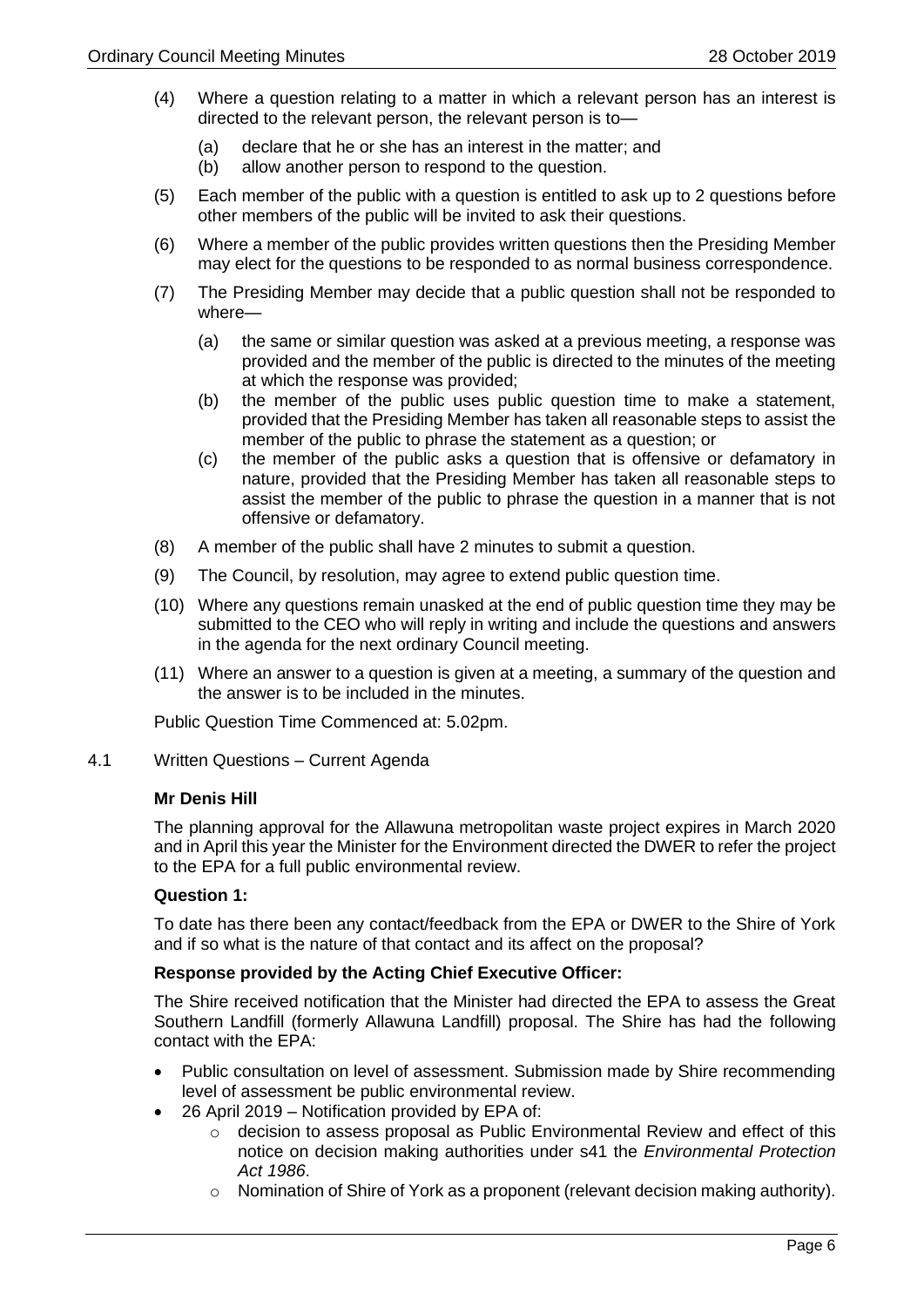- 20 June 2019 EPA provided a copy of the draft Environmental Scoping Document (ESD) prepared by the EPA Services setting out the preliminary key environmental factors and environmental information the Environmental Review Document must address, and invited the Shire to make comment regarding any studies or investigations which need to be considered for inclusion in the draft ESD, noting that environmental impact assessment needs to focus on plausible environmental impacts and if there were any studies identified that were considered unnecessary.
- Submission made by Shire 27 June 2019. Submission essentially provided a submission giving regard to the coverage of the draft ESD of environmental concerns raised by the community during previous public advertising of the planning applications recommending that the scoping document cover these matters.

Other consultation:

11 April 2019 – Consultation with DWER regarding extension to provide comment on level of assessment. Not supported by EPA.

17 July 2019 – EPA request to provide Shire of York comments to proponent.

#### **Question 2:**

To date has there been any contact/feedback from the proponent Alkina to the Shire of York and if so what is the nature of that contact and its affect on the proposal?

#### **Response provided by the Acting Chief Executive Officer:**

- 28 August 2019 Proponent provided written correspondence to the Shire providing an update on the EPA review on some of the points raised by the Shire of York in its response to the draft Environmental Scoping Document and requested a meeting to discuss the points.
- 16 September 2019 Acknowledgement letter sent by Shire of York.
- 19 September 2019 Alkina letter following up response from 28 August 2019 and reiterating request for meeting onsite.
- 3 October 2019 A meeting was held on site with the proponent, Acting Chief Executive Office, Executive Manager Infrastructure & Development Service and Senior Planner, where the proponent gave an overview of the proposal relating to the Public Environmental Review.
- <span id="page-6-0"></span>4.2 Public Question Time

*Nil*

As there were no further questions – Public Question Time concluded at: 5.07pm.

#### <span id="page-6-1"></span>**5 APPLICATIONS FOR LEAVE OF ABSENCE**

*Nil*

#### <span id="page-6-2"></span>**6 PRESENTATIONS**

<span id="page-6-3"></span>6.1 Petitions

*Nil*

<span id="page-6-4"></span>6.2 Presentations

*Mr Colin Luelf – Access Option for 961 Talbot Road. (SY152-10/19)*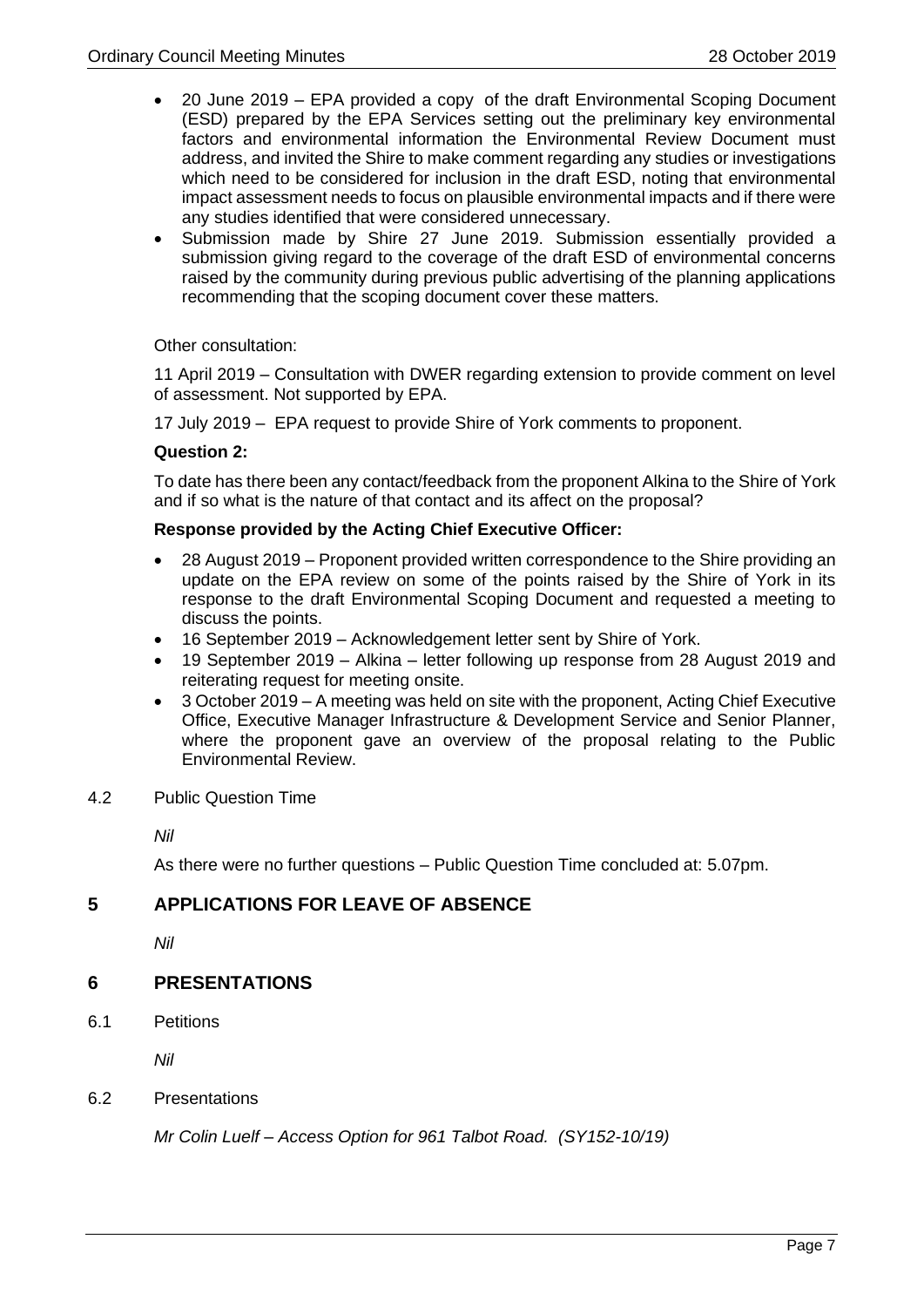#### <span id="page-7-0"></span>6.3 Deputations

*Nil*

<span id="page-7-1"></span>6.4 Delegates' reports

*Nil*

## <span id="page-7-2"></span>**7 CONFIRMATION OF MINUTES OF PREVIOUS MEETINGS**

#### **RESOLUTION 031019**

**Moved: Cr Kevin Trent Seconded: Cr Pam Heaton**

**That the minutes of the Ordinary Council Meeting held on 23 September 2019 be confirmed as a correct record of proceedings.**

*CARRIED: 7/0*

## <span id="page-7-3"></span>**8 ANNOUNCEMENTS BY PRESIDING MEMBER WITHOUT DISCUSSION**

*Nil*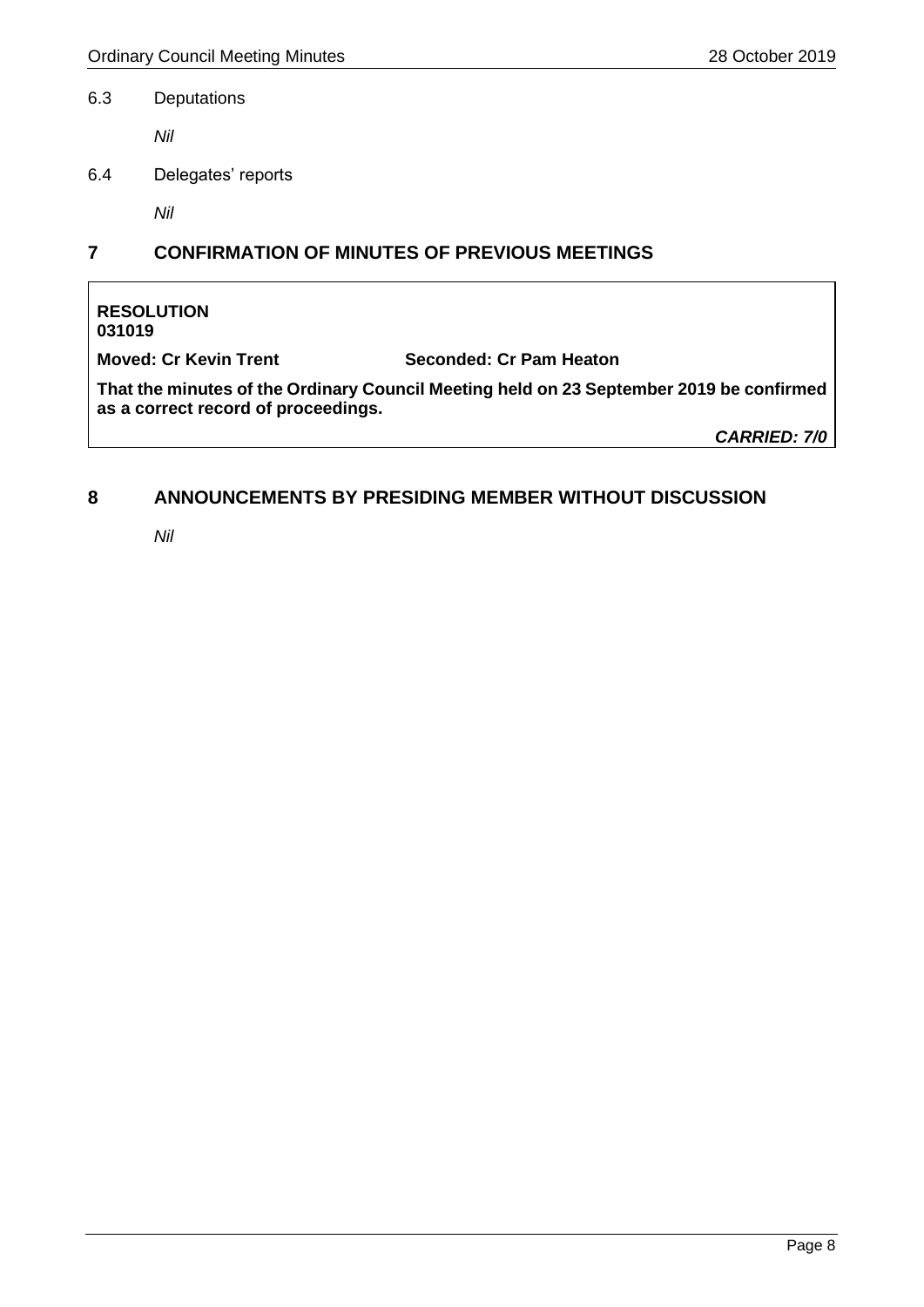#### <span id="page-8-0"></span>**9 OFFICER'S REPORTS**

**Declarations of Interest:**

**Cr Denis Warnick – Financial – Several land holders contained within the draft heritage list are clients of my business**

**Cr David Wallace – Proximity – Proximity to a house on Ovens Road opposite the property I own**

**Cr Kevin Trent – Proximity – I live at 11 William Street, in the Blandstown Heritage Area, which is in the Local Heritage area**

**Cr Stephen Muhleisen – Proximity – Owner property (part) in area covered by the survey**

**Cr Kevin Trent – Impartial – I am the Chairperson of the York Unity Church, Church Council in Centennial Avenue**

**Cr Kevin Trent – Impartial – I am President of the York Sub-Branch RSL**

*The Acting Chief Executive Officer read the following letter received from the Department of Local Government, Sport and Cultural Industries dated 25 October 2019:*

*Dear Mr Cooper – I refer to your correspondence dated 23 October 2019 and advise that, in accordance with authority delegated by the Minister for Local Government , I have approved your application, under section 5.69(3)(a) of the Local Government Act 1995 (the Act).*

*This approval allows disclosing members Cr Warnick, Cr Muhleisen, Cr Trent and Cr Wallace to fully participate in the discussion and decision making relating to the below mentioned item at the Sire's Ordinary Council Meeting of 28 October 2019:*

#### *SY149-10/19 – Local Heritage Survey, Heritage List, Heritage Areas and Local Planning Heritage Conservation and Development*

*Subject to the following conditions"*

- *1. The approval is only valid for the 28 October 2019 Ordinary Council Meeting when agenda item SY149-10/19 is considered;*
- *2. The abovementioned Councillors must declare the nature and extent of their interests at the abovementioned meeting when the matter is considered, together with the approval provided;*
- *3. The CEO is to provide a copy of the Department's letter of approval to the abovementioned Councillors;*
- *4. The CEO is to ensure that the declarations, including the approval given and any conditions imposed, are recorded in the minutes of the abovementioned meeting, when the item is considered;*
- *5. The CEO is to provide a copy of the confirmed minutes of the abovementioned meeting to the Department, to allow the Department to verify compliance with the conditions of this approval, and*
- *6. The approval granted is based solely on the interests disclosed by the abovementioned Councillors, made in accordance with the application. Should other interests be identified, these interests will not be included in this approval and the financial interest provisions of the Act will apply. Peter Minchin, A/Deputy Director General - Regulation*

Councillors can now consider the item.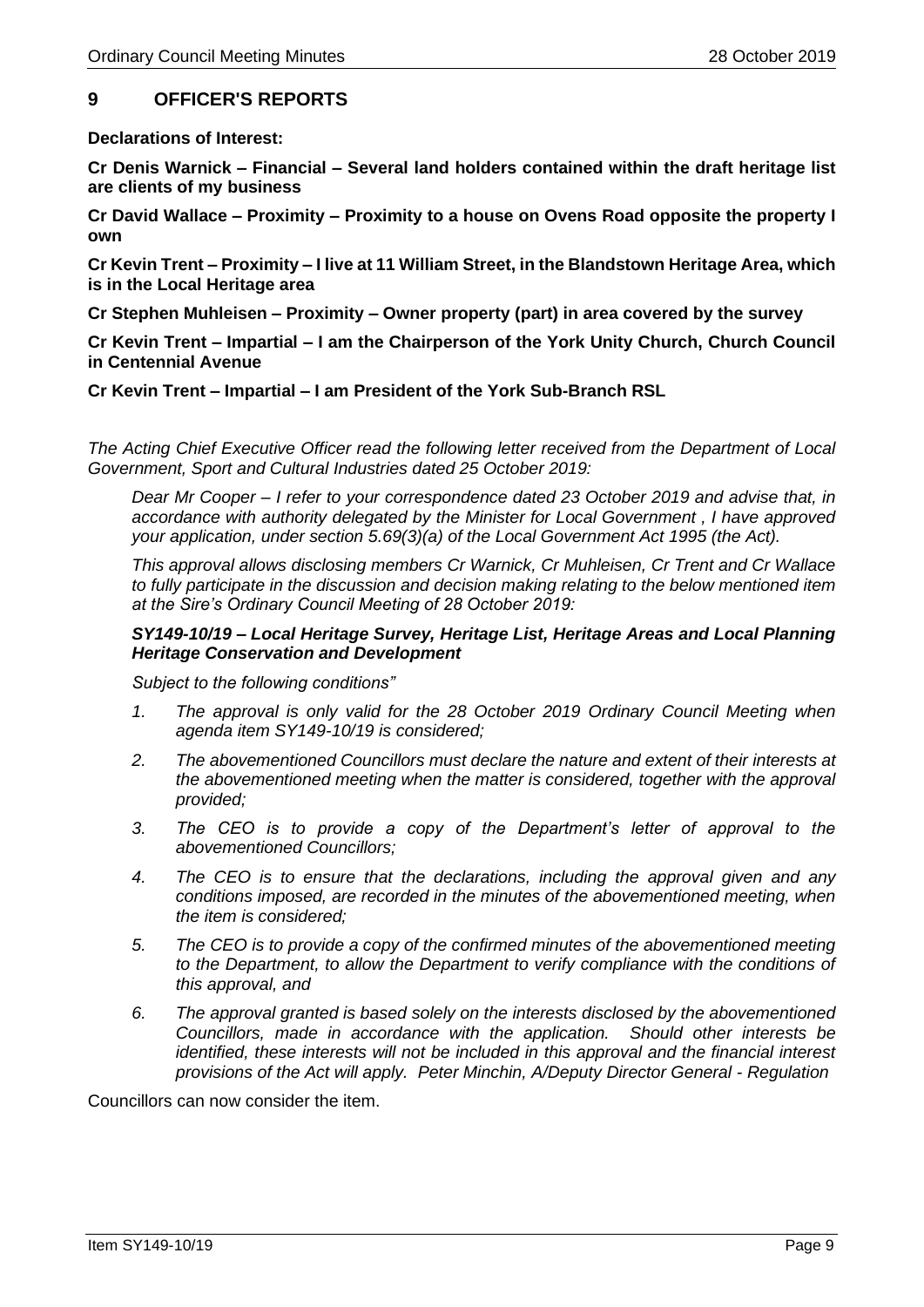#### <span id="page-9-0"></span>**SY149-10/19 LOCAL HERITAGE SURVEY, HERITAGE LIST, HERITAGE AREAS & LOCAL PLANNING POLICY HERITAGE CONSERVATION & DEVELOPMENT**

| <b>File Number:</b>                         | CS.INF.3                                                                                                                                                                                                                                      |  |  |
|---------------------------------------------|-----------------------------------------------------------------------------------------------------------------------------------------------------------------------------------------------------------------------------------------------|--|--|
| Author:                                     | <b>Carly Rundle, Senior Planner</b>                                                                                                                                                                                                           |  |  |
| <b>Authoriser:</b>                          | Darren Wallace, Executive Manager, Infrastructure & Development<br><b>Services</b>                                                                                                                                                            |  |  |
| <b>Previously before</b><br><b>Council:</b> | SY064-06/18 Engagement and Consultation Plan<br>SY102-07/19 Draft Local Heritage Survey, Heritage List and Local<br><b>Planning Policy Heritage Conservation &amp; Development</b>                                                            |  |  |
| <b>Appendices:</b>                          | <b>Submissions Received</b><br>1.<br>2.<br><b>Schedule of Submissions</b><br>3.<br><b>Local Heritage Survey</b><br><b>Heritage List and Heritage Areas</b><br>4.<br>5.<br><b>Local Planning Policy: Heritage Conservation and Development</b> |  |  |

#### **NATURE OF COUNCIL'S ROLE IN THE MATTER**

Executive & Legislative.

#### **PURPOSE OF REPORT**

For Council to consider submissions received from the consultation period and to adopt the Local Heritage Survey, Heritage List, Heritage Areas and Local Planning Policy Heritage Conservation and Development.

#### **BACKGROUND**

In accordance with Part 8 of the *Heritage Act 2018* and the *Planning and Development (Local Planning Schemes) Regulations 2015 (*Regulations*)*, the Shire, in conjunction with Heritage Intelligence has completed a review of its existing Municipal Heritage Inventory (updated term is now Local Heritage Survey), Heritage List, Heritage Areas and associated local planning policy.

The draft Local Heritage Survey, Heritage List, Heritage Areas and revised Local Planning Policy Heritage Conservation and Development was presented to Council to adopt for the purposes of consultation at its ordinary meeting held on 29 July 2019, where Council resolved that it:

- *1. Adopts the Draft Local Heritage Survey 2019 for consultation in accordance with the endorsed Consultation and Engagement Plan (May 2018).*
- *2. Pursuant to clause 8 of Schedule 2 – Deemed Provisions of the Planning and Development (Local Planning Schemes) Regulations 2015 adopts the draft Heritage List for consultation in accordance with the Consultation and Engagement Plan (May 2018), with the following modification - the level of significance of 34 Clifford Street, York is to be changed from 'B' to 'C'.*
- *3. Pursuant to clause 9 of Schedule 2 – Deemed Provisions of the Planning and Development (Local Planning Schemes) Regulations 2015 adopts the draft heritage areas for consultation in accordance with the Consultation and Engagement Plan (May 2018).*
- *4. Pursuant to clauses 3, 4 and 9 of Schedule 2 – Deemed Provisions of the Planning and Development (Local Planning Schemes) Regulations 2015 adopts the draft Local Planning Policy Heritage Conservation and Development for consultation in accordance with the Consultation and Engagement Plan.*
- *5. Requests the Chief Executive Officer to investigate options for incentives for properties on the heritage list and report back to Council prior to formulation of the 2020/21 annual budget.*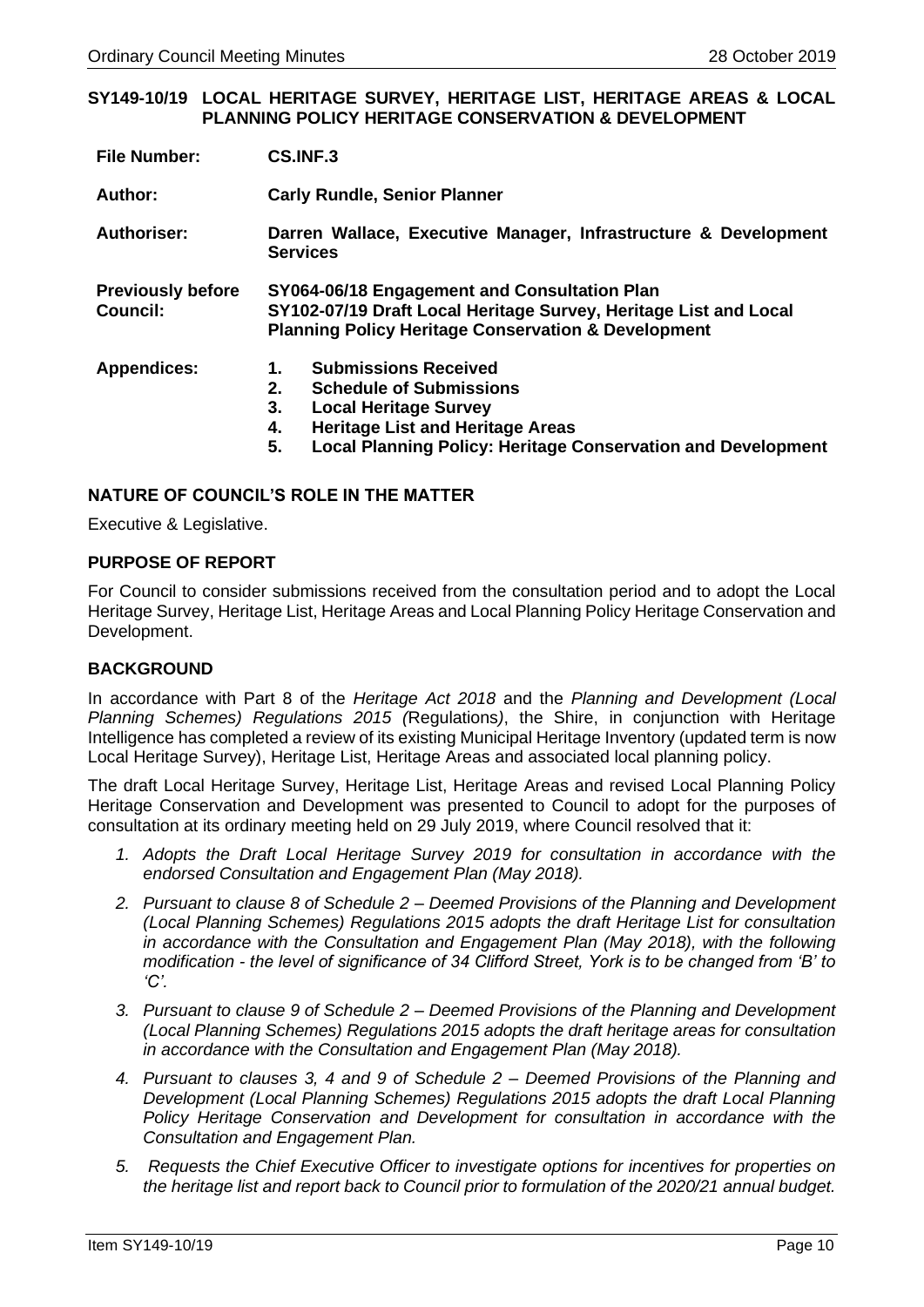Detailed background of the review and drafts is outlined in the previous Council minutes SY102- 07/19.

Advertising of the draft documents in accordance with the resolution has been completed.

A total of 28 submissions have been recorded, which relate to 35 places. This includes both submissions received in writing, and submissions which have been included by officers to document the outcomes of meetings held with the Heritage Advisor and Senior Planner to inform modifications to the draft documents as discussed in these meetings.

Of the 28 submissions received seven (7) objections were received to the proposed listing of seven places. All other submissions were either in support of the proposed listing(s), raised general matters for consideration and/or provided additional information to correct and update the relevant place records.

Council is requested to consider the submissions received and resolve to either:

- Adopt the documents without modification
- Adopt the documents with modification; or
- Not proceed with the local heritage survey, heritage list, designation as a heritage area or local planning policy. This option is not recommended as there is a statutory requirement under the *Heritage Act 2018* and Regulations that the Shire adopts and maintains both a Local Heritage Survey and Heritage List.

It is officers' recommendation that Council adopts the documents with modification in response to submissions.

#### **COMMENTS AND DETAILS**

It is a requirement of the *Heritage Act 2018* that the Shire prepares and maintains a survey of places within its district that are, or may become, of cultural heritage significance. The purposes of a local heritage survey include:

- *(a) identifying and recording places that are, or may become, of cultural heritage significance in its district; and*
- *(b) assisting the local government in making and implementing decisions that are in harmony with cultural heritage values; and*
- *(c) providing a cultural and historical record of its district; and*
- *(d) providing an accessible public record of places of cultural heritage significance to its district; and*
- *(e) assisting the local government in preparing a heritage list or list of heritage areas under a local planning.*

The survey itself does not have statutory force and effect in terms of planning controls, although provides guidance to the Shire as to the importance of a place's cultural heritage significance and thereby providing information on which places may be worthy of built heritage conservation and should be afforded statutory protection for conservation and retention by inclusion on a heritage list or within a heritage area under a local planning scheme. Inclusion of a place in the heritage list or within a heritage area, adopted under a local planning scheme means that a local government can consider the heritage of a place as part of its decision-making process for proposed development.

The Shire's Municipal Heritage Inventory (now called Local Heritage Survey by the *Heritage Act 2018*), adopted by Council in 2008 identified 145 places and two heritage precincts containing 69 places identified as having significance to the precinct (216 places in total). The 2008 inventory replaced the 1995 inventory which identified 142 places and 'Objectives and Guidelines' established in 2000 identifying five heritage precincts covering a much larger area than the two precincts adopted in 2008. In accordance with clause 5.1.2.2 of the Scheme, the Inventory is also the Heritage List.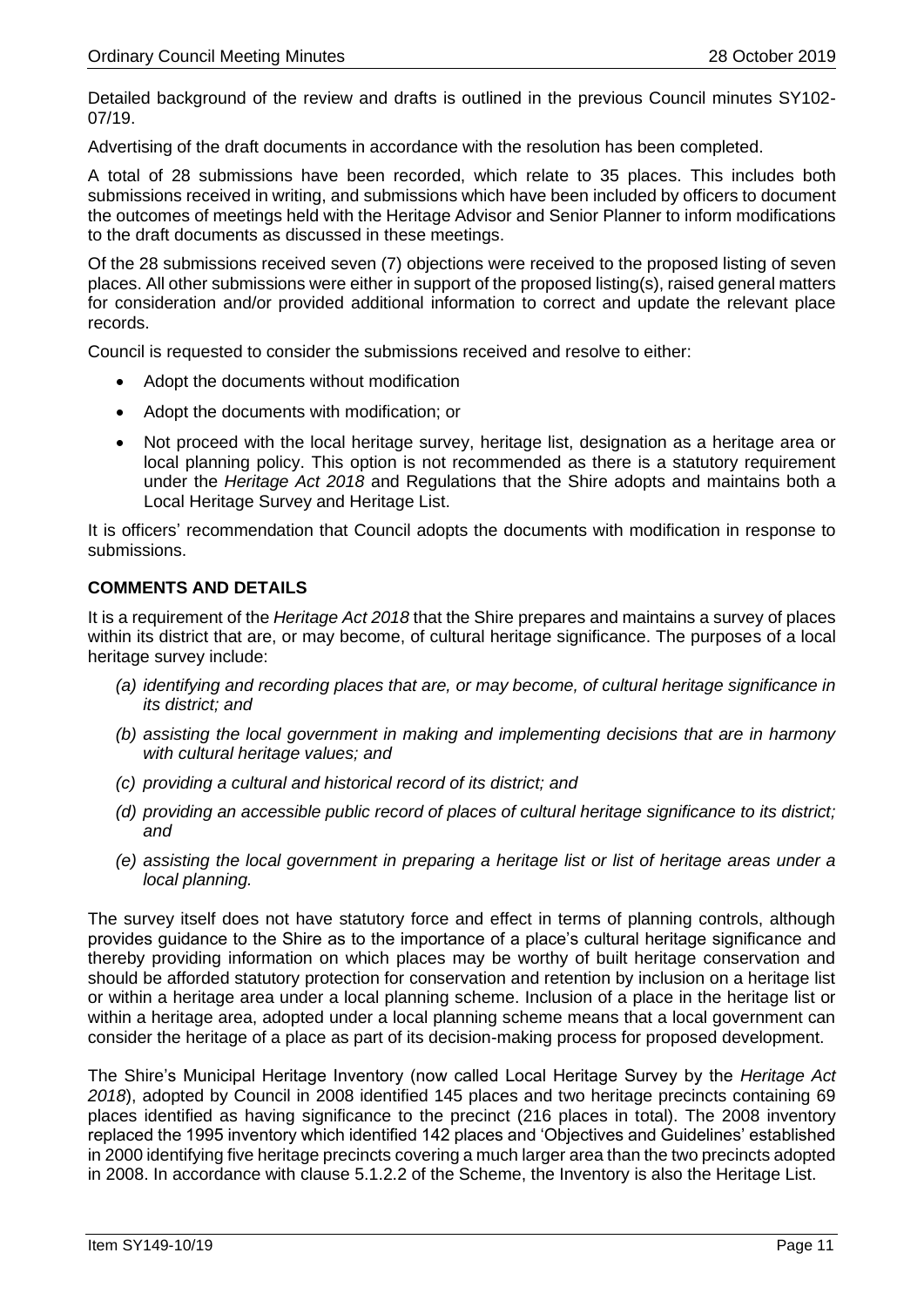The Shire's Local Planning Policy Heritage Precincts and Places, adopted by Council at its Ordinary Meeting on 22 September 2008, includes assessment criteria and standards to guide appropriate development within heritage precincts and heritage places on development applications received. Minor updates occurred to the 2008 MHI in 2009 and 2019, which has resulted in 145 places currently being identified, and a further 68 places recognised as having significance to a precinct.

The review of the above documents resulted in a revised Local Heritage Survey, Heritage List, Heritage Areas and Local Planning Policy Heritage Conservation and Development which Council at its ordinary meeting 29 July 2019 resolved to adopt (with modification) for public consultation.

Detailed information on the review and summary of changes is set out in the previous council minutes and Local Heritage Survey, although broadly resulted in the following changes being proposed in the draft:

- Identification of 300 places that have or may become of cultural heritage significance in the Local Heritage Survey;
- Grading of places to assign levels of significance (current and new) in accordance with State Heritage Office Guidelines. This also involved establishing a grading criterion and grading the significance of places within heritage areas, which had not previously been completed in the 2008 inventory;
- Modification to the Heritage Area boundaries to:
	- o Extend the boundary of the York Central Heritage Area to Grey Street including properties south of Ford Street, the intent being that this represents a logical extension incorporating a number of places on the State Heritage Register and better aligns with the boundaries of the place 'Mongers Precinct'.
	- o Change the boundary between the York Central Heritage Area, and Blandstown Heritage Area to align with Balladong Street.
	- o Creation of a new York Town Centre Heritage Protection Area which has been excised from the existing York Central Heritage Precinct on Avon Terrace between South Street and Macartney Street recognising the distinct historical building form of this section of Avon Terrace from the broader York Central Heritage Precinct.
- Identification of a total of 108 places within the heritage areas as making a contribution to the significance of the heritage areas.
- Identification of 145 places on the Heritage List, of which 21 places are also included within a Heritage Area but have been included in the Heritage List representing they are listed as Grade A (and on or recommended for inclusion on the State Heritage Register). The Local Heritage Survey recommends that all places graded as having an 'A' and 'B' significance are worthy of built heritage conservation under the Scheme and should be included on the Heritage List
- A revised Local Planning Policy: Heritage Conservation and Development being prepared which reflects the above changes and includes exemptions and provisions for minor works which pose a low risk of impact to the heritage character of the area and places such as boundary fencing and signage types in certain instances to reduce red tape.

Consultation on the draft documents was undertaken generally in accordance with the Consultation and Engagement Plan (May 2018) endorsed by Council and in accordance with statutory requirements of the *Planning and Development (Local Planning Schemes) Regulations 2015* and with due regard given to guidelines issued by the Heritage Council under the *Heritage Act 2018*. This involved the following:

- Letters were sent to Stakeholders (York Society, National Trust etc) and those who have requested to be placed on the Shire's consultation list.
- Notices were placed in a prominent location within affected heritage areas.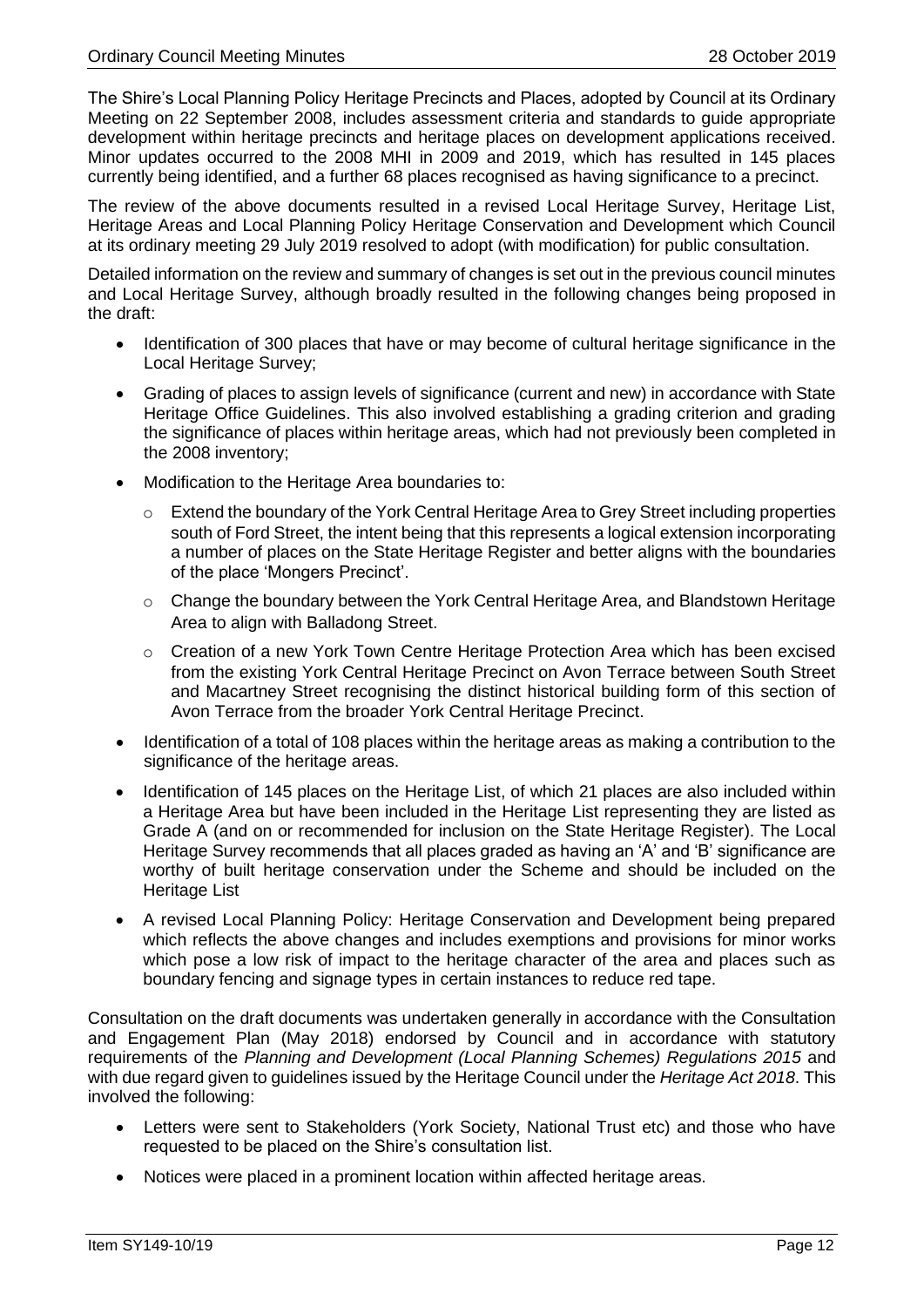- A notice was published in the York and Districts Community Matters, Avon Valley Advocate, Shire office and the Shire's website.
- A letter was sent to each owner and occupier of places identified on the Local Heritage Survey, Heritage List and each place within Heritage Areas inviting submissions to be made. Each letter was sent with:
	- o a 'frequently asked questions' information sheet;
	- o a copy of the relevant 'place record' setting out why the place had been identified as having significance and its recommended listing (i.e local heritage survey, heritage list or heritage area).
	- $\circ$  Information on where full copies of draft documents and draft policies could be viewed; and
	- o an offer made for owners/occupiers to meet with the Shire's Heritage Advisor to further discuss their listing should they choose to.

A total of ten meetings were held with owners/occupiers of places, Heritage Intelligence and the Senior Planner. Whilst the meetings were informal and in some instances were followed up with a submission by the owner/occupier of a place, in other instances changes to place records were discussed although no submission was received. To reflect the outcomes of these discussions which have not been captured by a written submission being made, officers have included the meetings and their outcomes in the schedule of submissions for Council's consideration and to inform modifications.

28 submissions were received in response to the advertising period relating to 35 places. 17 of these were submitted in writing. Other submissions related to owners/occupiers who attended meetings with the Shire's Heritage Advisor and Senior Planner. Of the submissions received:

- 7 written submissions were received objecting to the inclusion of a place on the Heritage List, within a Heritage Area, Local Heritage Survey, or the category assigned to a place;
- 21 were either in support of listing or providing further information to correct or update the relevant place record. Two submissions provided that further guidance for development of heritage places and incentives for places on the heritage list should be provided. Main Roads Western Australia also gave an overview of potential future works for places within its jurisdiction.

A copy of submissions received is included in **Appendix 1** and a Schedule of Submissions providing responses to each submission is provided in **Appendix 2**.

In response to the submissions providing additional information to update/correct place records and outcomes of meetings:

- The relevant place records have been updated accordingly.
- Five places (PN 88, 123, 273, 274 and 270) on larger properties identified for inclusion on the Heritage List have been amended to reflect that the listing applies to a portion of the property which encompasses the relevant buildings and curtilage rather than the whole property.
- Council has already resolved to investigate options for incentives for places on the heritage list and report back to Council prior to formulation of the 2020/21 annual budget and has allowed budget for a further review of Local Planning Policy Heritage Conservation and Development to be undertaken.
- Main Roads comments were noted. It is recommended the Blands Brook Bridge be retained on the heritage list/heritage area (as a place making some contribution to the Blandstown Heritage Area) as proposed to ensure regard is given to the cultural heritage significance of this place.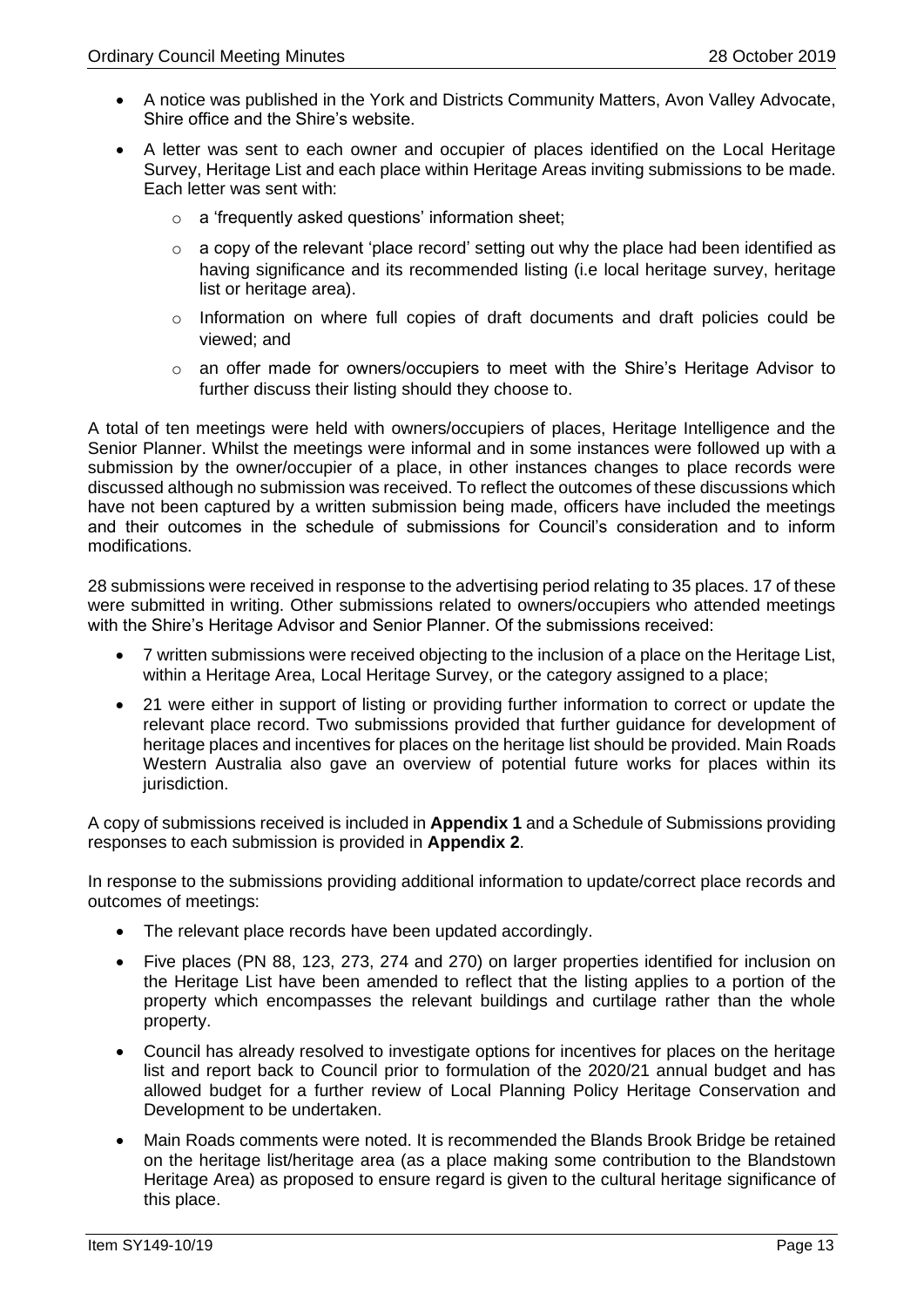A summary of objections received, and recommendations is provided below:

• Place No. 37 – 117 Avon Tce, York (Butchers Shop & Café)

Objection on the basis of place not being of significance and concerns regarding insurance and resale.

#### **Recommendation: No change.**

The property is located centrally within York Town Centre Heritage Protection Area and is identified as making '**little'** contribution to the significance of the area. This means that the property may have some elements of historical interest but otherwise minimal, where the desired outcome is that any new development, demolition or new built form must respond to the immediate historical context and heritage area. The designation allows for substantial works to occur on the property (redevelopment/demolition) subject to development complying and being compatible with the heritage area within which it is located. Removal of the place from the heritage area is not supported given its central location within the heritage area and potential to result in development which may be incompatible affecting significance of the area.

• Place No. 67 – 2 Bland Road, York (cnr Ulster Rd) (Residence – Daisy Hill), Place No. 124 – 44 Henry Road, York (Residence)

Place No. 244 – 100 Ulster Road, York (Residence)

Place No. 283 – 2500 Spencers Brook – York Rd, Wilberforce (Rivoli)

Objections to proposed listings on the basis of alterations being undertaken which has affected significance, additional information on properties for consideration, concerns regarding insurance and impact of listing on property.

#### **Recommendation(s): Amend to Grade C – Local Heritage Survey only**

The above places were recommended for Grade B. The Heritage Advisor has reviewed submissions and additional information provided and recommended that the places be amended to Grade C on the basis that the places were either not supported by historical information which undermines the level of cultural heritage significance of the place and/or the advised changes to original fabric of a place have impacted the grading to be applied.

#### • Place No. 84 – 34 Clifford Street, York (Residence)

Objection on the basis that the place is not of cultural heritage significance to the district, Council resolved in March 2019 to remove the place from the Municipal Heritage Inventory, listing impedes positive works being undertaken to property, place record contains anomalies, that the listing shows lack of consideration and regard for residents of property, Council process and bias.

#### **Recommendation: No Change - retain as Grade C - Local Heritage Survey only**

As a result of the Council resolution at Ordinary Meeting 29 July 2019, the place is identified as a Grade C for inclusion on the Local Heritage Survey only, which does not have statutory implications or would result in any development restrictions applying as a result of heritage considerations. The place has been identified by the Shire's Heritage Advisor as having cultural heritage significance to the Shire of York worthy of inclusion on the Local Heritage Survey. Unless Council was to determine that the place is not of cultural heritage significance, it is not recommended that the place be removed from the Local Heritage Survey, as one of the listed purposes of the survey is to provide a cultural and historical record of its district. Removal of a place for reasons other than cultural heritage significance impacts the comprehensiveness and purpose of the survey.

#### • Place No. 208 – 3 Redmile Rd, York (Balladong House)

Objection on the basis that the physical description is incorrect and that alterations have occurred which impact the original character of the place, which is why the property has not previously been identified.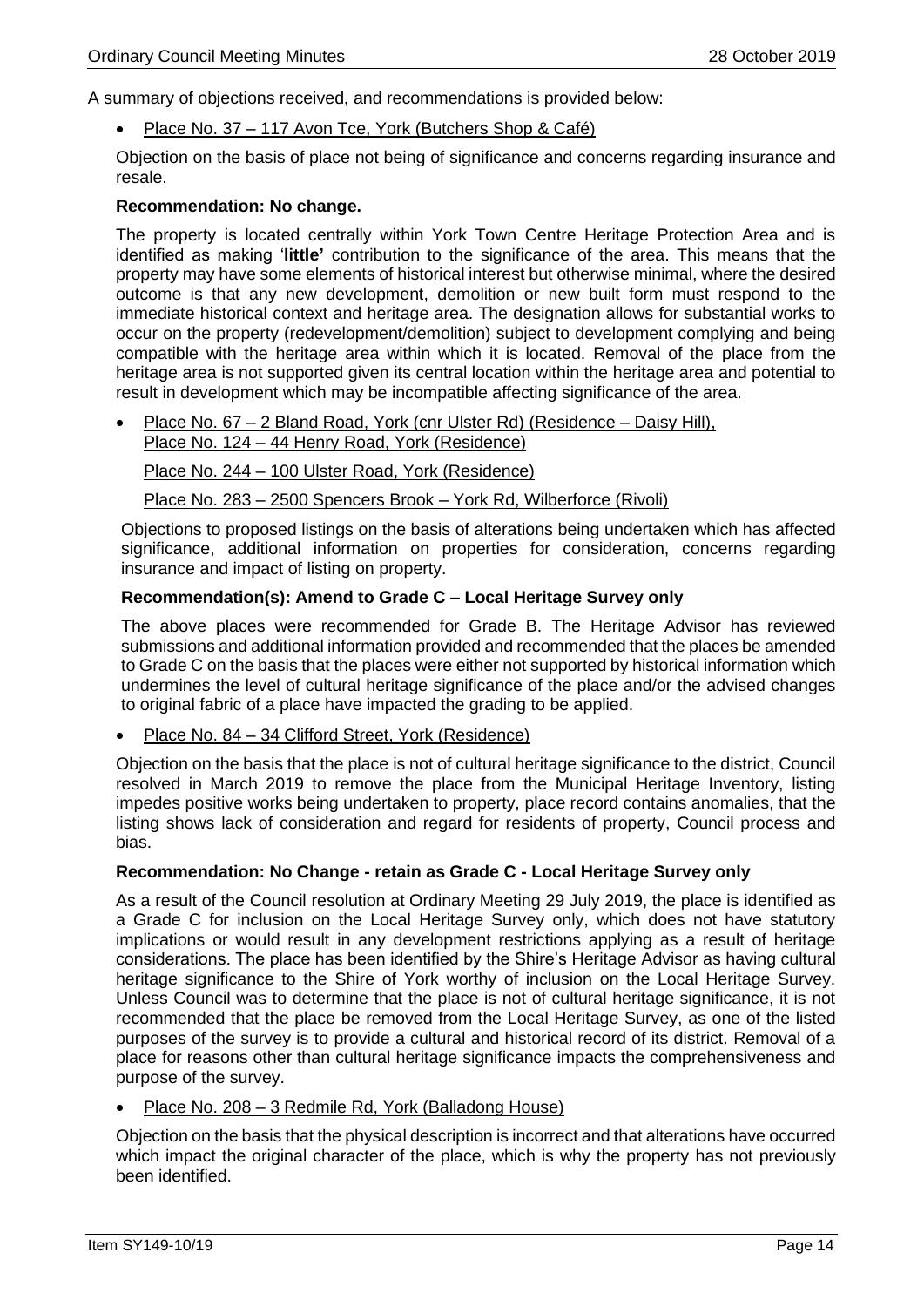#### **Recommendation: No Change – retain as 'considerable contribution' to Blandstown Heritage Area**

The Heritage Advisor after reviewing the submission, has advised that the alterations have not affected the significance of the place to the heritage area and recommended that that it remain listed as proposed (considerable significance to the Blandstown Heritage Area).

The recommended modifications have been undertaken as 'track changes' in **Appendices 3,4 and 5.** Minor administrative updates have also been undertaken. The Heritage Advisor has recommended further modification to place records within the York Town Centre Heritage Protection Area to update these to more recent assessments (integrity, condition and authenticity was carried over from the 2008 MHI, rather than a recent assessment). Whilst the modifications do not impact the proposed listing of the places, they are proposed after public consultation has concluded and are not in response to submissions. It is recommended that these modifications be deferred to the next annual update to allow for further consultation with affected owners and occupiers of places.

#### **OPTIONS**

The following options are also available to Council:

- Adopt the draft Local Heritage Survey, Heritage List and Local Planning Policy Heritage Conservation and Development with further or alternate modifications;
- Not adopt the draft Local Heritage Survey, Heritage List and Local Planning Policy Heritage Conservation and Development. Not proceeding with a review is not recommended by officers, given the reasons previously listed for undertaking the review.
- Determine that additional consultation is required prior to adopting the documents.

#### **IMPLICATIONS TO CONSIDER**

#### **Consultative**

A consultation and engagement plan for the review was endorsed by Council at the 25 June 2018 Ordinary Council Meeting, which identified the review would be undertaken in stages.

Information on consultation undertaken and submissions received as part of 'stage 2' is outlined above.

Should Council resolve to adopt the Local Heritage Survey, Heritage List, Heritage Areas and Local Planning Policy: Heritage Conservation and Development 'stage 3' consultation – notification will occur.

This involves making the information publicly available and notifying affected parties of the adoption. Stage 3 consultation will be undertaken to comply with guidelines and statutory requirements of the *Heritage Act 2018* and Regulations. Officers also intend to include the updated information on 'Inherit', the State Heritage Office's online database of places of cultural heritage.

#### **Strategic**

#### 2018-2028 Strategic Community Plan

*Theme 2: A Leader in Cultural Heritage and Environment*

*To be a place which is renowned for its cultural heritage and the quality of its natural environment, and the care taken by the community of both.* 

#### *Particular desired outcomes:*

*2.2: Public and privately-owned heritage buildings and adequately maintained and protected for the future and the Shire leads the way in innovative promotion of the historic character.* 

*2.3 New development is carried out at a scale and in style which retains, is compatible with and does not overshadow, the historic feel and heritage character of the town of York and other settlements.*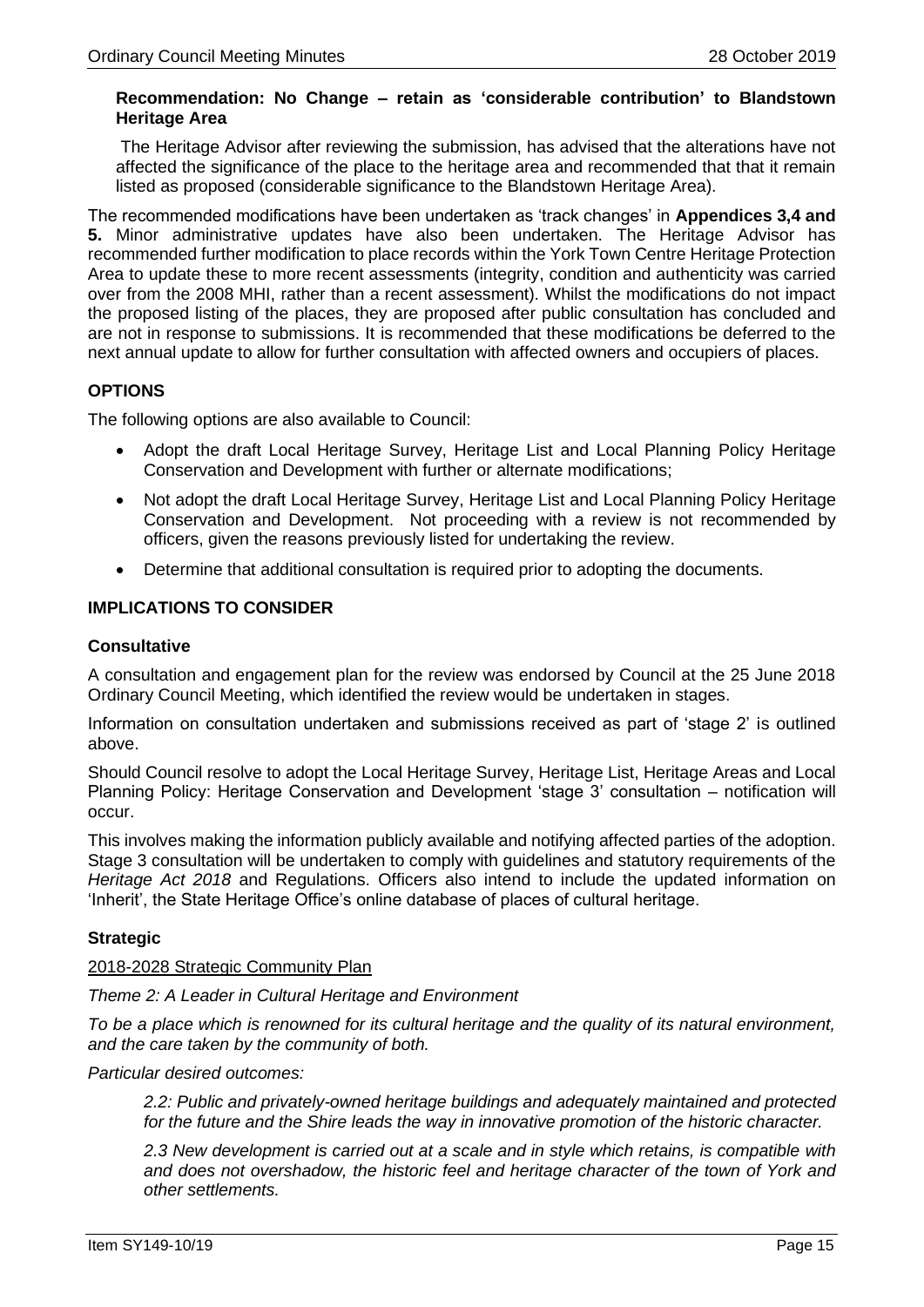*2.9 There is a high level of community involvement in heritage and environmental protection and restoration.*

*Theme 3 Driving the York Economy Forward:* 

*To have a vibrant, diverse and prosperous local economy which is sustainable in the long term, makes sustainable use of its natural and built heritage and community assets and delivers benefit in the form of local jobs, business opportunities and a positive image for the Shire.* 

Heritage was identified as a key priority area, where projects should be initiated focused on upgrading and protecting heritage buildings.

#### 2018-2022 Corporate Business Plan

Identifies heritage buildings and characters to be protected, maintained and promoted.

An audit of the Municipal Heritage Inventory was identified as an action in the Corporate Business Plan.

#### Draft Local Planning Strategy

Heritage is identified as a strategic priority in the draft Local Planning Strategy, building on the Strategic Community Plan outcomes. The review and update of the Municipal Inventory and Heritage List was identified as an action to support the protection of important heritage sites, while remove onerous development requirements on sites of lesser significance.

The draft Local Planning Strategy advises that the local planning policy whilst necessary may regulate minor development unnecessarily, where a policy review undertaken by a qualified heritage architect is recommended to identify minor, low impact development that could be exempted from development approval (such as anti-bird pest spikes) whilst respecting heritage values.

Updates have been undertaken to the policy which identifies development exemptions of low risk (dividing fences and minor signage in certain circumstances).

#### **Policy Related**

There are no other known policy implications.

#### **Financial**

Financial implications as a result of officer's recommendations relate to advertising costs. Sufficient budget allocation to implement the officer's recommendation is proposed to be included within the 2019/2020 financial year.

#### **Legal and Statutory**

*Heritage Act 2018*

*Planning and Development Act 2005*

*Planning and Development (Local Planning Schemes) Regulations 2015*

Shire of York Town Planning Scheme No. 2

#### **Risk Related**

Heritage protection and conservation has been identified as a high priority to the community. Not listing properties identified as having a high level of significance to the cultural heritage significance of York on the Heritage List or within a Heritage Area may result in these places being demolished, modified or development occur which is detrimental to heritage conservation and the community's values.

Similarly, inclusion of a place on the heritage list or within a heritage area, gives a statutory requirement to consider any developments impact on the heritage of that place, which may not align with the interests of the landowner for their property. Although inclusion of a place on a heritage list does not mean a property may not be developed, rather requiring development to occur in a way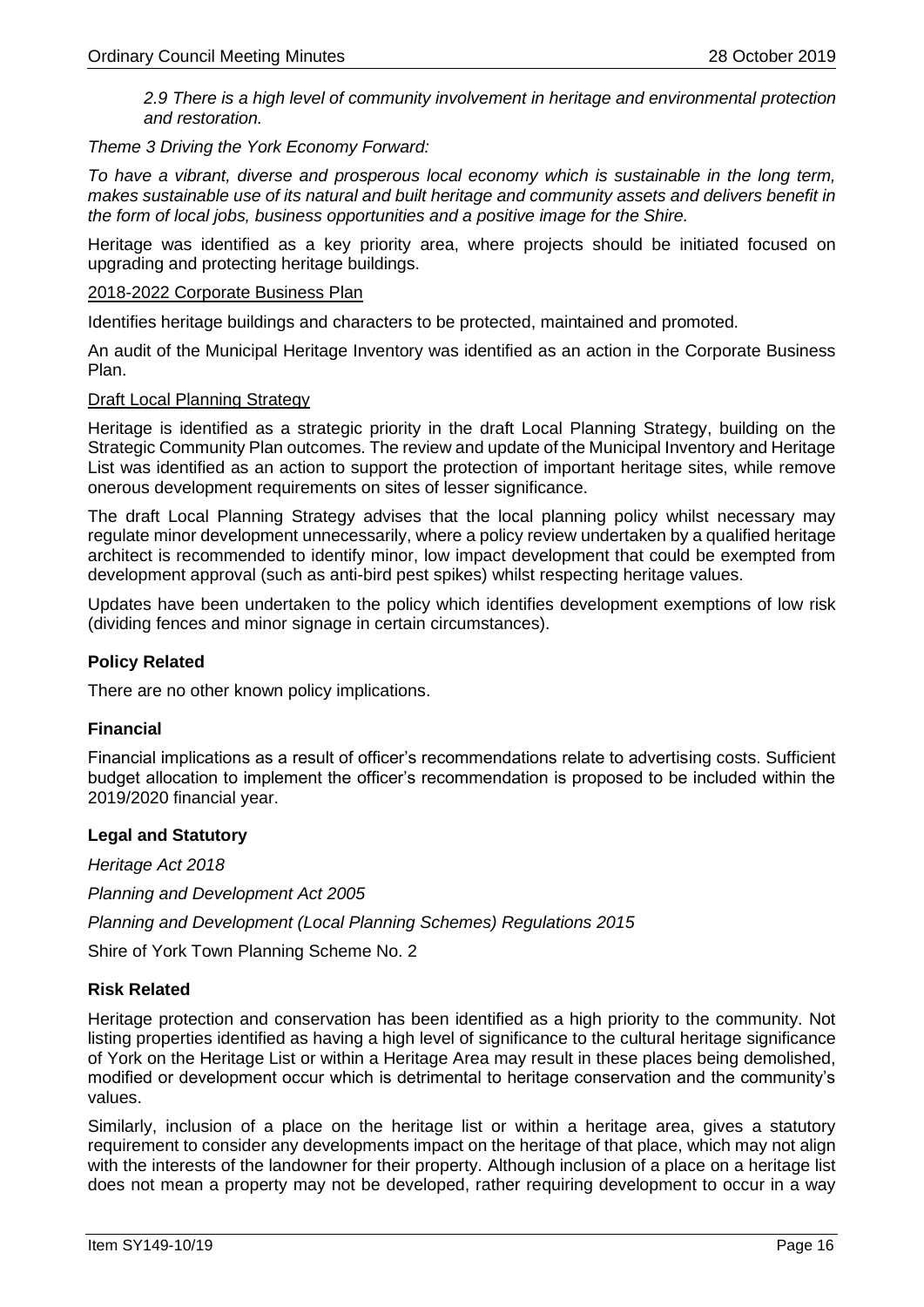that conserves the elements significant to that place and new development being sympathetic to the heritage values of that place.

#### **Workforce**

There are no immediate implications as a result of the recommendation.

#### **VOTING REQUIREMENTS**

**Absolute Majority: No**

#### **RECOMMENDATION**

That Council:

- 1. Pursuant to the *Heritage Act 2018*, adopts the Local Heritage Survey with modification as shown in Appendix 3.
- 2. Pursuant clause 8 and 9 of Schedule 2 Deemed Provisions of the *Planning and Development (Local Planning Schemes) Regulations 2015* adopts the Heritage List and designates the Heritage Areas with modification as shown in Appendix 4.
- 3. Pursuant to clauses 3, 4 and 9 of Schedule 2 Deemed Provisions of the *Planning and Development (Local Planning Schemes) Regulations 2015 adopts* the Local Planning Policy Heritage Conservation and Development with modification as shown in Appendix 5, which replaces Local Planning Policy Heritage Precincts and Places.
- 4. Requests the CEO to provide notification of the adoption of the Local Heritage Survey, Heritage List, Heritage Areas and Local Planning Policy: Heritage Conservation and Development in accordance with the *Heritage Act 2018* and *Planning and Development (Local Planning Schemes) Regulations 2015*.

#### **MOTION**

**RESOLUTION 041019**

**Moved: Cr David Wallace Seconded: Cr Kevin Trent**

**That Council defer consideration of this item pending a workshop for Councillors to understand the implication of the various documents.**

*CARRIED: 7/0*

*Reason – A Workshop to be held so all Councillors (especially the newly elected Councillors) understand the implication of adopting the documents.*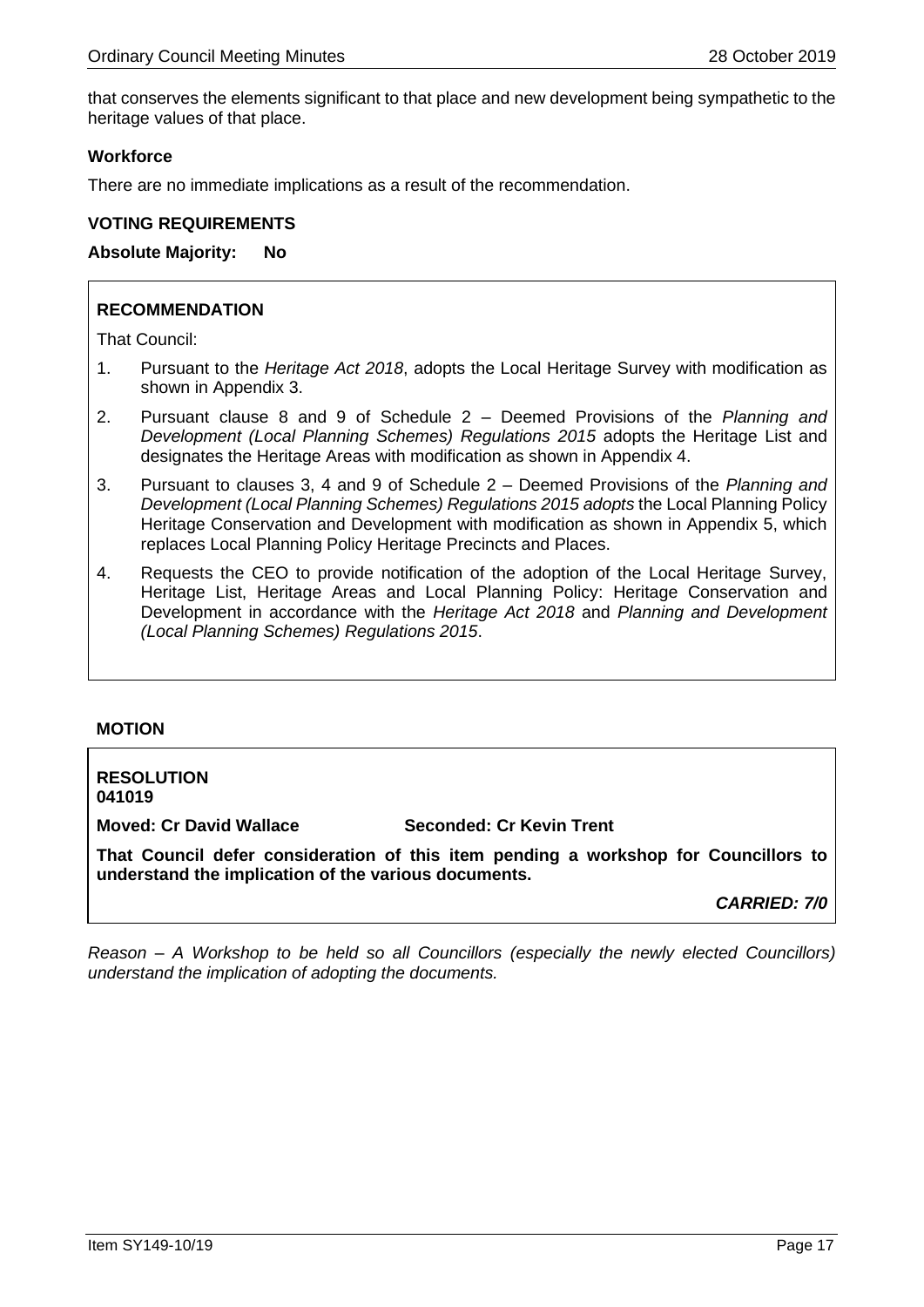#### <span id="page-17-0"></span>**SY150-10/19 DEVELOPMENT APPLICATION: SHEDS FOR STORAGE OF PRIVATE ASSETS (USE NOT LISTED): LOT 494 SECOND AVENUE, YORK**

| <b>File Number:</b>                  | <b>SE4.9020</b>                                                                              |  |  |
|--------------------------------------|----------------------------------------------------------------------------------------------|--|--|
| Author:                              | <b>Carly Rundle, Senior Planner</b>                                                          |  |  |
| <b>Authoriser:</b>                   | Darren Wallace, Executive Manager, Infrastructure & Development<br><b>Services</b>           |  |  |
| <b>Previously before</b><br>Council: | Not Applicable.                                                                              |  |  |
| <b>Appendices:</b>                   | <b>Location Plan</b><br>1.<br>2.<br><b>Site Plan</b><br>3.<br><b>Development Application</b> |  |  |

#### **NATURE OF COUNCIL'S ROLE IN THE MATTER**

Quasi-judicial.

#### **PURPOSE OF REPORT**

For Council to make a determination on a development application for sheds for storage of private assets (use not listed) at Lot 494 Second Avenue, York.

#### **BACKGROUND**

Lot 494 Second Avenue, York is 974m<sup>2</sup> in area and zoned Rural Residential. The property adjoins a railway reserve to the east and south, is surrounded by land similarly zoned and has access via Second Avenue which connects to North Road.

The property does not contain any existing approved built structures, although is currently being used for the storage of personal assets, which has been the subject of ongoing compliance action by the Shire as development approval has not been issued for the use of the land for this purpose.

A Location Plan and Site Plan is provided in **Appendices 1** and **2.**

The landowner has submitted a development application to:

- Construct a 6m by 3.95m ( $23.7m<sup>2</sup>$ ) shed to be constructed immediately for personal assets to be stored within.
- Erect five smaller sheds of 4m by 2.5m (10 $m<sup>2</sup>$ ) on the property over the next two years.

The sheds are setback a minimum of 5.2m from the railway reserve and 10.2m from Second Avenue. The application proposes to utilise second hand materials in construction, where the larger shed will consist of steel and colorbond sheets painted dark grey on completion. The smaller sheds will be constructed of steel or colorbond sheets and will be painted dark grey on completion. The plans show a future house site, although relevant applications for a single house on the property have not been submitted to the Shire.

A copy of the development application submitted is provided in **Appendix 3**.

In accordance with the Shire of York Town Planning Scheme No. 2 and *Planning and Development (Local Planning Schemes) Regulations 2015*, development approval is required for the use and proposed works. The application has been referred to Council for determination as it is considered this is in the public interest and consistent with the principles of administrative accountability.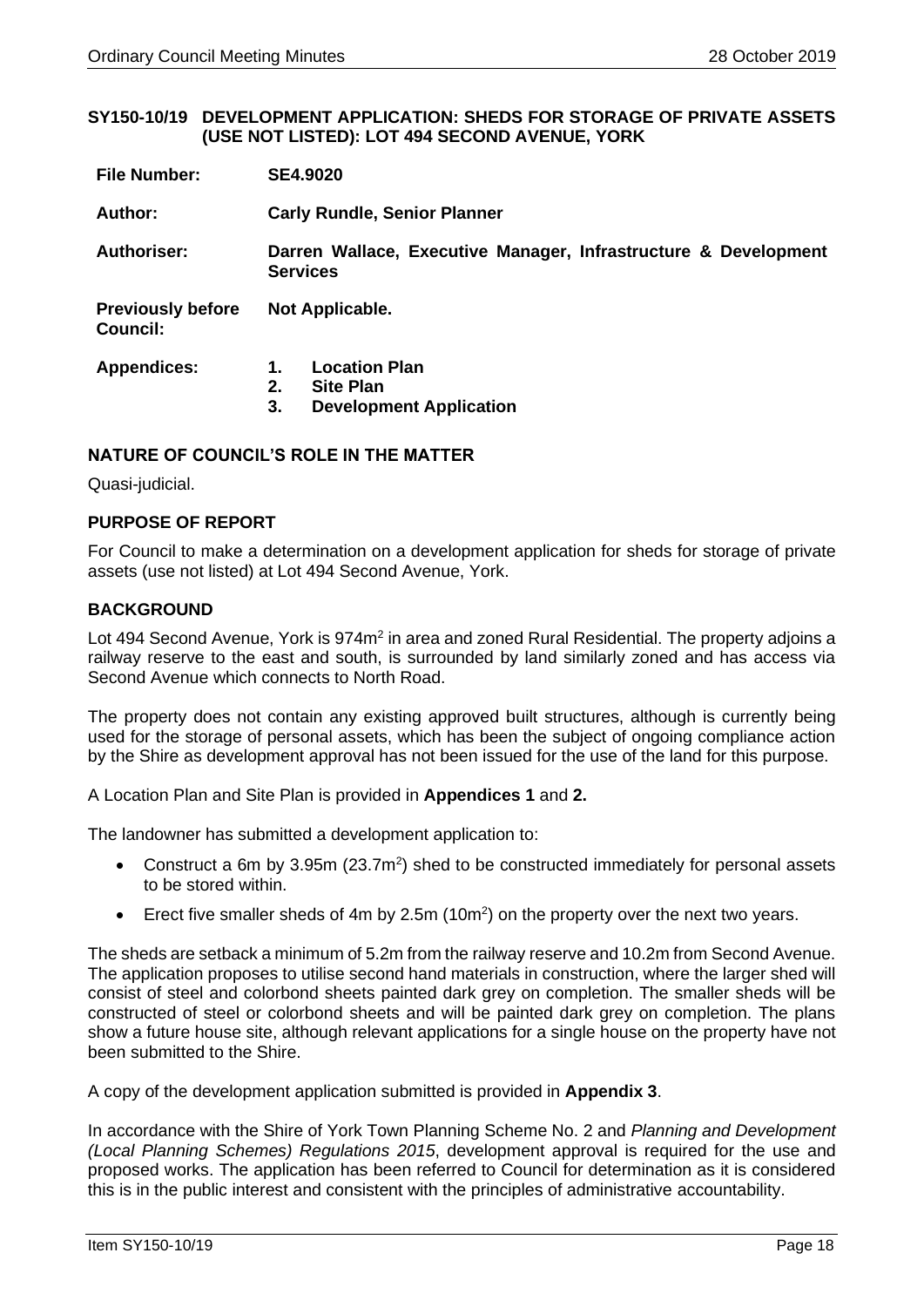### **COMMENTS AND DETAILS**

Development applications are required to be assessed in accordance with the Shire of York's Town Planning Scheme No.2 and *Planning and Development (Local Planning Schemes) Regulations 2015* – Schedule 2 Deemed Provisions.

#### Shire of York Town Planning Scheme No. 2 (Scheme)

The property is zoned Rural Residential and located within the 'Equine Precinct'. The erection of sheds for storage of personal assets is a use that is not mentioned in the zoning table. Clause 3.2.4 of the Scheme provides that in this instance, the local government may:

- *(a) determine that the use is consistent with the objectives and purposes of the particular zone and is therefore permitted; or*
- *(b) determine that the use may be consistent with the objectives and purpose of the zone and thereafter follow the advertising procedures of clause 7.2 in considering an application for planning consent;*
- *(c) determine that the use is not consistent with the objectives and purposes of the particular zone and is therefore not permitted.*

The objectives of the Rural Residential zone in clause 4.13.1 of the Scheme are:

- *(a) to provide for closer settlement for residential use in a rural environment, and such uses as hobby farms, horse breeding, rural residential retreats.*
- *(b) to make provision for retention of the rural landscape and amenity in a manner consistent with the orderly and proper planning of such areas.*

The erection of sheds on rural residential properties prior to a dwelling being constructed is common in a rural environment or on rural residential zoned land within the locality, with sheds often erected to store materials to maintain larger land holdings and/or for the purposes of supporting rural pursuit/hobby farm uses occurring on properties which is considered generally consistent with the objectives of the Rural Residential zone.

The proposed development proposes to erect moderately small sheds on the property to store personal assets. The property is located adjoining a railway reserve to the east separating the property from Spencers Brook-York Road. To the west the property adjoins Second Avenue, which is a no through partly constructed road providing access to the property and adjoining properties (all adjoining properties have an alternative road frontage to either Prunster or North Road). Adjoining properties are similarly zoned Rural Residential, with dwellings located over 100m from the property. Whilst the proposed erection of the outbuildings is predominantly for storage of personal assets, the erection of the sheds will assist with maintenance of the property and hobby farm uses and the outbuildings are located and positioned in a manner which is anticipated to be consistent with established amenity of the locality.

Additional provisions of the Scheme most relevant to the development includes the following.

| <b>Provision</b>                                                                                                                                                                                                                                                                                              | <b>Proposed Development/Officer Comment</b>                                                 |  |
|---------------------------------------------------------------------------------------------------------------------------------------------------------------------------------------------------------------------------------------------------------------------------------------------------------------|---------------------------------------------------------------------------------------------|--|
| 4.13.2 General Provisions                                                                                                                                                                                                                                                                                     | The property is located within the Equine Precinct.                                         |  |
| (d) The provisions for controlling subdivision<br>and development in specific<br>Rural<br>Residential zones shall be laid down in<br>Schedule 6 and future subdivision will<br>generally accord with the<br>outline<br>development plan, approved in accordance<br>with Clause 5.10, for the specified areas. | The proposed development complies with provisions<br>in Schedule 6 for the Equine Precinct. |  |
| 4.13.3 Site Requirements                                                                                                                                                                                                                                                                                      | The front setback is considered to be to Second                                             |  |
|                                                                                                                                                                                                                                                                                                               | Avenue. The development proposes a reduced<br>minimum setback of 10.2m to Second Avenue and |  |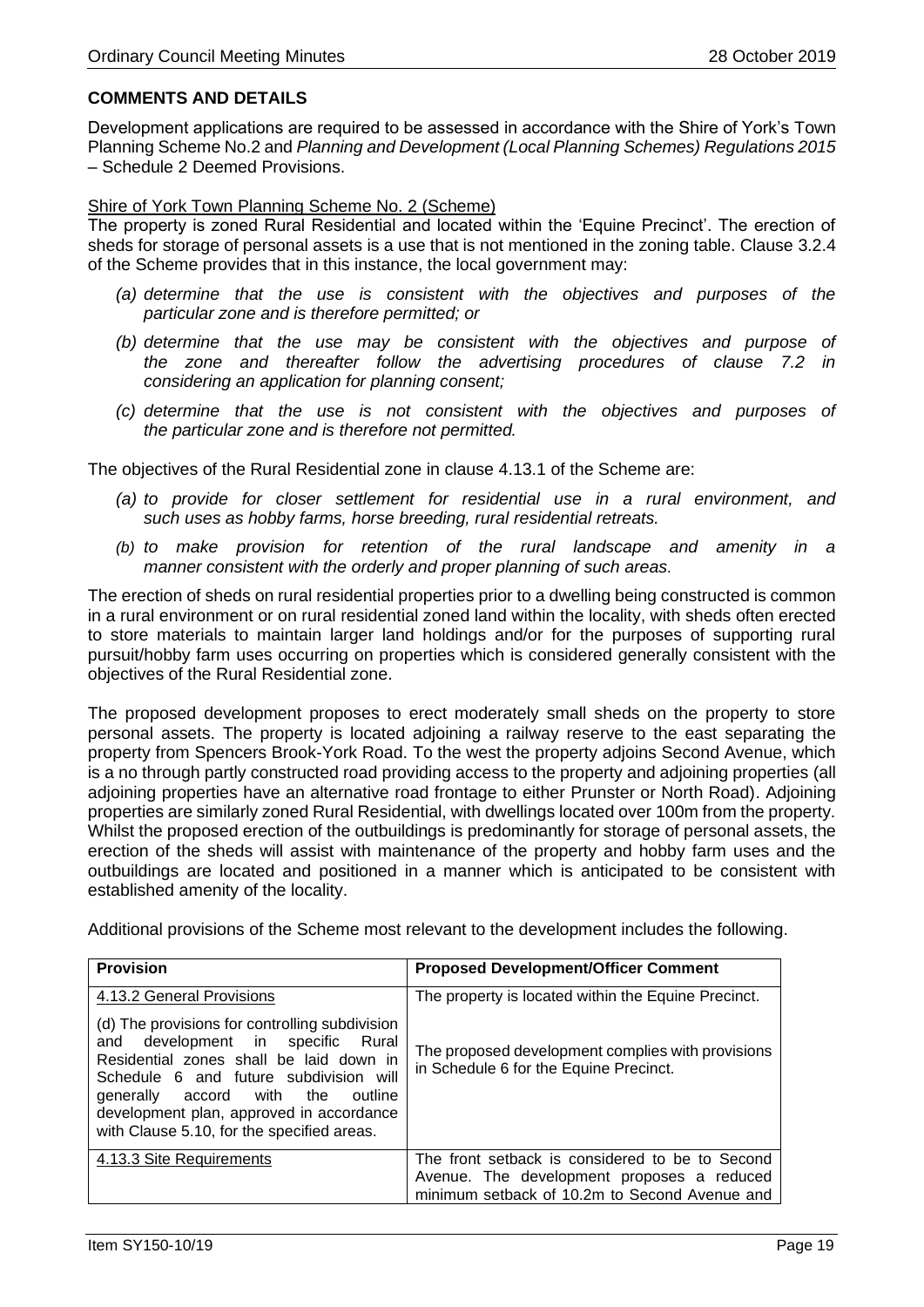| The following minimum building setbacks<br>shall apply: Front: 20.0m, Rear: 10.0m, Side:<br>10.0 <sub>m</sub>                                                                                                      | 5.2m to the railway (rear or side setback) which is a<br>variation to the scheme. Clause 4.6 of the Scheme<br>gives discretion to modify development standards<br>where the local government is satisfied that:<br>(a) approval of the proposed development would be<br>consistent with the orderly and proper planning<br>of the locality and the preservation of the<br>amenities of the locality.<br>(b) The non-compliance will not have any adverse<br>effect upon the occupiers or users of the<br>development or the inhabitants of the locality or<br>upon the likely future development of the locality.<br>The reduced setbacks are considered consistent<br>with clause 4.6 for the following reasons:<br>Second Avenue is not constructed in this<br>$\bullet$<br>location and if constructed would likely remain a<br>no through road with negligible traffic.<br>The reduced setback is for a small shed(s) of<br>$\bullet$<br>less than 10m <sup>2</sup> and shed of 6m by 3.95m;<br>The reduced setback is not visible from the<br>$\bullet$<br>dwelling on adjoining Lot 10 (which has access<br>from Prunster Road) due to its location on the<br>western side of the property and existing<br>vegetation.<br>The reduced side/rear setback of 5.2m is to a<br>٠<br>railway reserve.<br>The reduced setbacks do not have an adverse<br>impact on the amenity of the locality or adjoining<br>landowners and is considered consistent with orderly<br>and proper planning. |  |
|--------------------------------------------------------------------------------------------------------------------------------------------------------------------------------------------------------------------|---------------------------------------------------------------------------------------------------------------------------------------------------------------------------------------------------------------------------------------------------------------------------------------------------------------------------------------------------------------------------------------------------------------------------------------------------------------------------------------------------------------------------------------------------------------------------------------------------------------------------------------------------------------------------------------------------------------------------------------------------------------------------------------------------------------------------------------------------------------------------------------------------------------------------------------------------------------------------------------------------------------------------------------------------------------------------------------------------------------------------------------------------------------------------------------------------------------------------------------------------------------------------------------------------------------------------------------------------------------------------------------------------------------------------------------------------------------------------------------------|--|
| 4.13.4 Development Requirements<br>Development in a Rural Residential Zone<br>shall be in accordance with the following:<br>a) Planning consent under the                                                          | The property is predominantly covered in vegetation,<br>which is the result of revegetation undertaken<br>around 2011. Prior to this the property only contained<br>some substantial trees on the northern half of the<br>property.                                                                                                                                                                                                                                                                                                                                                                                                                                                                                                                                                                                                                                                                                                                                                                                                                                                                                                                                                                                                                                                                                                                                                                                                                                                         |  |
| Scheme is required for all development<br>including                                                                                                                                                                | The sheds may result in some minor modification of                                                                                                                                                                                                                                                                                                                                                                                                                                                                                                                                                                                                                                                                                                                                                                                                                                                                                                                                                                                                                                                                                                                                                                                                                                                                                                                                                                                                                                          |  |
| a single house.                                                                                                                                                                                                    | vegetation on site although will be minimal and is<br>considered acceptable.                                                                                                                                                                                                                                                                                                                                                                                                                                                                                                                                                                                                                                                                                                                                                                                                                                                                                                                                                                                                                                                                                                                                                                                                                                                                                                                                                                                                                |  |
| c) In order to conserve the rural environment<br>or features of natural beauty all trees shall<br>retained<br>unless<br>their<br>removal<br>be<br>is<br>authorized by the local                                    |                                                                                                                                                                                                                                                                                                                                                                                                                                                                                                                                                                                                                                                                                                                                                                                                                                                                                                                                                                                                                                                                                                                                                                                                                                                                                                                                                                                                                                                                                             |  |
| government.                                                                                                                                                                                                        |                                                                                                                                                                                                                                                                                                                                                                                                                                                                                                                                                                                                                                                                                                                                                                                                                                                                                                                                                                                                                                                                                                                                                                                                                                                                                                                                                                                                                                                                                             |  |
| d) In order to enhance the rural amenity of<br>the land in areas the local                                                                                                                                         |                                                                                                                                                                                                                                                                                                                                                                                                                                                                                                                                                                                                                                                                                                                                                                                                                                                                                                                                                                                                                                                                                                                                                                                                                                                                                                                                                                                                                                                                                             |  |
| government considers deficient in tree cover<br>it may require as a condition of any planning<br>consent the planting of such trees and/or<br>groups of trees and species as specified by<br>the local government. |                                                                                                                                                                                                                                                                                                                                                                                                                                                                                                                                                                                                                                                                                                                                                                                                                                                                                                                                                                                                                                                                                                                                                                                                                                                                                                                                                                                                                                                                                             |  |
| 4.13.5 Proposed Development<br>In considering an application for planning<br>consent for a proposed building (including<br>additions<br>alterations to<br>and<br>existing                                          | The proposed sheds are small in size and area<br>compared to other outbuildings constructed in the<br>locality and have been appropriately located to<br>maintain the amenity of the locality.                                                                                                                                                                                                                                                                                                                                                                                                                                                                                                                                                                                                                                                                                                                                                                                                                                                                                                                                                                                                                                                                                                                                                                                                                                                                                              |  |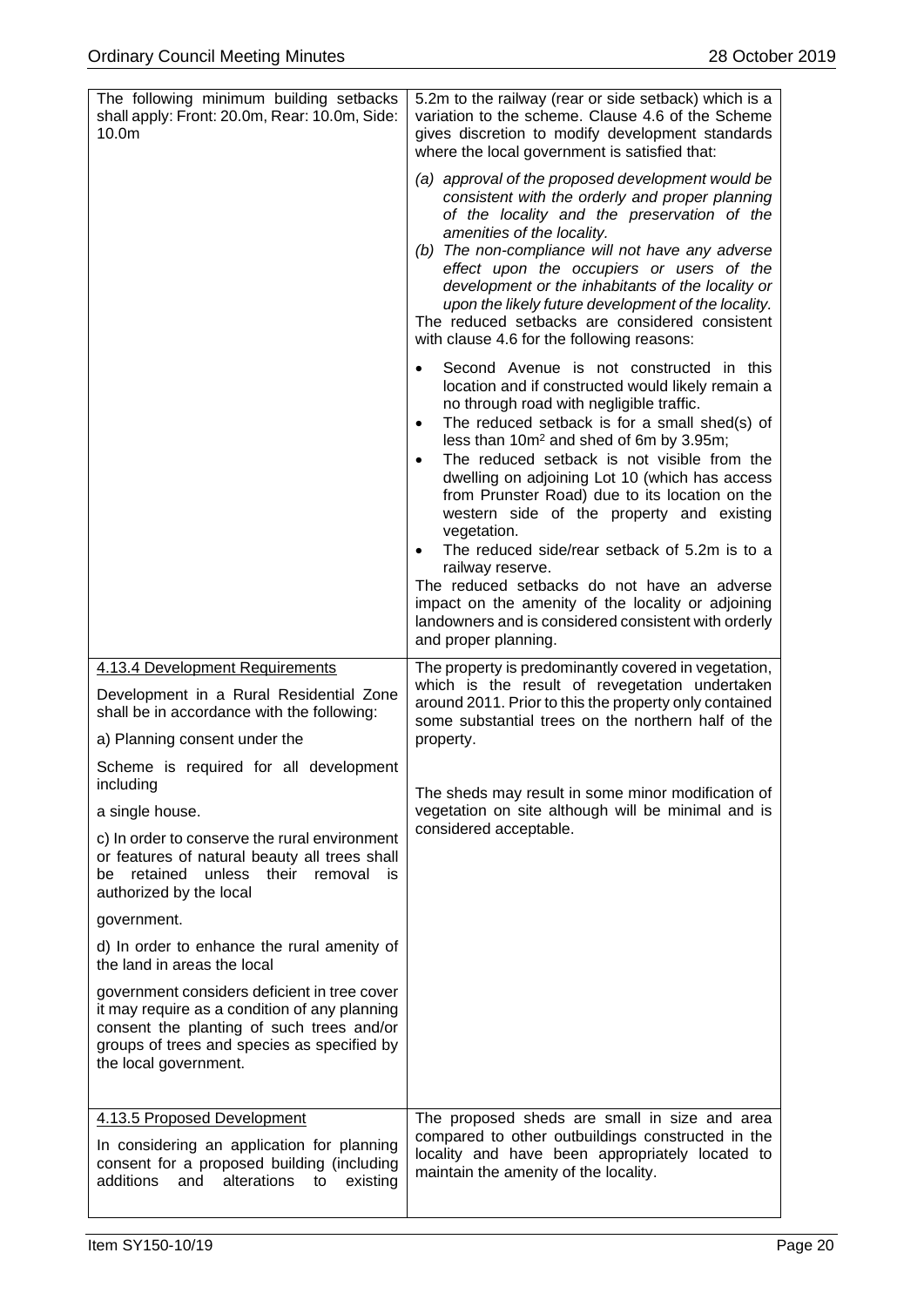| development) the local government shall                                        | Second hand materials of steel and colorbond and                                                                                                       |
|--------------------------------------------------------------------------------|--------------------------------------------------------------------------------------------------------------------------------------------------------|
| have regard to the following:                                                  | tin are proposed for use on the exterior of the shed                                                                                                   |
| a) the colour and texture of external building<br>materials:                   | and are to be painted dark grey. A condition of<br>approval will require further information on the<br>materials to be submitted prior to construction |
| b) building size, height, bulk, roof pitch;                                    | commencing to ensure they are in good condition,                                                                                                       |
| c) setback and location of the building on its<br>lot:                         | and the painting of structures to ensure the finish and<br>colour is consistent with the amenity of the locality.                                      |
| d) architectural style and design details of<br>the building;                  |                                                                                                                                                        |
| e) relationship to surrounding development;<br>and                             |                                                                                                                                                        |
| f) other characteristics considered by the<br>local government to be relevant. |                                                                                                                                                        |

#### Planning and Development (Local Planning Schemes) Regulations 2015

The Local government is to give due regard to Clause 67 in the consideration of any development application. The following are those most relevant to the application and require consideration:

#### *g) any local planning policy for the Scheme area.*

#### Local Planning Policy Outbuildings in Residential Zones applies:

| Provision      | Requirement                                                                             | Proposed/Officer Comment                                                              |
|----------------|-----------------------------------------------------------------------------------------|---------------------------------------------------------------------------------------|
| 1a             | Are not attached to a dwelling                                                          | Complies. Shed are not attached to<br>dwelling.                                       |
| 1 <sub>b</sub> | Are non-habitable or used for commercial                                                | Complies. Sheds are proposed for storage                                              |
|                | and industrial purposes                                                                 | of personal assets.                                                                   |
| 1c & d         | Are not within the primary setback area                                                 | The Scheme specifies a minimum side and                                               |
|                | and are setback at least 15m from a side                                                | rear setback of 10m. Refer assessment of                                              |
|                | or rear boundary.                                                                       | street (front) setback above.                                                         |
| 2a.            | Outbuildings on a rural residential lot that                                            | Complies. The proposed cumulative area                                                |
|                | have a combined area not exceeding                                                      | of the sheds will be 73.7m <sup>2</sup> .                                             |
|                | 200m <sup>2</sup> in area of 10 per cent in aggregate                                   |                                                                                       |
| 3a & b         | of the site area, whichever is the lesser.<br>Outbuildings on a rural townsite lot that | Complies. A wall height of 3.15m, and                                                 |
|                | has a maximum wall height less than 3m                                                  | ridge height of 4.05m from natural ground                                             |
|                | and ridge height of 4.2m.                                                               | level is proposed for the 23m <sup>2</sup> shed.                                      |
|                | An outbuilding on a rural townsite lot that                                             |                                                                                       |
|                | is within 5% of the requirements of the                                                 | The applicant has provided that the smaller                                           |
|                | above and the applicant has provided a                                                  | sheds will not exceed an overall height of                                            |
|                | copy of the proposed plans (including                                                   | 2.4m from natural ground level.                                                       |
|                | elevations) that have been endorsed in                                                  |                                                                                       |
|                | writing indicating on the plans by the                                                  | The application (including development                                                |
|                | affected adjoining property owners(s)                                                   | plans) was advertised to all adjoining                                                |
|                | indicating that there is no objection to the                                            | landowners. No submissions objecting to                                               |
|                | proposed outbuilding.                                                                   | the proposed development were received.                                               |
| b) $&$ (c)     | (b)second-hand materials may only be                                                    | The applicant proposes to prioritise second                                           |
|                | used where the materials are in good                                                    | hand materials for use in construction. The                                           |
|                | condition and are sufficient to provide a                                               | applicant has provided only high quality                                              |
|                | consistent appearance to the building.<br>Council's Building Surveyor may request a     | and/or properly finished and restored<br>products will be used which will consist of: |
|                | report from a structural engineer for use of                                            | Steel and colorbond sheets for the 6m                                                 |
|                | second-hand building materials.                                                         | by 3.95m shed, which are currently                                                    |
|                |                                                                                         | cream in colour.                                                                      |
|                | (c) Materials of low reflectivity should be                                             | Smaller sheds will be constructed of<br>$\bullet$                                     |
|                | used to ensure that the structure does not                                              | unpainted tin.                                                                        |
|                | adversely affect neighbours                                                             |                                                                                       |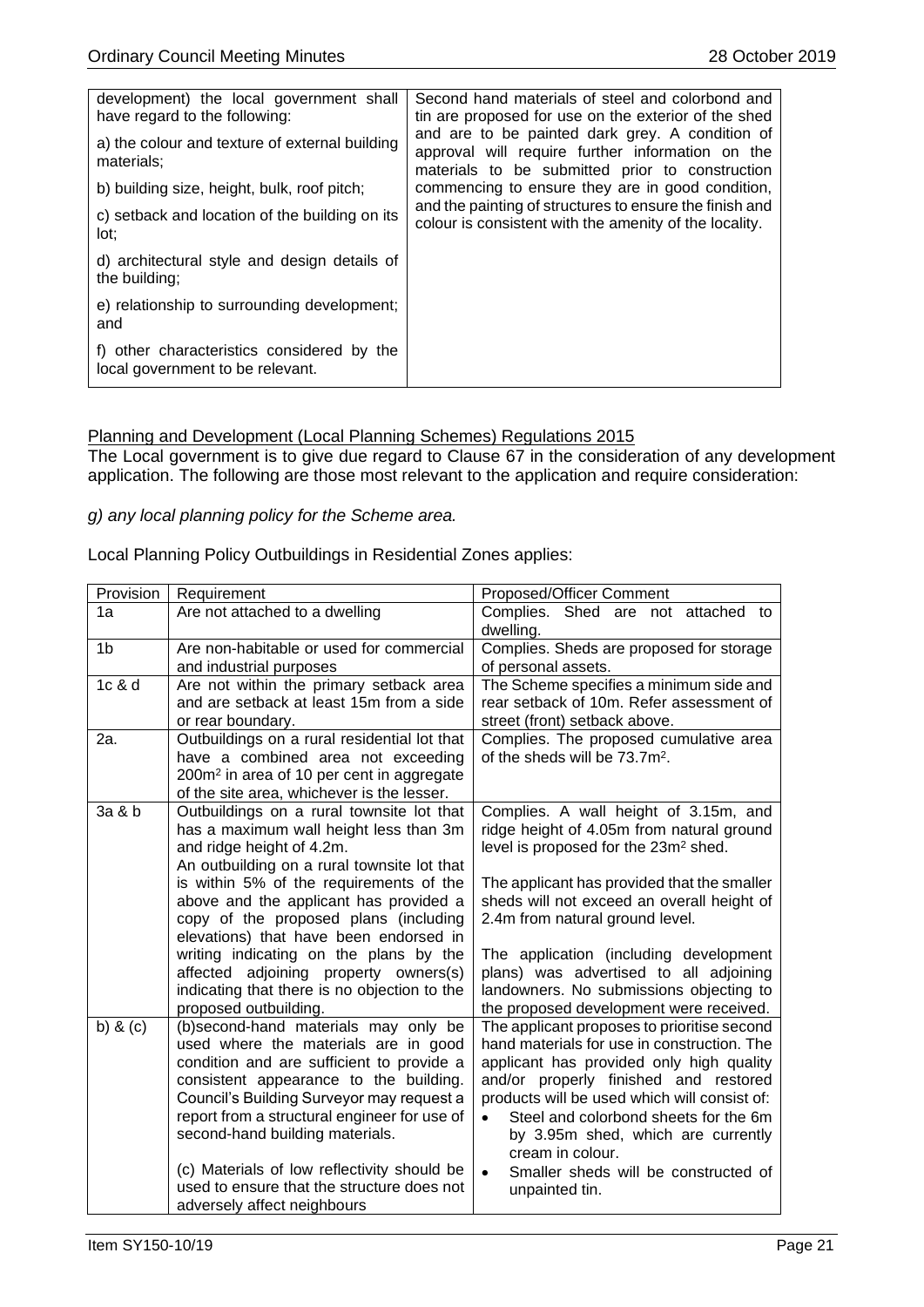| All external materials are proposed to be    |  |  |
|----------------------------------------------|--|--|
| painted dark grey upon completion of each    |  |  |
|                                              |  |  |
| shed. A condition of approval will require   |  |  |
| further information on the materials to be   |  |  |
| submitted<br>prior to construction           |  |  |
| commencing to ensure they are in good        |  |  |
| condition, and the painting of structures to |  |  |
| ensure the finish and colour is consistent   |  |  |
| with the amenity of the locality.            |  |  |

*m) the compatibility of the development with its setting including the relationship of the development to development on adjoining land or on other land in the locality including, but not limited to, the likely effect of the height, bulk, scale orientation and appearance of the development; and n) the amenity of the locality including the following – (i) environmental impacts of the development, (ii) the character of the locality; (ii) social impacts of the development.*

The development is considered compatible with its setting and is anticipated to be consistent with the established amenity of the locality and adjoining landowners. There are no adverse environmental or social impacts anticipated as a result of the development.

#### *y) any submissions received on the application.*

The application was advertised by way of referral to adjoining landowners. No submissions were received.

#### *za) the comments or submissions received from any authority consulted under clause 66.*

Two submissions were received; one from the Department of Primary of Industries and Regional Development (as adjoining landowner of crown land) advising no objections to the development and the other from the Public Transport Authority, the authority responsible for the Railway Reserve advising:

*The PTA in consultation with ARC Infrastructure has the following comments to make:*

- *1. The five sheds along the rail corridor boundary are planned each with a set-back of at least 5.0m. Due to the close proximity to the rail corridor, the landowner is to ensure that no drainage is to occur into the rail corridor land from the sheds or land improvements.*
- *2. All building materials relating to shed construction are to remain within the property boundary of Lot 494.*
- *3. Access to and from the property is to be via public gazetted road, not via the rail corridor.*
- *4. Property owner to install and maintain adequate fencing along rail corridor boundary to ensure separation from rail land corridor.*

All development is proposed to occur within the property boundary and management of stormwater from sheds onsite will be conditional on approval. Officers consider that the construction of the sheds does not relate to the boundary fencing and as such it will not be a condition of approval. The landowner or the PTA will be able to install or upgrade the boundary fence should they choose to and provided it complies with relevant local laws and legislation relating to fencing.

#### **OPTIONS**

Should Council disagree with officer's recommendation, the following options are available:

- 1. Approve the development application subject to conditions.
- 2. Refuse the development application and list reasons why.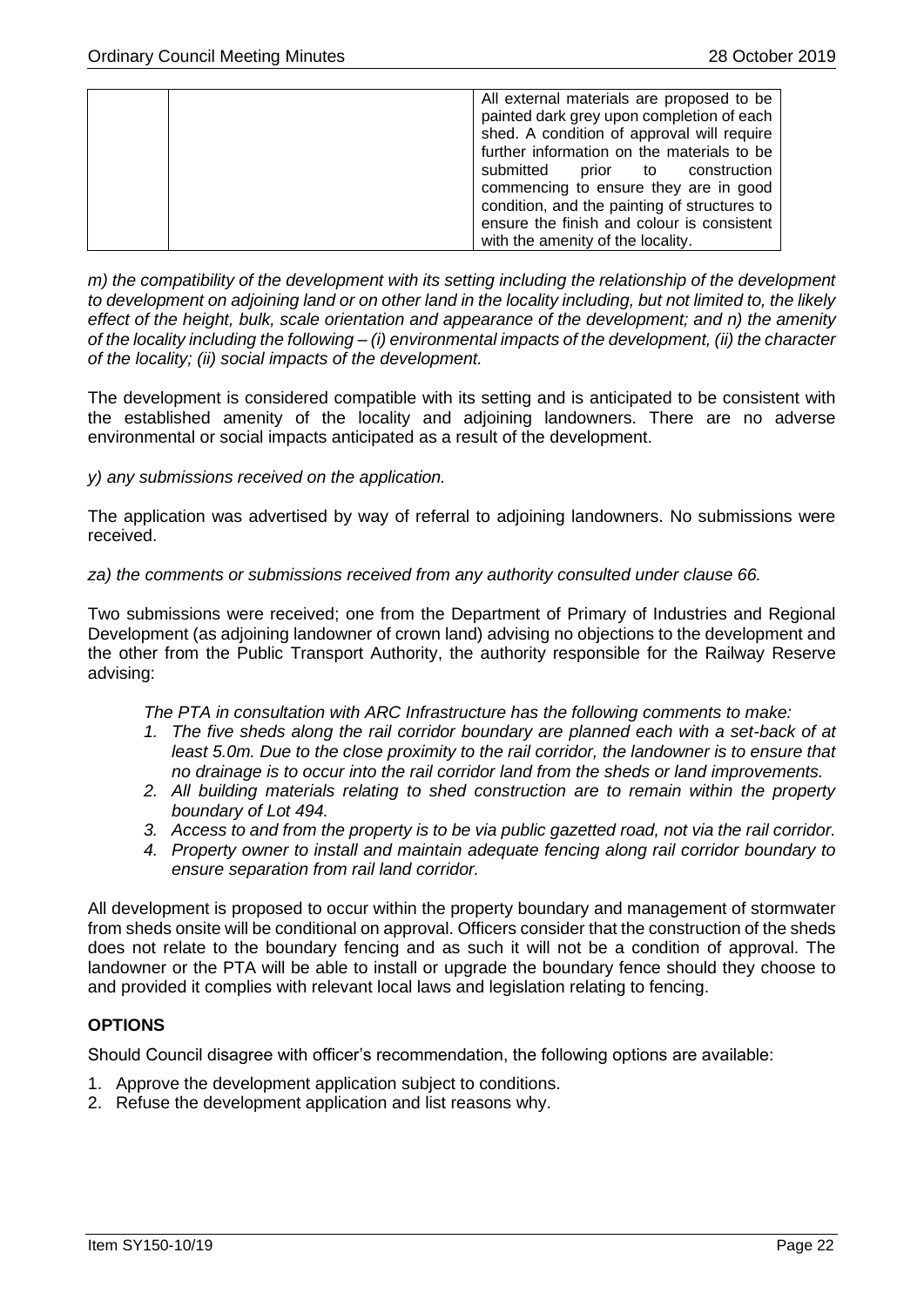#### **IMPLICATIONS TO CONSIDER**

#### **Consultative**

The shed was referred to landowners in proximity to the property for comment. One submission was received from the Public Transport Authority which is provided and discussed above.

#### **Strategic**

The Shire of York 2018-2028 Strategic Community Plan provides the following desired outcome for development:

2.10 The scale, form and timing of development (including the release of development stages and the construction of infrastructure) is to an appropriate standard and minimises and avoids adverse effects and costs on the community and the natural and built environment.

#### **Policy Related**

The recommendation does not result in any policy implications for the Shire.

#### **Financial**

There are no financial implications associated with this proposal for the Shire.

#### **Legal and Statutory**

The proposal has been assessed in accordance with the statutory framework set by the Scheme and Regulations.

#### **Risk Related**

A risk assessment of the proposal has been undertaken, and there were no medium to high risks identified with the proposal that warrant further discussion.

#### **Workforce**

No implications.

#### **VOTING REQUIREMENTS**

#### **Absolute Majority: No**

**RESOLUTION 051019 Moved: Cr David Wallace Seconded: Cr Kevin Trent That Council: Approves the development application for Sheds for Storage of Private Assets (Use Not Listed) at Lot 494 Second Avenue, York, subject to the following conditions: 1. The development hereby approved shall be substantially commenced within two years of the date of this decision notice. 2. The development hereby approved shall be undertaken in accordance with the signed and stamped, Approved Development Plan(s) (enclosed), including any notes placed thereon in red by the Shire and except as may be modified by the following conditions. 3. The sheds are not to be used for any habitable purposes whatsoever (Advice Note 4).**

- **4. The sheds are not to be used for commercial and/or industrial purposes.**
- **5. This approval is for the storage of materials or equipment inside of the sheds only.**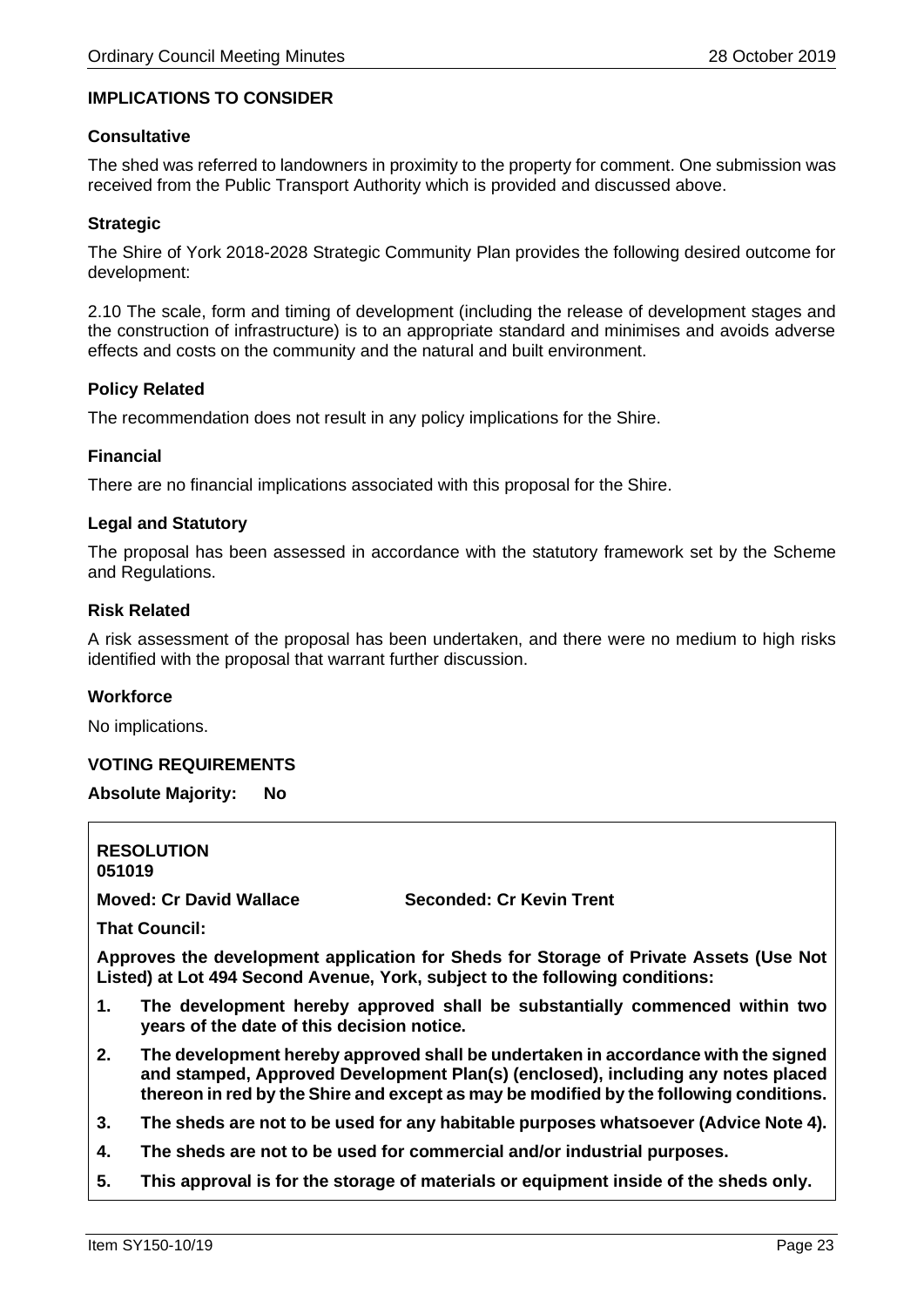- **6. All stormwater is to be managed on site by the landowner to the satisfaction of the local government.**
- **7. Prior to commencement of the development, the applicant shall submit photos of the second-hand materials to be used for the shed to the Shire for approval.**
- **8. Materials to be used in construction of the sheds shall be in a good condition to ensure a consistent finish.**
- **9. The sheds shall be painted dark grey (or other colour as approved in writing by the Shire), to the satisfaction of the Shire within 28 days of being erected**

**ADVICE NOTES:**

- **Note 1: If the development the subject of this approval is not substantially commenced within a period of 2 years, or such other period as specified in the approval after the date of the determination, the approval will lapse and be of no further effect.**
- **Note 2: Where an approval has so lapsed, no development is to be carried out without the further approval of the local government having first been sought and obtained.**
- **Note 3: If an applicant is aggrieved by this determination there is a right of appeal under the Planning & Development Act 2005. An appeal must be lodged within 28 days of the determination.**
- **Note 4: Note: Non-compliance against CONDITION 3 is an offence against the Public Health Act 1911.**
- **Note 5: The storage of materials outside the shed is not included as part of this approval.**
- **Note 6: This approval is not a building permit. In accordance with the provisions of the Building Act 2011, an application for a building permit must be submitted to, and approval granted by the local government prior to any change of classification or prior to the commencement of any structural works within the development hereby permitted. A building permit is not required for structures which are 10m<sup>2</sup> or less in area and 2.4m in height or less.**

*CARRIED: 7/0*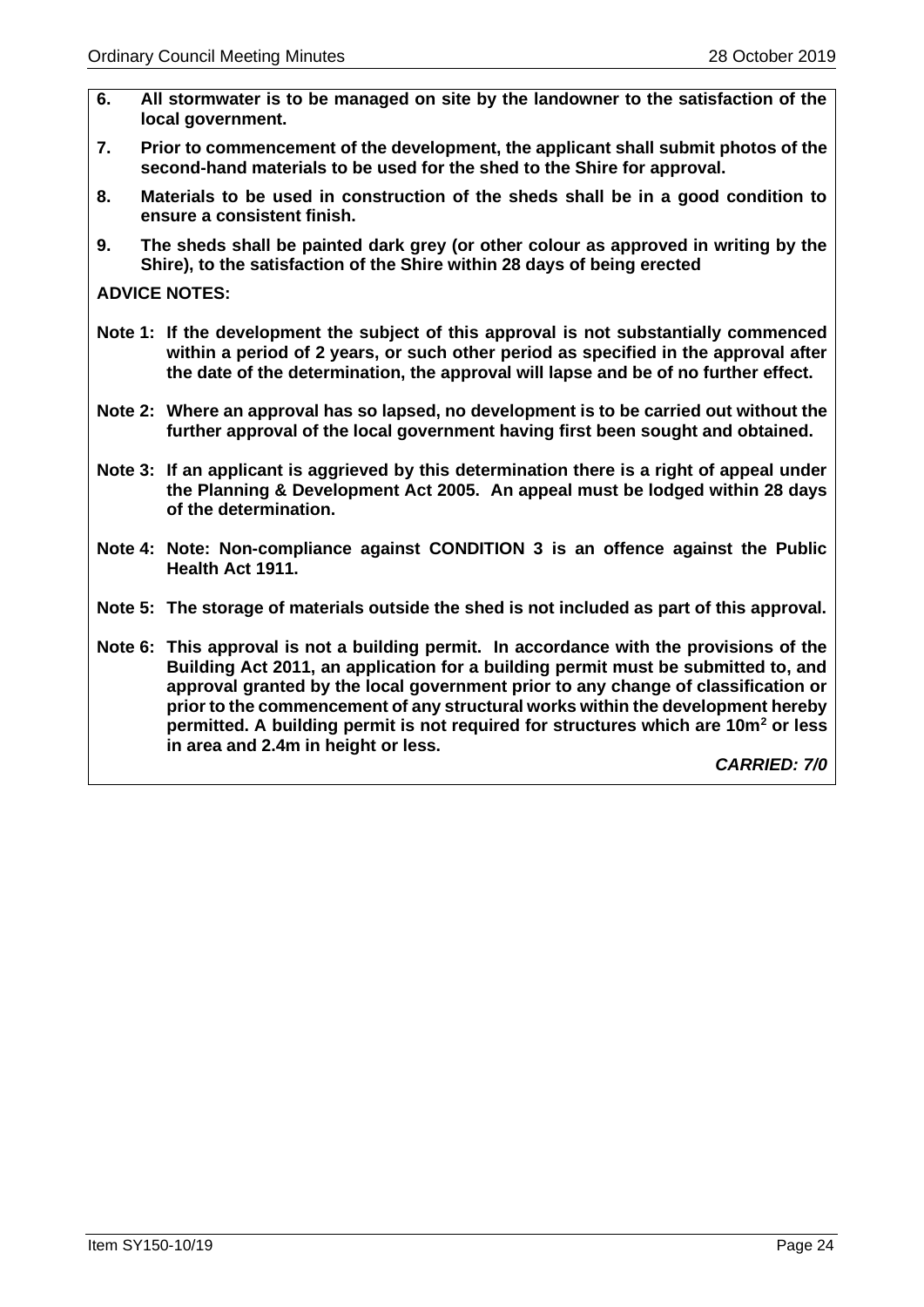#### <span id="page-24-0"></span>**SY151-10/19 BUSHFIRE RISK MANAGEMENT PLAN - MITIGATION ACTIVITY GRANT**

| <b>File Number:</b>                         | FI.FAG.4                                                                           |
|---------------------------------------------|------------------------------------------------------------------------------------|
| Author:                                     | Darren Wallace, Executive Manager, Infrastructure & Development<br><b>Services</b> |
| <b>Authoriser:</b>                          | Darren Wallace, Executive Manager, Infrastructure & Development<br><b>Services</b> |
| <b>Previously before</b><br><b>Council:</b> | 28 May 2018<br>26 September 2018                                                   |
| <b>Appendices:</b>                          | <b>Proposed Treatments</b><br>1.                                                   |

#### **NATURE OF COUNCIL'S ROLE IN THE MATTER**

Executive

#### **PURPOSE OF REPORT**

This report requests that if the Shire is successful in receiving a grant in 2019/20 for Bush Fire Mitigation, Council authorises the CEO to utilise the Department of Fire and Emergency Services' (being a State Government agency) Approved Mitigation Contractors List to source a suitable contractor to implement the second stage of bushfire risk mitigation works in the Shire of York.

#### **BACKGROUND**

The Shire has applied for a \$481,250 grant for the bush fire mitigation from the State Government's Mitigation Activities Fund (MAF). A list of the proposed treatments is attached (Appendix 1). The grant funding is to enable the Shire to complete the mitigation works as specified in the Council endorsed Bushfire Risk Mitigation Plan (BRMP). The grant, if successful will also allow the Shire to complete some works that were commenced, but not completed last financial year due to time constraints related to an extended fire season throughout the State.

#### **COMMENTS AND DETAILS**

As detailed to Council previously, the adopted BRMP qualifies the Shire to apply to the MAF for monies to assist in mitigation works aimed at reducing the risk to assets within the Shire of York from bushfire. If the Shire's application for funds and is successful then it would be prudent to start works as soon as possible with the aim of completing as much work as possible before the fire season is upon us.

As the works are over the \$150,000 tender threshold and in line with Council's policy F1.2 Procurement, the appointment of a contractor to undertake the mitigation works would normally require a tender process. This would take approximately three months to finalise. Therefore, for the reasons outlined above, it is recommended that the procurement of a suitable contractor be undertaken through the Department of Fire and Emergency Services' Approved Mitigation Contractors List. This is permitted in accordance with Regulation 11(2)(e) of the *Local Government (Functions and General) Regulations 1996* but needs to be approved by Council.

The project is part of the Shire's Corporate Business Plan, however there is no budget allocation in the 2019/2020 Budget. To allow the project to proceed as soon as practicable if the grant is successful, a budget amendment is requested for income and expenditure of a matching value up to \$481,250 being the total grant applied for. As the project is fully grant funded with the income to match the expenditure, there is no change to the budget bottom line.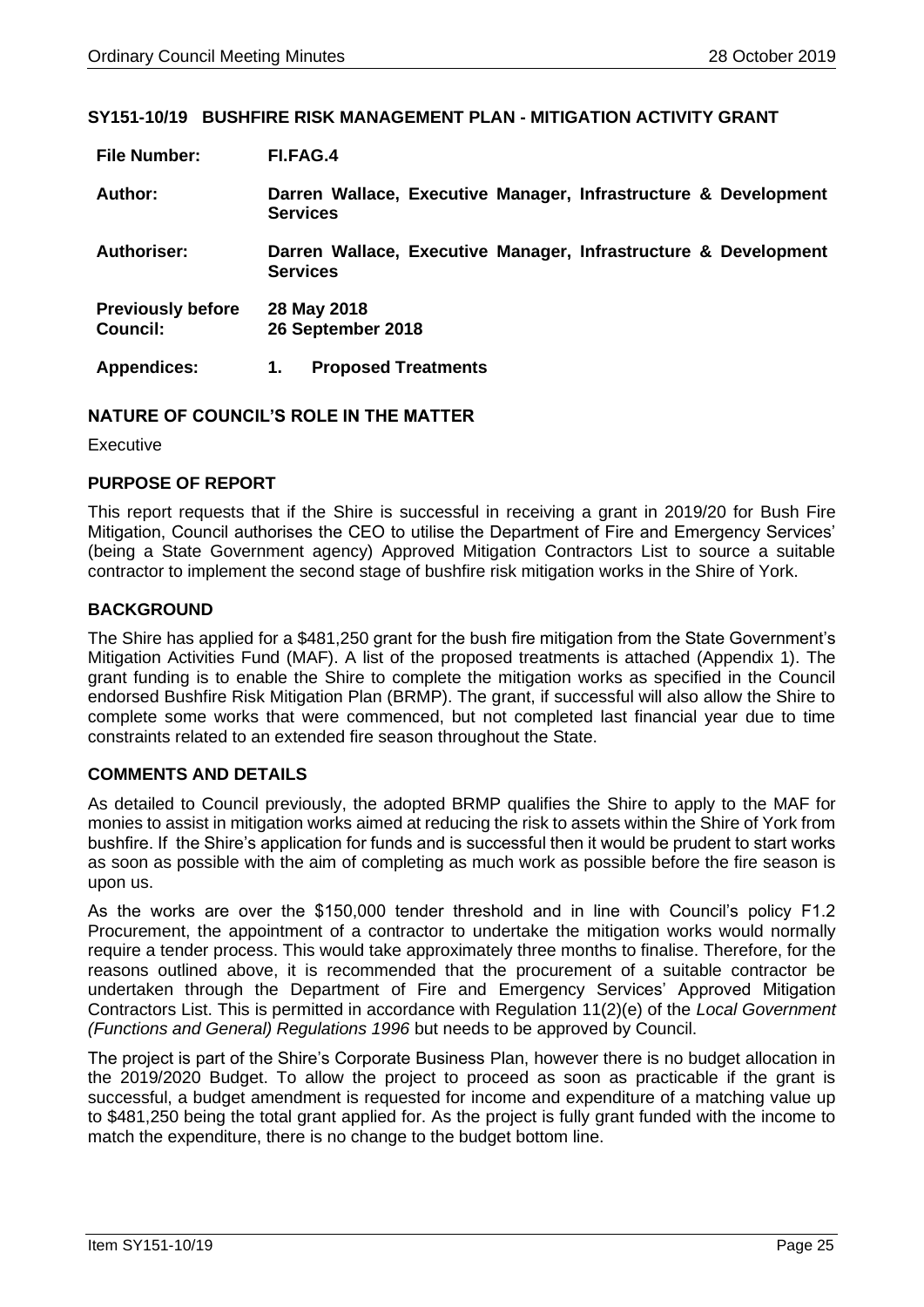#### **OPTIONS**

Council may:

- approve the utilisation of the Department of Fire and Emergency Services' (being a State Government agency) Approved Mitigation Contractors List to source a suitable contractor to implement the works, as allowed under the *Local Government (Functions and General) Regulation* 11(2)(e) and approve the budget amendment to allow the project to proceed as soon as grant funding is approved.
- determine to run a full tender process in accordance with *the Local Government (Functions and General) Regulations.* This would mean that the budget amendment could wait until after the grant has been approved. However, this would mean that no works would be undertaken before this fire season commences.
- choose to defer its decision pending further information.

#### **IMPLICATIONS TO CONSIDER**

#### **Consultative**

This funding is as a direct outcome of the Shire of York's BRMP Treatment Schedule following consultation between the Shire of York and the Department of Fire & Emergency Services (DFES) Office of Bushfire Risk Management. In addition, consultation with local community groups has occurred and is ongoing in order to achieve the best possible overall outcome of these works for all members of the community. This has included local ecological groups such as Conserving the Avon River Environment (CARE), York Wildflower Society, the River Conservation Society and Friends of Mt Brown. Further ongoing consultation between all stakeholders including the Indigenous community, contractors, environmental groups, landowners / managers, the Shire of York and the Department of Fire & Emergency Services will be undertaken. The Department of Local Government, Sport and Cultural Industries has confirmed that the Shire can utilise the DFES Approved Mitigation Contractors List, subject to the DFES list having been subject to a selection/vetting process. Therefore, Council can approve the use of the DFES Approved Mitigation Contractors List to source a suitable contractor.

#### **Strategic**

The proposal aligns with the aspirations of the Corporate Business Plan: Theme 1 - Open Space Assets Implement Bushfire Risk Mitigation Strategy (dependent on funding)

#### **Policy Related**

F1.2 Procurement

#### **Financial**

The grant, if successful, provides for the total amount required to complete the approved works. It will also allow for payment of some previously expended funds that were not able to be claimed in the last financial year as that section of works was not complete.

#### **Legal and Statutory**

Regulation 11 (2e) provides that: tenders do not have to be publicly invited according to the requirements of this division if the supply of the goods or services is to be supplied or obtained through the government of the State or the Commonwealth or any of its agencies, or by a local government or a regional local government.

#### **Risk Related**

There is a risk that once the funds are available any delay in implementing this programme could increase the exposure of the community to bushfire risk. Approving the use of a contractor from the DFES Approved Mitigation Contractors List, allows the project to be commenced in a timely manner.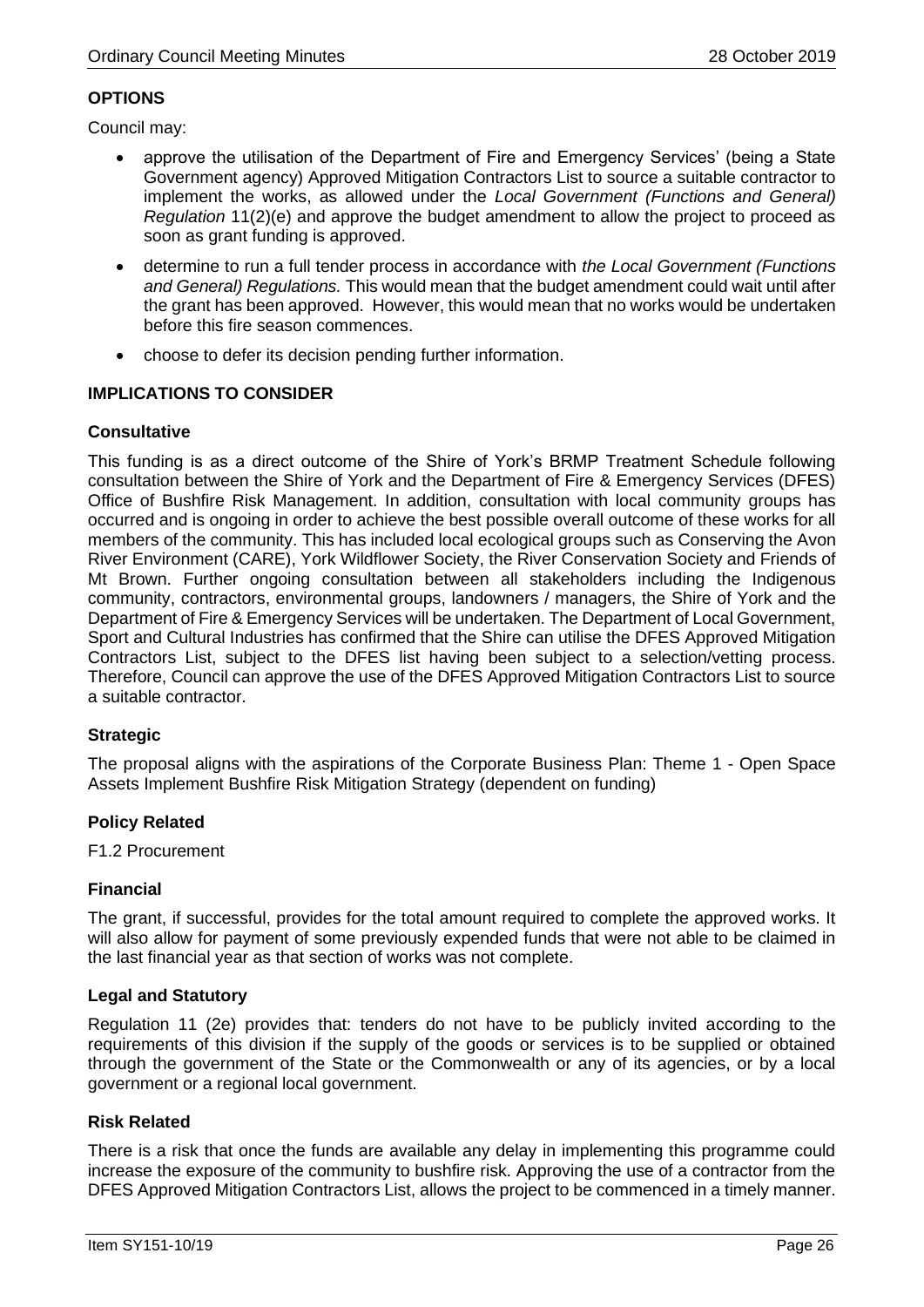There is also a financial risk that if a section of the works are not fully completed this financial year then none of the monies spent on that section of works can be claimed. The total project has been broken up into small portions to minimise this risk.

#### **Workforce**

Nil

#### **VOTING REQUIREMENTS**

**Absolute Majority: Yes** 

#### **RESOLUTION 061019**

**Moved: Cr Kevin Trent Seconded: Cr Denis Warnick**

**That Council notes the need to progress the treatments recommended in the Shire's BRMP if the MAF Grant is a success, authorises the Chief Executive Officer to:** 

- **1. Amend the 2019-20 budget, if the MAF Grant is successful up to the value of \$481,250, to reflect the income and expenditure resulting from the successful grant, noting a nil impact on the budget bottom line.**
- **2. Appoint a suitable contractor from the Department of Fire and Emergency Services' Approved Mitigation Contractors List in accordance with Regulation 11(2)(e) of the Local Government (Functions and General) Regulations 1996.**

*CARRIED BY ABSOLUTE MAJORITY: 7/0*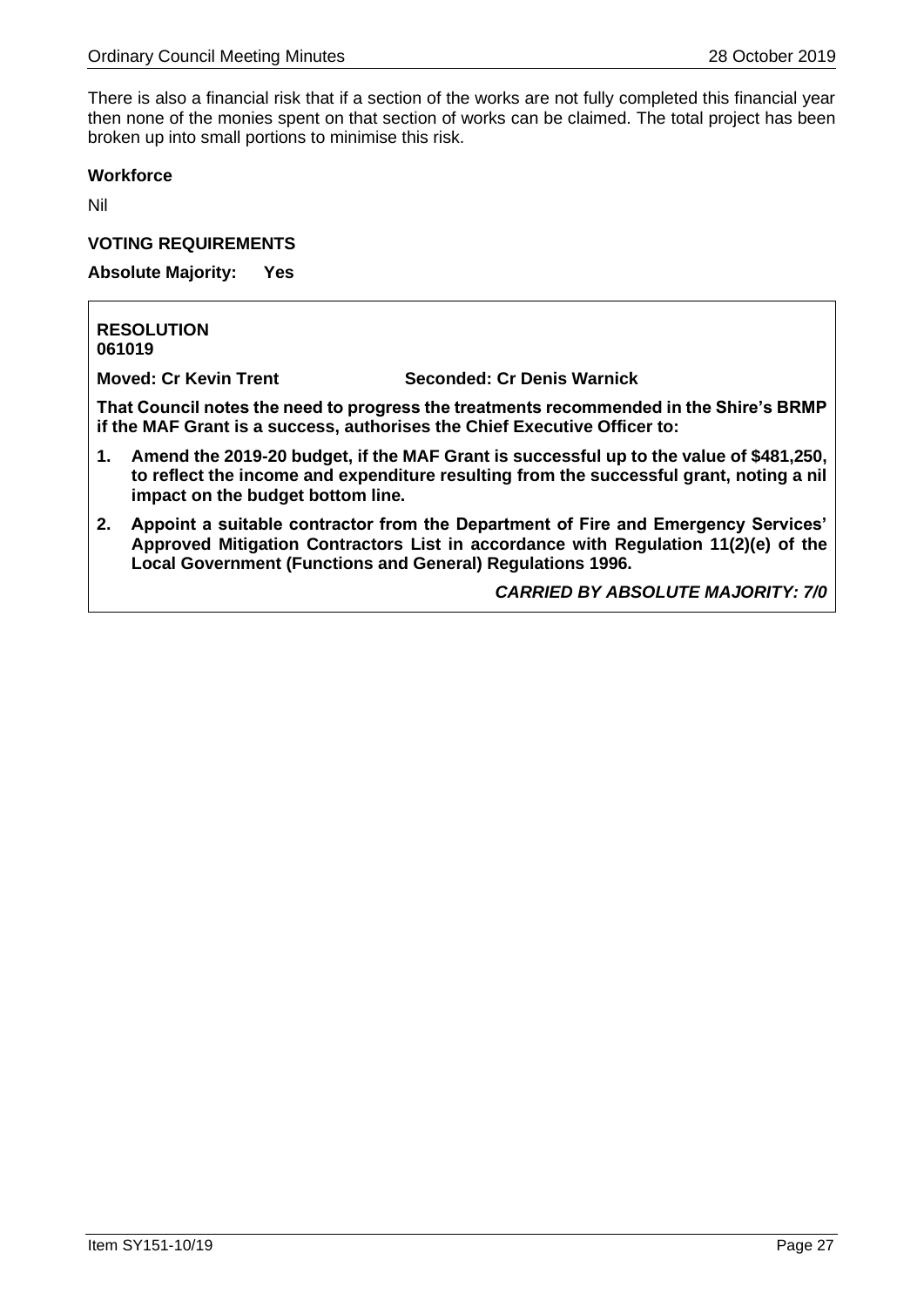#### <span id="page-27-0"></span>**SY152-10/19 ACCESS OPTIONS, 961 TALBOT ROAD.**

| <b>File Number:</b>                  | TA2 60726, TA2 627                                                                 |
|--------------------------------------|------------------------------------------------------------------------------------|
| Author:                              | Darren Wallace, Executive Manager, Infrastructure & Development<br><b>Services</b> |
| <b>Authoriser:</b>                   | Darren Wallace, Executive Manager, Infrastructure & Development<br><b>Services</b> |
| <b>Previously before</b><br>Council: | ?1996<br>9.2.9 21 August 2006<br>SY116-09/18 25 September 2018                     |
| <b>Appendices:</b>                   | <b>Access Options</b><br>1.                                                        |

#### **NATURE OF COUNCIL'S ROLE IN THE MATTER**

Executive

#### **PURPOSE OF REPORT**

To consider a request to open an unused road reserve to the public.

#### **BACKGROUND**

Mr Vincent Green, 961 Talbot Road, on behalf of the affected landowners, has requested Shire assistance in the provision of access to their properties via a current gazetted road reserve, which is not open to the public, instead of the current mixture of "right of carriageway" and road reserve.

Currently up to 5 properties use a "right of carriageway" easement off Talbot Road and then Road Reserve no 3979 to access their properties. The map at Appendix 1 shows the existing access and 2 options. Option A: Develop the road reserve adjacent to the easement to where it meets the existing used Road Reserve 3979. Option B: Develop Road Reserve 3979 from Talbot Road to where it meets the existing used section of Road Reserve 3979. Mr Green has offered to sustainably build the new road access. Mr Green's preference is for Option B.

Mr Green believes that the landowners affected should not have to use a right of carriageway through private property to access their properties when there is a gazetted road that would more directly provide access.

There are other road reserve options that could be used, but they are a longer travel distance so are not considered in this report.

Mr Colin Luelf is the owner of the property either side of Road Reserve 3979 and is opposed to the development of the road reserve as a road.

Council at it ordinary meeting of 25 September 2018 resolved as follows;

- *"1. Agrees to progress the evaluation of options for access to 961 Talbot Road and requests officers, after obtaining a road reserve survey at the Shire's cost, to provide a further report to Council detailing the access options and the short term and long term cost and service implications of each option.*
- *2. The report on the options is to be presented to Council on or before the March 2019 Council Meeting."*

#### **COMMENTS AND DETAILS**

Due to staff issues and higher priority projects, this follow-up report has been significant delayed beyond March 2019 as required in point 2 of the Council resolution of 25 September 2018.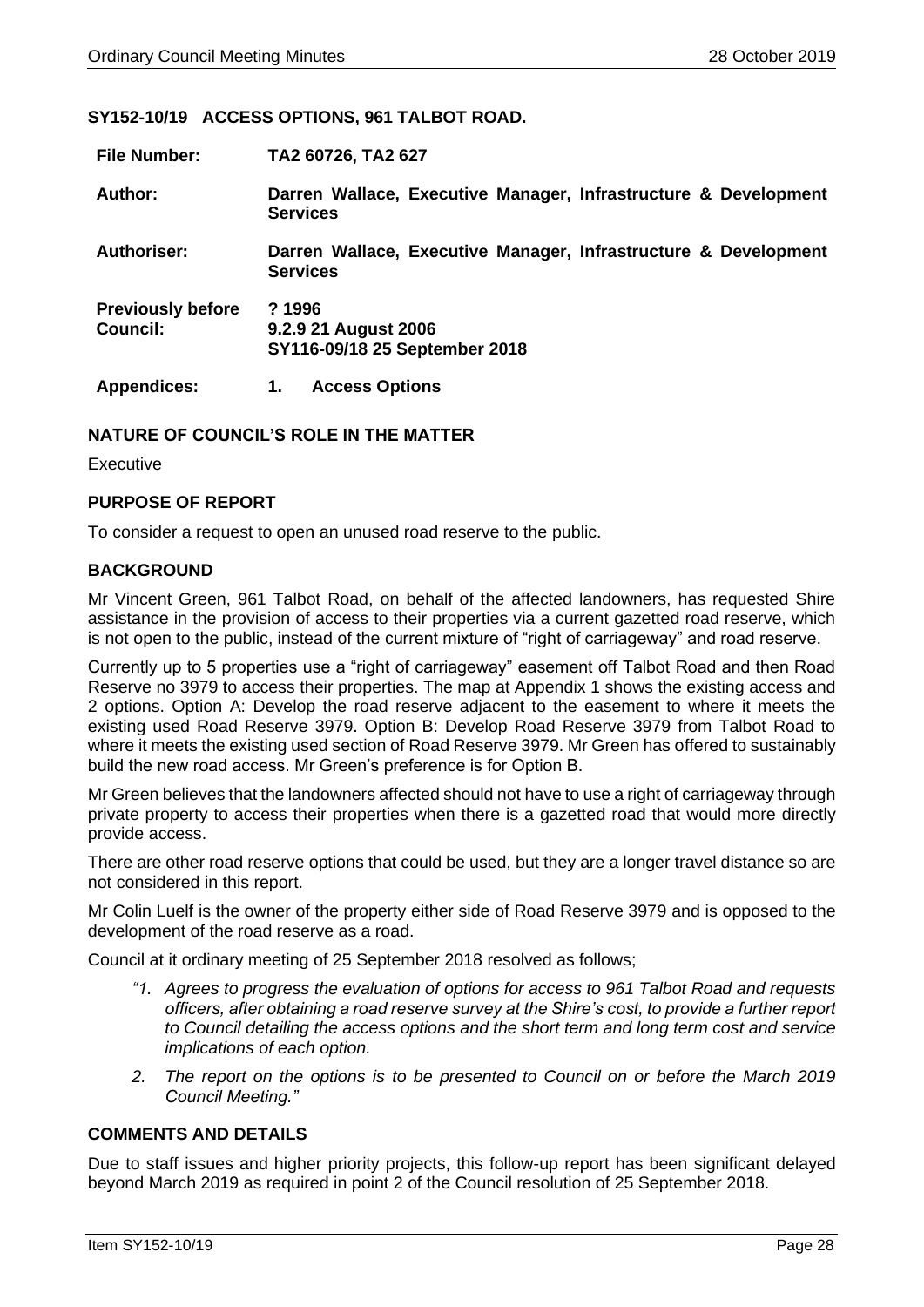The road reserve has been surveyed and the route inspected by Shire staff. A number of issues have been noted that would be required to be addressed, either as part of the construction or in most cases prior to commencement of any construction.

**CURRENT ACCESS**; The current access is serviceable, the first section off Talbot Road is a right of carriageway located on private property, the final section is Road Reserve no 3979. The Shire does maintenance grade the right of carriageway, as we use it to access Road Reserve 3979 to maintenance grade it. The right of carriageway and the section of Road Reserve 3979 are gravel sheeted and in reasonable condition. There are some miner drainage upgrades required on the road reserve section.

**OPTION A**; Option A has a significant number of trees in the road reserve that would have to be cleared for the road construction. There is also a large dam that would need to be filled in. Neither Mr Green or Mr Luelf have agreed to fund any of the construction of the road for Option A. So the Shire would have to bear the cost of the road development. This option is more palatable to Mr Luelf than Option B, although his preference is for the current situation to remain.

**OPTION B**; Option B has a number of trees to be removed, although considerably less than Option A. There is a power pole close to the middle of the road reserve that would need to be relocated. The intersection with Talbot Road does not have great sight distance and would require a detailed design to prove it meets the sight distance safety standards for an intersection.

There are some rocky outcrops that would need to be dealt with and the usual drainage issues to be resolved. However these issues can be dealt with as part of the road design.

The Option B route is substantially located over a gravel out crop and subject to the testing of the gravel, it maybe a suitable road building material. This would save considerable cost in building the road.

The road reserve splits Mr Luelf's properties and he has been using the road reserve in conjunction with his properties on either side. If the development of this road was approved Mr Luelf would be ultimately responsible to ensure any fencing required was in place.

Mr Luelf has presented the following reasons for not allowing the construction of this road.

- *Mr Green already has a safe legal easement for part of the access to his property.*
- *In his application he states 5 landowners want this new roadway. This is not so as at least 2 already have other road entrances. Only 3 landowners (not as Mr Green states in his application) would have any use of this road.*
- *Mr Green has another 2 surveyed roads to his property and the one from Kittlers Road would be easier to construct and not cut perfectly good paddocks in half, as would be the case if he constructs the road through our property. The other surveyed road is from Talbot Hall Road. This is shown on maps from Landgate.*
- *This proposal has implications for severe erosion as the terrain is up a long steep hill. A number of ancient powder bark trees will have to be removed and in this day of climate change every tree removed is bad for the environment and air quality. Drainage will be required.*
- *Also there is the inconvenience of splitting the paddock and the costs of fencing each side that will be incurred by us.*
- *The safety of the intersection of the proposed road with Talbot Road and lack of sight distance.*
- *The proposed road will deplete the divided paddock of water supply on one side and access. Loss of ability to farm successfully. The best section of the property is where the road will be.*

Mr Luelf raises a couple of issues such as drainage, the intersection safety and tree removal that have already been mentioned. These should be dealt, by seeking approval for the tree removals and detailed design of the road and drainage prior to any works on site occurring.

The road reserve has been in place for a long time and Mr Luelf has been aware of its existence. Shire officers understand that Council has previously, possibly in 1996, considered closing the road and returning the land to the State for it to on sell, however this did not eventuate and the Council at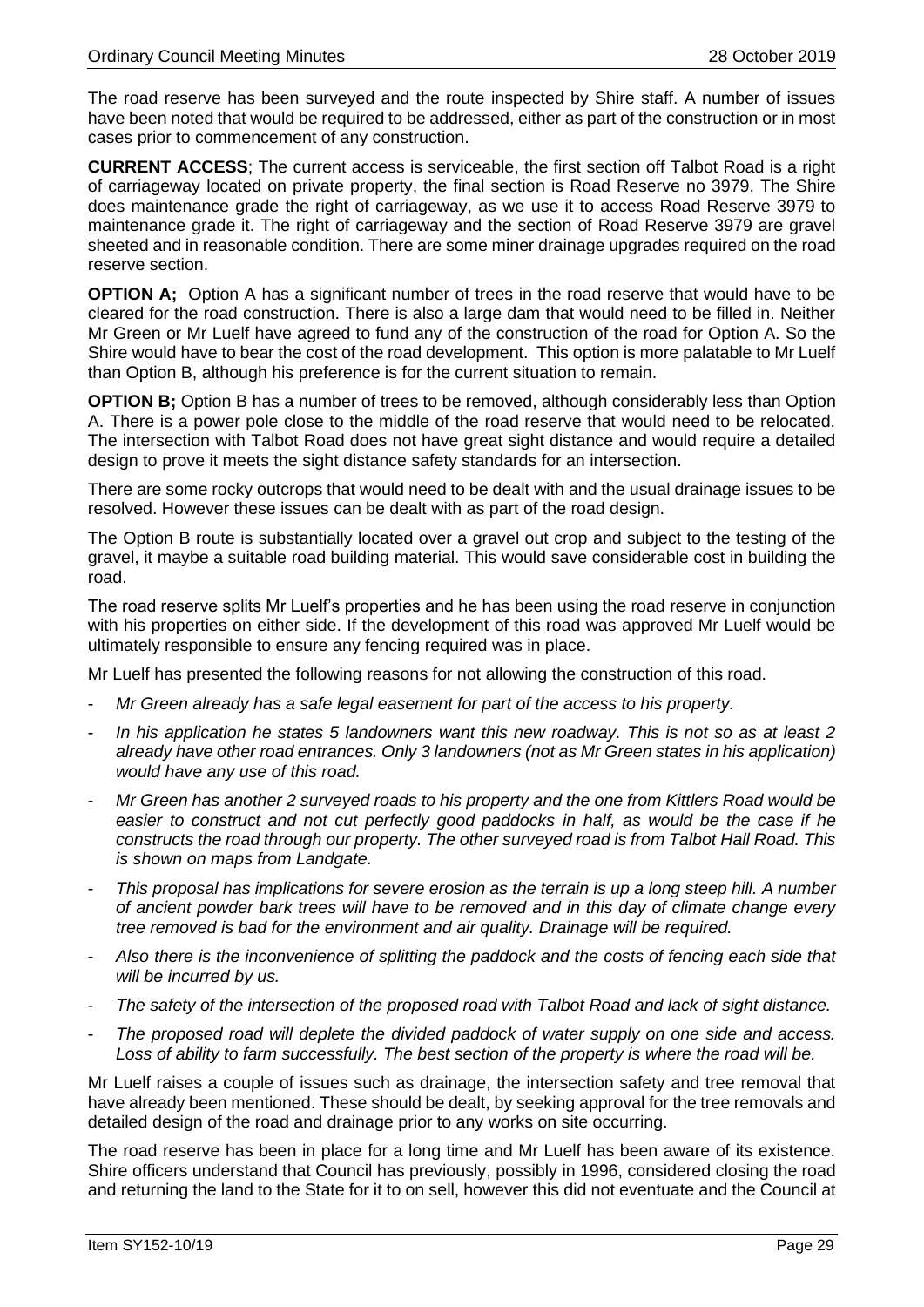the time determined to leave the road reserve in place. This does not mean that if Council considers that the issues relating to the use of the land for farming outweigh the benefits/landowners rights in providing the road, Council could not reconsider the closing of the road reserve.

If Council were to approve the building of the road Option B, it is recommended that it be treated as any other new road construction and that a full design and specification be submitted and approved by the Shire before any physical works on the road are approved. It is recommended that the road design and construction would be required to meet both the Institute of Public Works Engineers, Guidelines for Subdivisions (roads) and the Australian Road Research Boards Unsealed Roads Manual".

If Council does not proceed with approving the road construction then it is recommended that the Council considers the formal closure of the road. This can be done in two ways.

- A closure of the gazetted road reserve under the *Land Administration Act 1997*, which would see the land handed back to the State Government as an unallocated reserve. They would then look at selling the land.
- A closure under the *Local Government Act 1995,* which leaves the road reserve gazettal in place, but the road is closed to the general public. Note the Shire would not be able to lease the road reserve, only the State Government can do that.

**ALTERNATIVE OPTION**; One other alternative, previously approved by Council is the dedicate the existing right of carriageway as road reserve.

At the Council meeting of 21 August 2006, Council Resolved;

*"That Council advise the applicants that it supports the dedication in accordance with Appendix C subject to:*

- *1. The applicants initiating the survey and subdivision and payment of all costs at their expense; and*
- *2. The effected properties to be fenced or refenced at their costs."*

This proposal did not proceed and the reason is unknown. The ownership of the land on which the right of carriageway is located has changed hands since this resolution.

This could be a solution to the access issue, however, unless there is an additional requirement for the road to be upgraded to current standards (at no cost to Council), the Shire would inherited a substandard road.

**COST TO THE SHIRE;** Mr Green has offered to build the road to the Shire's standards. To ensure that Mr Green is fully aware of the costs involved it is recommended that the Shire requires Mr Green to develop a full road design prior to commencing any work on site. This would need to be approved by the Shire and Mr Green would need to provide the Shire with a fully costed works program based on the accepted design. While this may appear to be excessive for a road that services only a few properties, the road will be open to the public and the Shire needs to ensure that the road, as a new development, is to current standards. Having the road built to current standards will also reduce the maintenance requirements (and costs) in the future. If Mr Green knows the full cost before he starts it will guard against him starting works and pulling out partway through if the costs are significantly more than he had envisaged. It is therefore considered that the construction of the road, if it proceeded, would be at no cost to the Shire.

The Shire would be responsible of ongoing maintenance, maintenance grading, verge spraying, culvert cleaning etc. The Shire would also be responsible for the asset replacement, gravel resheeting, culvert replacement etc.

If the road is built, the Shire will be able to include the road on our road inventory. This would very marginally increase our Road component of the Federal Assistance Grant and our Main Roads Direct Grant. It would increase our Roads To Recovery grant in the next 5 year round which commences 2024/2025. However, these increases would not cover the cost of one maintenance grade a year.

There would be some saving from our current maintenance cost as we maintenance grade the right of carriageway. However, the new road is slightly longer than the right of carriageway and would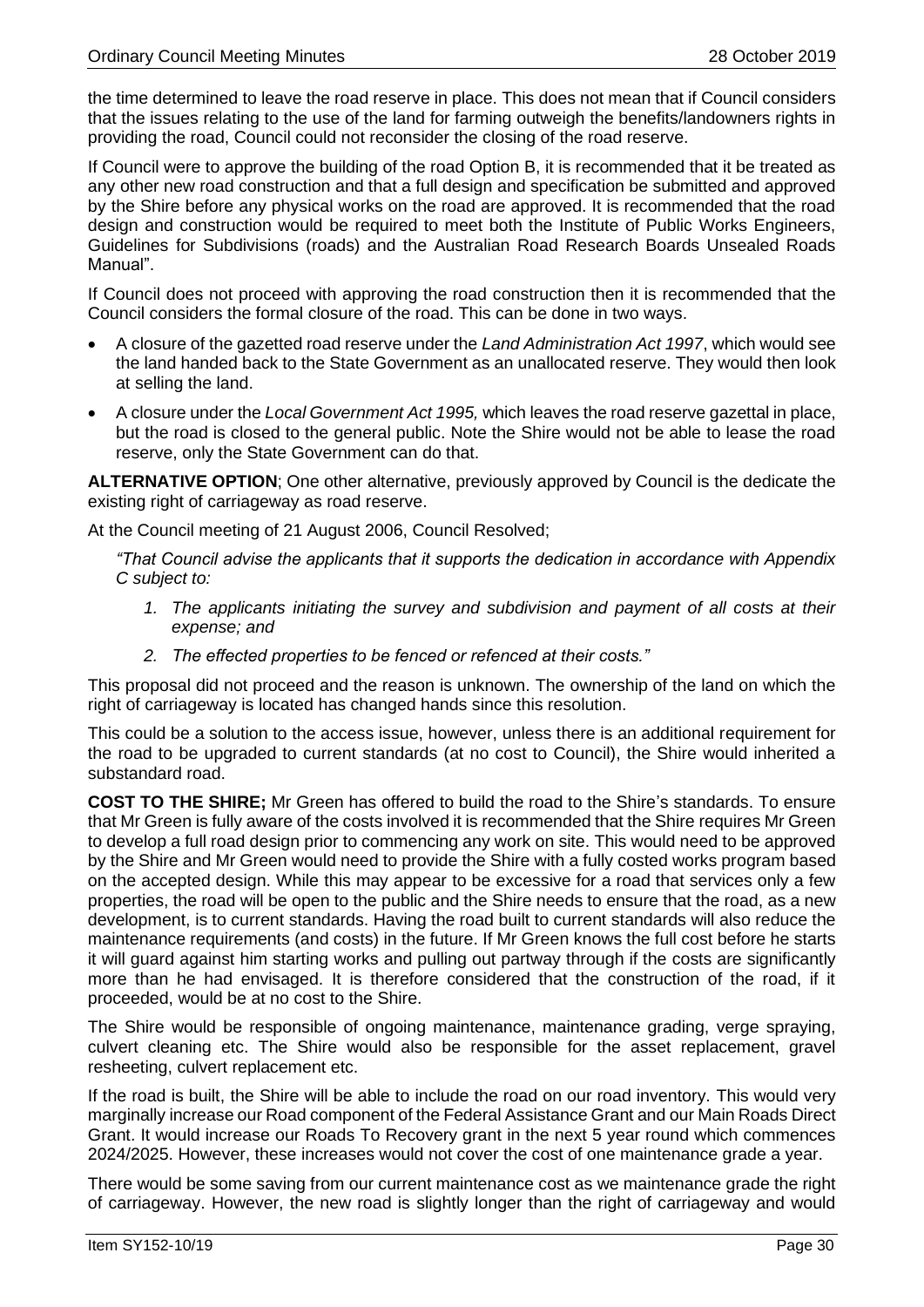therefore cost more to maintenance grade. The Shire has responsibility for resheeting the right of carriageway.

If the new road is built, even at no cost to the Shire and to current standards that reduce the ongoing maintenance, the Shires annual maintenance costs would increase slightly, but this would be partially covered by increased income. However, there would be a substantial cost in replacing the asset (gravel resheet) at some time in the future.

#### **OPTIONS**

Not precede with actioning Mr Green's request and the existing access arrangements continue as is. To clarify the status of the unused road reserves Council should undertake a road closure process either under the *Land Administration Act 1997* or under the *Local Government Act 1995*.

Agree to the opening of the Road requested by Mr Green with conditions that the road is developed to the appropriate standard at no cost to the Shire and requiring Mr Green to provide detailed road designs for the Shire's approval and a costed works program prior commencing any works on site.

Further investigate the possible dedication of the existing Right of Carriageway of a Road Reserve.

#### **IMPLICATIONS TO CONSIDER**

#### **Consultative**

There has been extensive consultation with Mr Luelf, whose property the road reserve runs through and Mr Green on behalf of the other affected landowners. Details of this consultation is included in the body of the report.

#### **Strategic**

The provision of Rural Roads would be consistent with the Shire of York Strategic Community Plan Theme 4: Building Resilience, and in particular theme 4.4 Rural roads are safe and easy to use."

#### **Policy Related**

There are no policy implications as a result of the officers recommendation

#### **Financial**

These are detailed in the body of the report. The initial road construction, if approved, is recommended to be at no cost to the Shire. The maintenance cost going forward would be of little change considering additional income. There would be a significant long term cost to the Shire for the asset replacement.

#### **Legal and Statutory**

The Shire has road maintenance and management functions as per the *Local Government Act 1995* and its subsidiary legislation.

If Council were to proceed with road closures these would be undertaken in compliance with the *Local Government Act 1995* or the *Land Administration Act 1997*

#### **Risk Related**

There are risks to public safety if the road is not built to the correct standards. This can be mitigated by requiring detailed design drawings and specifications (including quality control measures that will be in place to ensure the works are completed to the design) to be submitted and approved prior to commencement of any works.

There is a financial risk in increased maintenance if the road is not built to the correct standards. This can be mitigated by requiring detailed design drawings and specifications (including quality control measure that will be in place to ensure the works are completed to the design) to be submitted and approved prior to commencement of any works.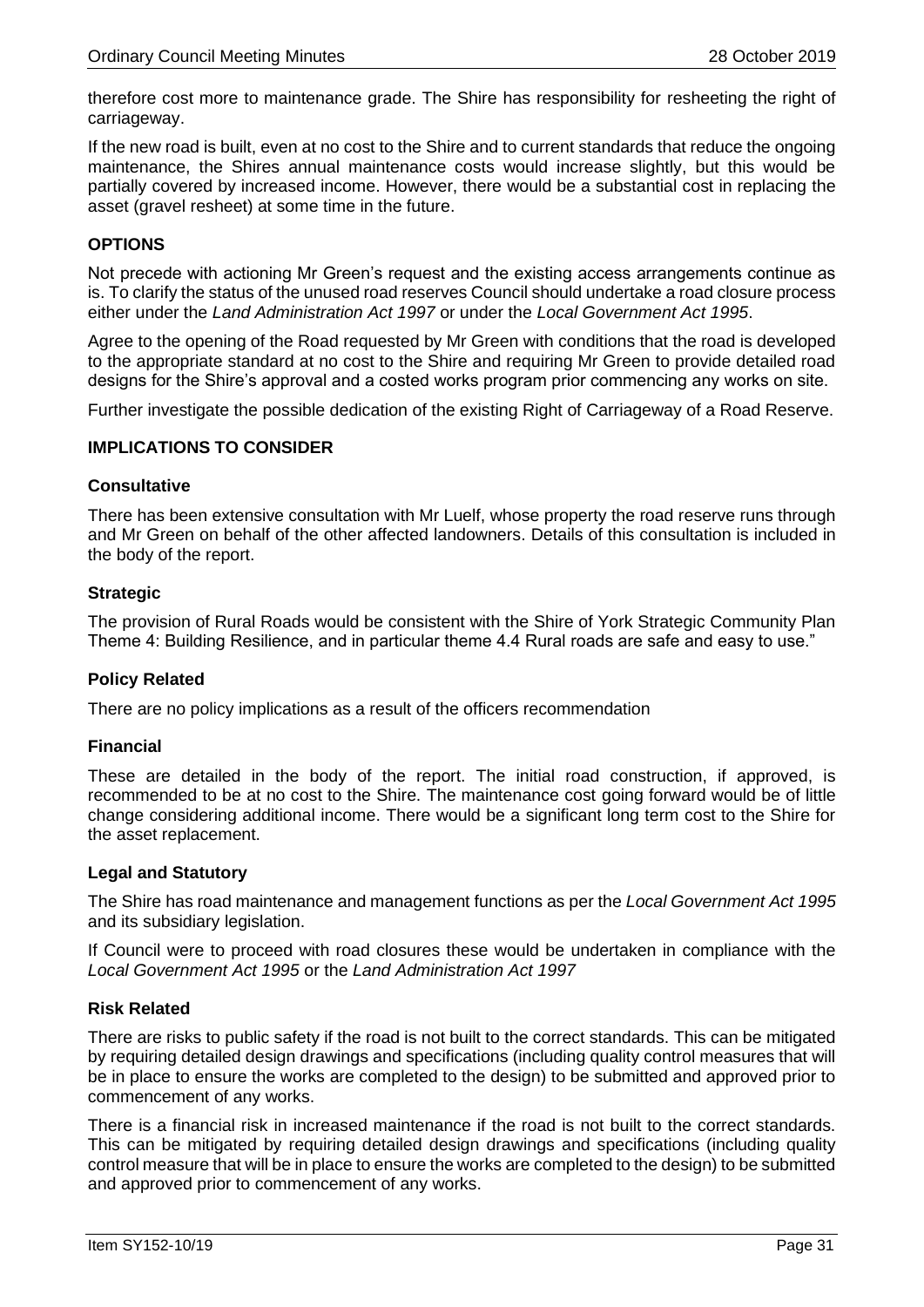There is a community perception risk if Council allows the commencement of the road construction and the proponent is unable to complete the woks. This can be mitigated by requiring the proponent to provide and have approved, detailed project costing based on the approved detailed design.

Safety practices are not to the acceptable standards during construction. This can be mitigated by requiring the project specifications to include minimum safety procedures required to be submitted and approved prior to commencement of any works

#### **Workforce**

There will be additional work force requirements in the maintenance and resheeting of the new road if approved.

#### **VOTING REQUIREMENTS**

#### **Absolute Majority: No**

#### **RECOMMENDATION**

That Council

- 1. In principle, approves the building of a road on Road Reserve 3979 subject to the following conditions.
	- (a) The road construction to be at no cost to the Shire.
	- (b) Detailed road design drawings and specifications (including quality control measures that will be in place to ensure the works are completed to the design & minimum safety standards required) are provided and approved by the Shire, prior to commencing any works on the road.
	- (c) Detailed project costing based on the approved detailed design are provided and approved by the Shire, prior to commencing any works on the road.
- 2. Authorises the CEO to approve or reject the detailed design drawing, specification and project costing and if approved, include any conditions as appropriate.

#### **MOTION**

**RESOLUTION 071019**

**Moved: Cr Kevin Trent Seconded: Cr Ashley Garratt**

**That Council investigates the option of having the existing Right of Carriageway, from Talbot Road to the constructed section of Road Reserve No. 3979, being subdivided from the existing property and set aside as Road Reserve.**

*CARRIED: 6/1*

*Reason – Council felt that this was another option that should be considered*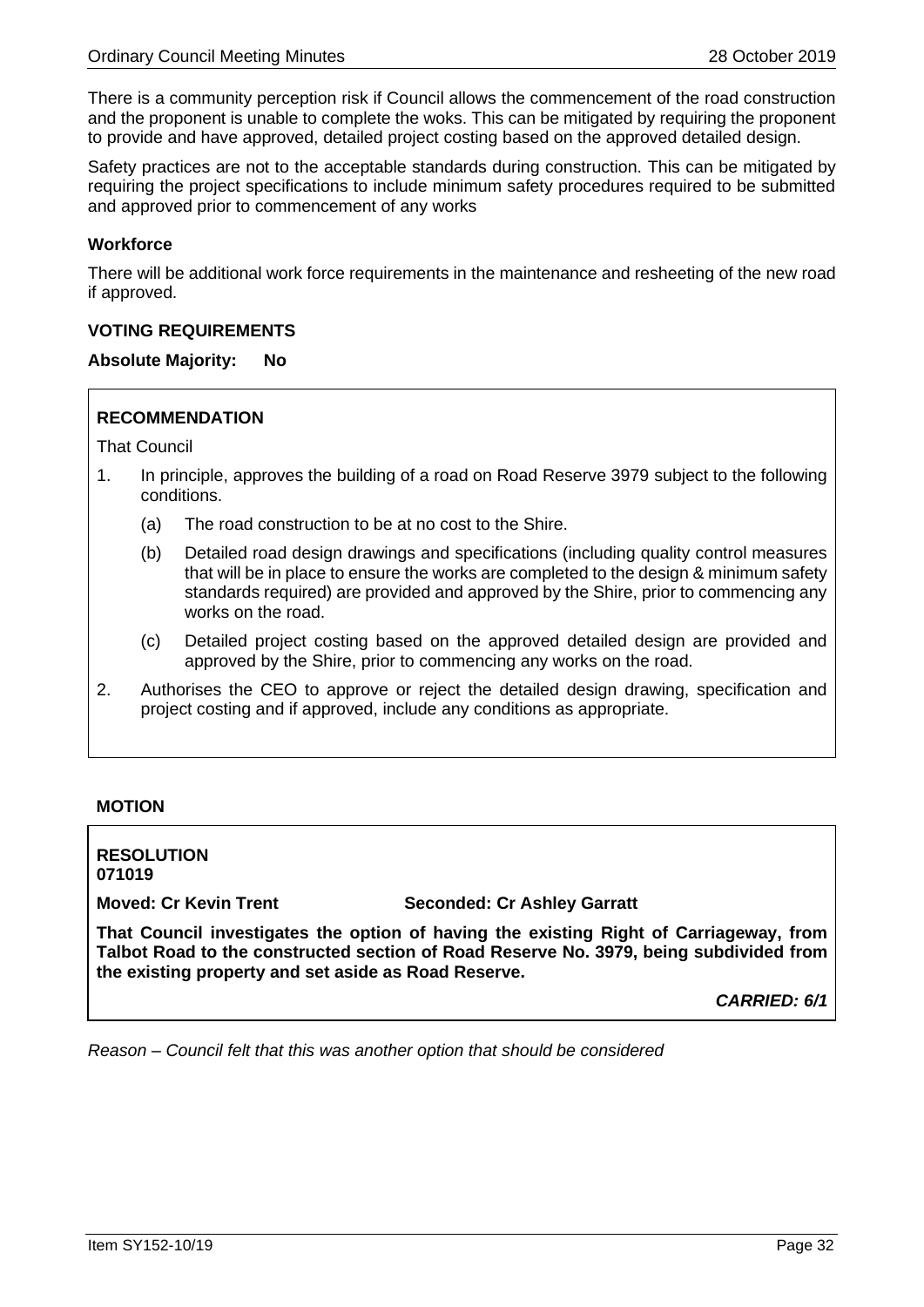#### <span id="page-32-0"></span>**SY153-10/19 REQUEST FOR SPONSORSHIP - 2019 SENIOR CITIZEN APPRECIATION DAY**

| <b>File Number:</b>                         | CS.SSP.4                                                                                                    |  |  |
|---------------------------------------------|-------------------------------------------------------------------------------------------------------------|--|--|
| Author:                                     | <b>Esmeralda Harmer, Events and Economic Development Officer</b>                                            |  |  |
| <b>Authoriser:</b>                          | Suzie Haslehurst, Executive Manager, Corporate & Community<br><b>Services</b>                               |  |  |
| <b>Previously before</b><br><b>Council:</b> | SY143-10/18                                                                                                 |  |  |
| <b>Appendices:</b>                          | 2019 Seniors Appreciation Day Funding Request<br>1.<br><b>Acquittal 2018 Seniors Appreciation Day</b><br>2. |  |  |

#### **NATURE OF COUNCIL'S ROLE IN THE MATTER**

Executive

#### **PURPOSE OF REPORT**

This report presents for Council's consideration a request for support to hold a Seniors Appreciation Day event in November 2019 at the Old York Mill.

#### **BACKGROUND**

For many years, Mrs Margaret Hewitt organised an annual event to recognise seniors in the form of a catered lunch and entertainment at the York Town Hall. The event is valued by the community with between 100 and 150 seniors participating each year.

Historically, Council has provided in-kind support to the event including hire of the Town Hall (\$661) and catering totalling \$2,391 in 2017 and \$2,000 in 2018.

In late 2017, Mrs Hewitt announced that she would not be hosting the event anymore. In February 2018, Mr Mark Lloyd informed officers that he would be assuming responsibility for organising the event. At the meeting, officers agreed to provide a reconciliation of the trust account and it was agreed that Mr Lloyd would open a bank account to administer the funds in future. Officers recommended that an application be submitted to the Shire's April 2018 Community Sponsorship round should Mr Mark Lloyd wish to seek the Shire's support for the 2018 event in November.

For various reasons, Mr Lloyd was unable to submit an application to the Community Sponsorship round that closed in April. As the second funding round closes at the end of October for consideration by Council at the November OCM, this would be too late to consider the funding request before the event occurred.

At a meeting held in October 2018, Mr Lloyd requested Council to consider support of \$2,000 for catering for the November 2018 event.

At Council's 2018 October OCM Council resolved the following:

- *1. Approves sponsorship of up to \$2,000 for catering of the 2018 Seniors Appreciation Day to be sourced from GL 4112 Public Relations.*
- *2. Requests the applicant to provide an event acquittal within three months of the event taking place.*
- *3. Notes that a further payment of \$789.06 will be made to support the event, representing the balance of trust account T41 as attached at Appendix A to this report.*
- *4. Resolves that any further support for this annual event will be considered in accordance with Council's Community Funding: Grants and Sponsorship Policy."*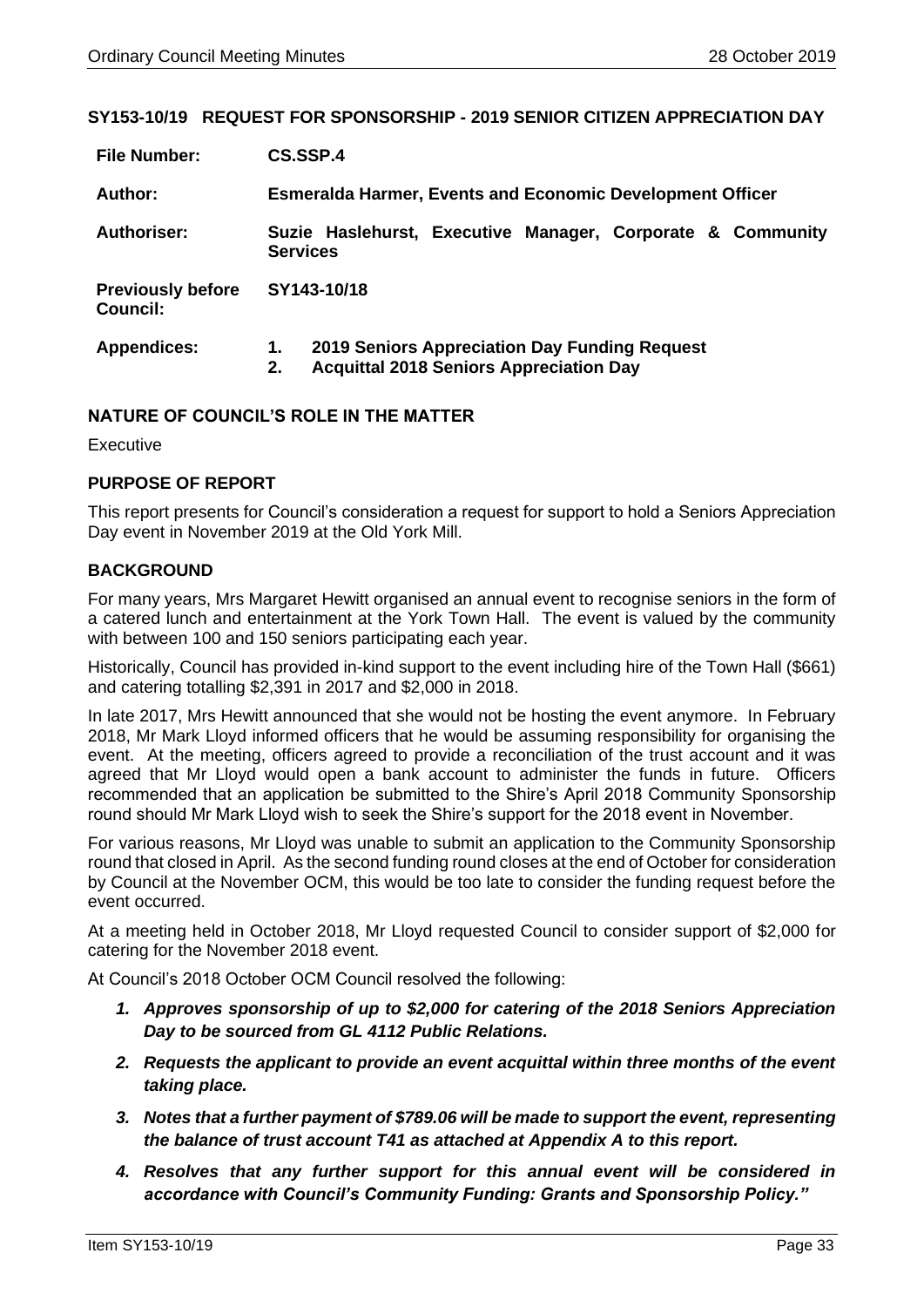In late May 2019, Officers received a community funding application from Mr Lloyd for the 2019 Seniors Appreciation Day. The application was received after the April 2019 Community Funding round closed and could not be considered by Council as part of the *SY066-05/19 Community Funding Applications* report included in the May 2019 agenda.

In July, Officers sought additional information from Mr Lloyd including:

- acquittal documents from the 2018 event
- the date for the 2019 event
- confirmation of other funding sought to support the event

The details requested were received in October this year, with Mr Lloyd confirming the date of the event for 12 November. The acquittal of the 2018 Seniors Appreciation Day is attached as **Appendix 2** to this report.

#### **COMMENTS AND DETAILS**

This annual event is well regarded by the community with positive feedback received each year. Furthermore, the Shire's support of the event is in accordance with the Shire of York Age-Friendly Community Plan adopted in 2017, in particular the goals relating to *Social Participation* and *Respect and Inclusion.*

Officers are therefore recommending that Council supports this request to enable the event to be held this year and to support a community member who has stepped up to continue the event for the benefit of York's seniors.

However, officers also recommend that Mr Lloyd be required to make an application as part of the Shire's Community Sponsorship Program for all future Seniors Appreciation Days.

Considering this application individually prior to the community funding applications could reduce Council's opportunity to give equal consideration to funding applications of a similar nature.

It should be noted that there are other events being held during 2019 Seniors Week in York. These include a senior's medical information day organised by the Community Resource Centre, a luncheon at Balladong Lodge and at the end of November, York Home and Community Care Services will conduct a bus trip to Perth for interested seniors.

Should Council choose not to support the Officer recommendation, Officers believe that there would be alternate senior activities available for the York community to participate in. Equal measure however should be also given to the popularity of the Seniors Appreciation Day and the continued efforts of the volunteers involved in coordinating the event.

#### **OPTIONS**

Council could choose not to support the event this year, as the applicant has not met previous recommendations made by Council in 2018 which include the deadline for submission of financial acquittals and making application through the Community Funding rounds available.

However, this would mean that while the event could still occur, there would be a financial risk to the organisers.

#### **IMPLICATIONS TO CONSIDER**

#### **Consultative**

Mr Lloyd has liaised with the Old York Mill, Bendigo Bank and York IGA to seek sponsorship for the event.

#### **Strategic**

*The Place to Live*

*1.2 Older citizens feel safe and valued*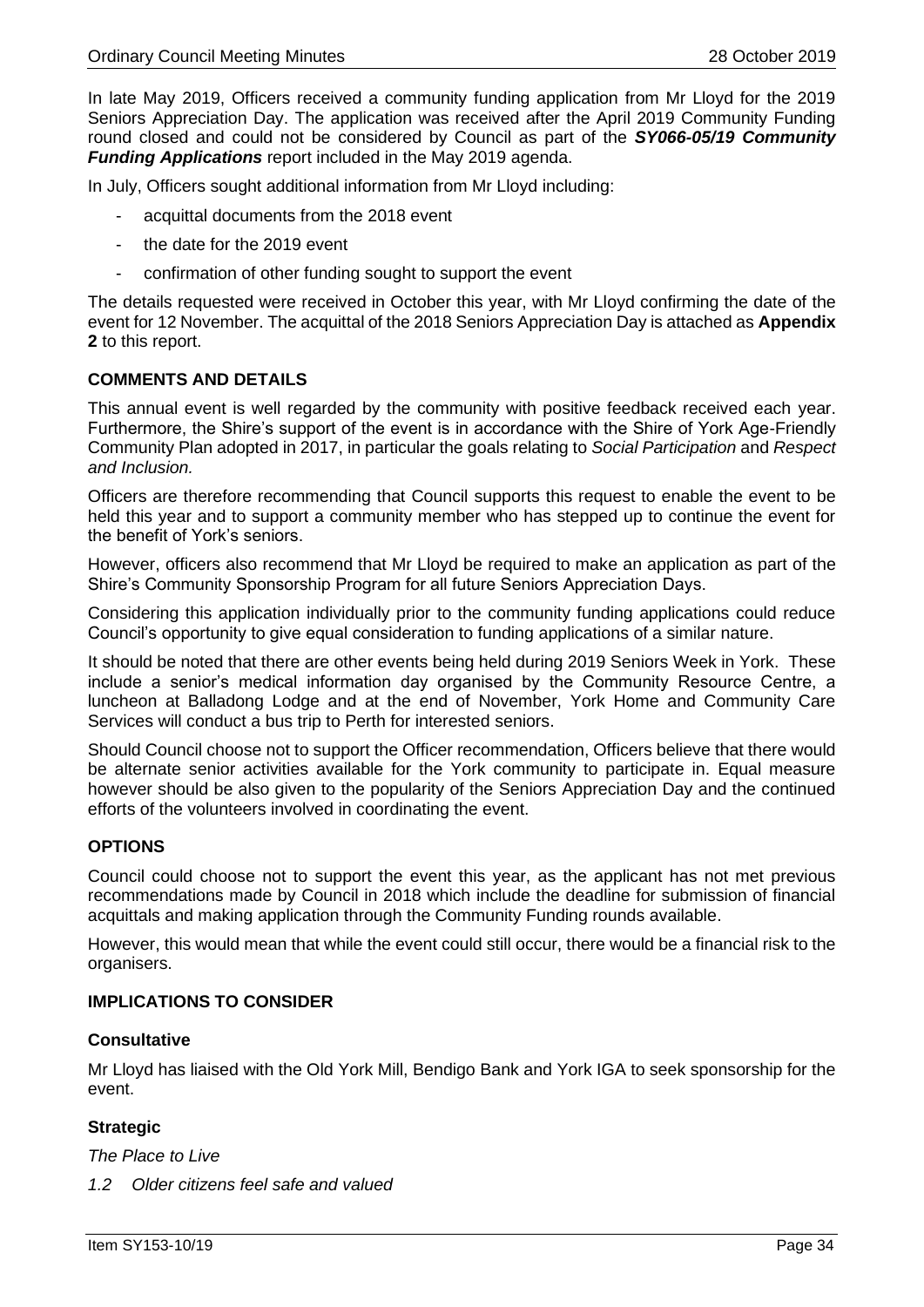#### *1.7 Positive, active and involved community*

#### **Policy Related**

*C1.3 Community Funding: Grants & Sponsorship Program* 

#### **Financial**

It is proposed that funding for this year's event is sourced from GL 132150 Festivals and Events Funding Pool where there is an available budget of \$2,000 to consider this request. Considering this application individually prior to the receival of the second round of community funding applications will reduce the available Community Funding pool and Council's opportunity to give equal consideration to funding applications of a similar nature.

A financial acquittal for the 2019 event detailing how the funds were spent is also required in accordance with Council's *C1.3 Community Funding; Grants & Sponsorship Policy.*

#### **Legal and Statutory**

Nil

#### **Risk Related**

There could be a perceived risk relating to payment of funds to and sponsorship of an individual. However, Mr Lloyd had provided evidence of the bank account established in the name of Seniors Appreciation Day.

Should Council decide not to support the officer recommendation, there is a potential reputational risk to the Shire and its strategic intentions to be a place where older citizens feel safe and valued. Officers rate this risk as low due to the number of events available throughout November for seniors to participate in and the Shire's ongoing support of other inclusive and accessible events for its community.

#### **Workforce**

This request can be managed within existing Shire resources.

#### **VOTING REQUIREMENTS**

#### **Absolute Majority: No**

| 081019                      | <b>RESOLUTION</b>                                                                                                                                                                     |                                                                                                                                                               |  |  |
|-----------------------------|---------------------------------------------------------------------------------------------------------------------------------------------------------------------------------------|---------------------------------------------------------------------------------------------------------------------------------------------------------------|--|--|
| <b>Moved: Cr Pam Heaton</b> |                                                                                                                                                                                       | <b>Seconded: Cr Kevin Trent</b>                                                                                                                               |  |  |
|                             | <b>That Council:</b>                                                                                                                                                                  |                                                                                                                                                               |  |  |
| 1.                          | Approves a cash sponsorship of \$2,000 (excluding GST) for catering of the 2019<br>Seniors Appreciation Day to be sourced from GL 132150 Festivals and Events<br><b>Funding Pool.</b> |                                                                                                                                                               |  |  |
| 2.                          | Requests the applicant to provide an event acquittal within three months of the event<br>taking place.                                                                                |                                                                                                                                                               |  |  |
| 3.                          | application rounds offered annually.                                                                                                                                                  | Requests the Chief Executive Officer to inform the applicant that future funding<br>requests will only be considered through one of the two Community Funding |  |  |

*CARRIED: 7/0*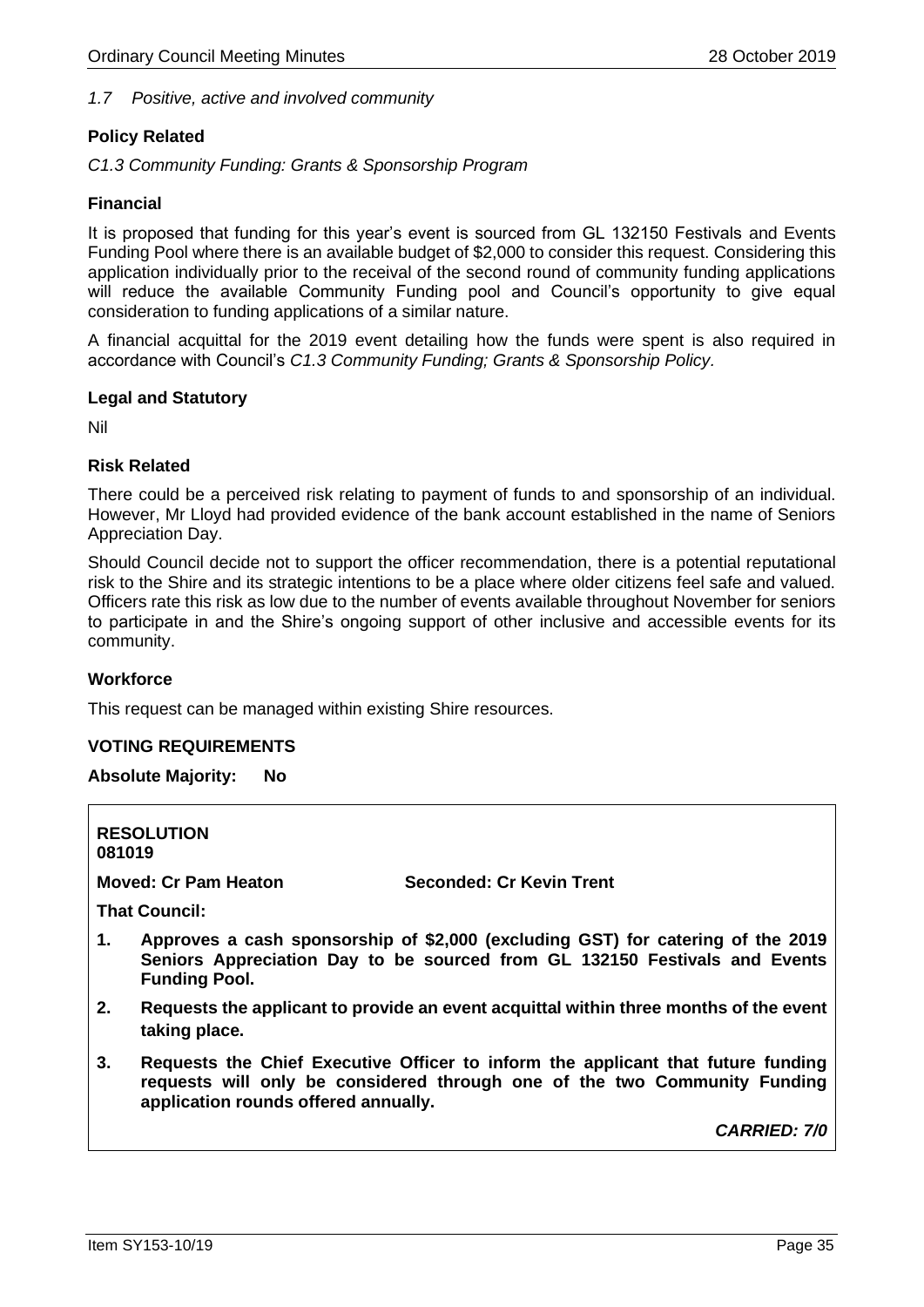#### <span id="page-35-0"></span>**SY154-10/19 YORK HONOURS REFERENCE GROUP**

| <b>File Number:</b>                  | CS.CCS.3                                                                      |
|--------------------------------------|-------------------------------------------------------------------------------|
| <b>Author:</b>                       | <b>Helen D'Arcy -Walker, Council and Executive Support Officer</b>            |
| <b>Authoriser:</b>                   | Suzie Haslehurst, Executive Manager, Corporate & Community<br><b>Services</b> |
| <b>Previously before</b><br>Council: | <b>Not Applicable</b>                                                         |
| <b>Appendices:</b>                   | Nil                                                                           |

#### **NATURE OF COUNCIL'S ROLE IN THE MATTER**

Executive

#### **PURPOSE OF REPORT**

The purpose of this report is to request the Council to re-instate the current York Honours Reference Group up until and including Australia Day 2020. This will give continuity to the arrangements for the Australia Day Awards and Australia Day celebrations.

#### **BACKGROUND**

The Australia Day Awards nominations open on 1 September and close on 31 October. The York Honours Reference Group holds a meeting in early November to select the recipients of each award from the nominations received. A report is prepared and presented to Council at the November Ordinary Council Meeting. All winning recipient names are to be forwarded to Auspire – The Australia Day Council (WA) in early December for certificates and medallions to be prepared and sent back to the Shire by early January in time for the Australia Day celebrations on 26 January 2020.

The York Honours Reference Group consists of the following;

- Shire President
- Representative of the York Branch of Bendigo Bank
- Representative of the York & Districts Co-operative Board
- 4 x Community member representatives

Following local government elections, at the November Ordinary Council Meeting, Council is asked to consider membership of all Committees and Working Groups and to appoint elected members to them. The Shire's policy G2.5 Reference Groups also requires a call for nominations for community representatives. This means that potentially, the York Honours Reference Group membership could change at this time, disrupting the process outlined above.

#### **COMMENTS AND DETAILS**

Officers are proposing that Council agrees to reinstate the current members of the York Honours Reference Group until 27 January 2020 to ensure continuity and to enable the awards process to be implemented in a timely manner. Following Australia Day 2020, officers will seek nominations for the York Honours Reference Group in accordance with Council's policy G2.5 Reference Groups and prepare a report to Council seeking appointment of members.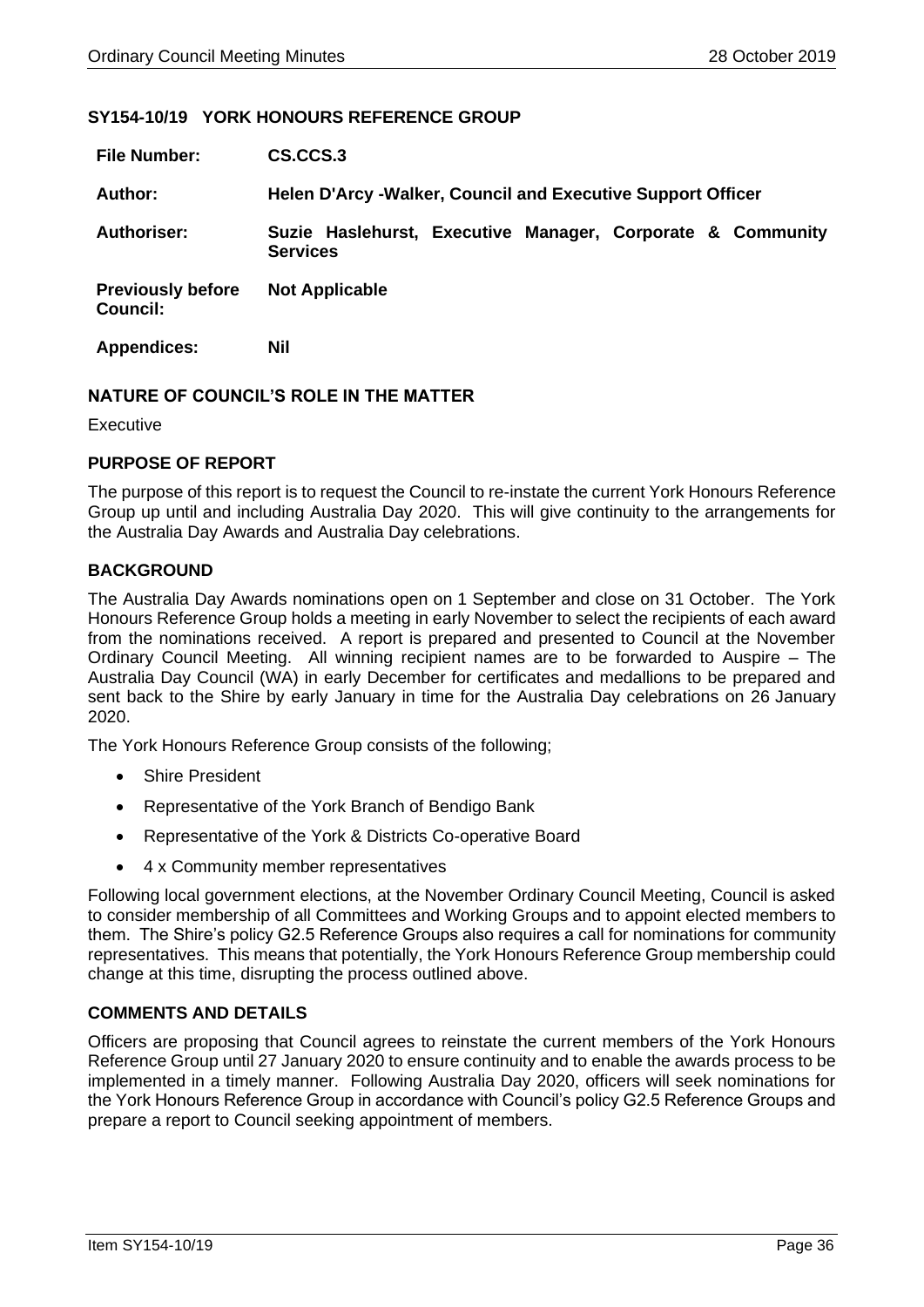#### **OPTIONS**

Council could choose to re-instate the current York Honours Reference Group members until the 27 January 2020 or have the Reference Group disbanded as per the *Local Government Act 1995* Section 5.11 (2)(d).

#### **IMPLICATIONS TO CONSIDER**

#### **Consultative**

Policy G 2.5 Reference Groups requires the Shire to call for nominations via public advertising for a defined period.

#### **Strategic**

Theme 1: The Place to Live

*1.7 Positive, active and involved community*

Theme 5: Strong and Effective Leadership

*5.6 High levels of community engagement*

#### **Policy Related**

C 1.2 Australia Day Awards

G 2.5 Reference Groups

#### **Financial**

Nil

#### **Legal and Statutory**

The York Honours Reference Group is *not* a formally constituted Committee under Section 5.8 of the *Local Government Act 1995*.

#### **Risk Related**

Nil

#### **Workforce**

Nil

#### **VOTING REQUIREMENTS**

**Absolute Majority: No**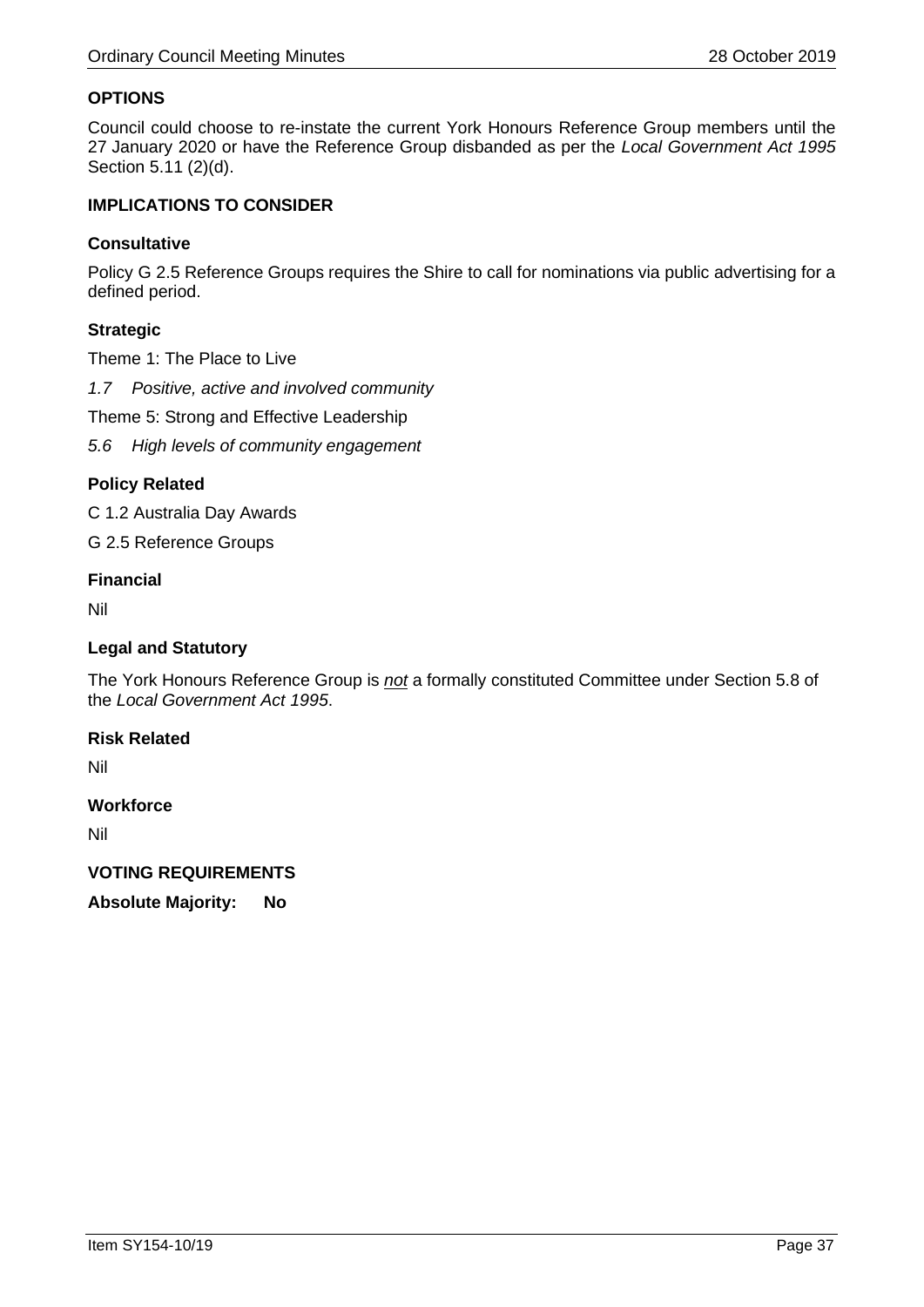## **RESOLUTION 091019 Moved: Cr Kevin Trent Seconded: Cr Pam Heaton That Council: 1. Re-instates the York Honours Reference Group with the current members until 27 January 2020 after which the Group will be disbanded. 2. Requests the Chief Executive Officer to; (a) Call for nominations to the York Honours Reference Group publicly for a period of 14 days following disbandment of the current Group; and (b) Submit all nominations for Council to determine appointment to the York Honours Reference Group.**

*CARRIED: 7/0*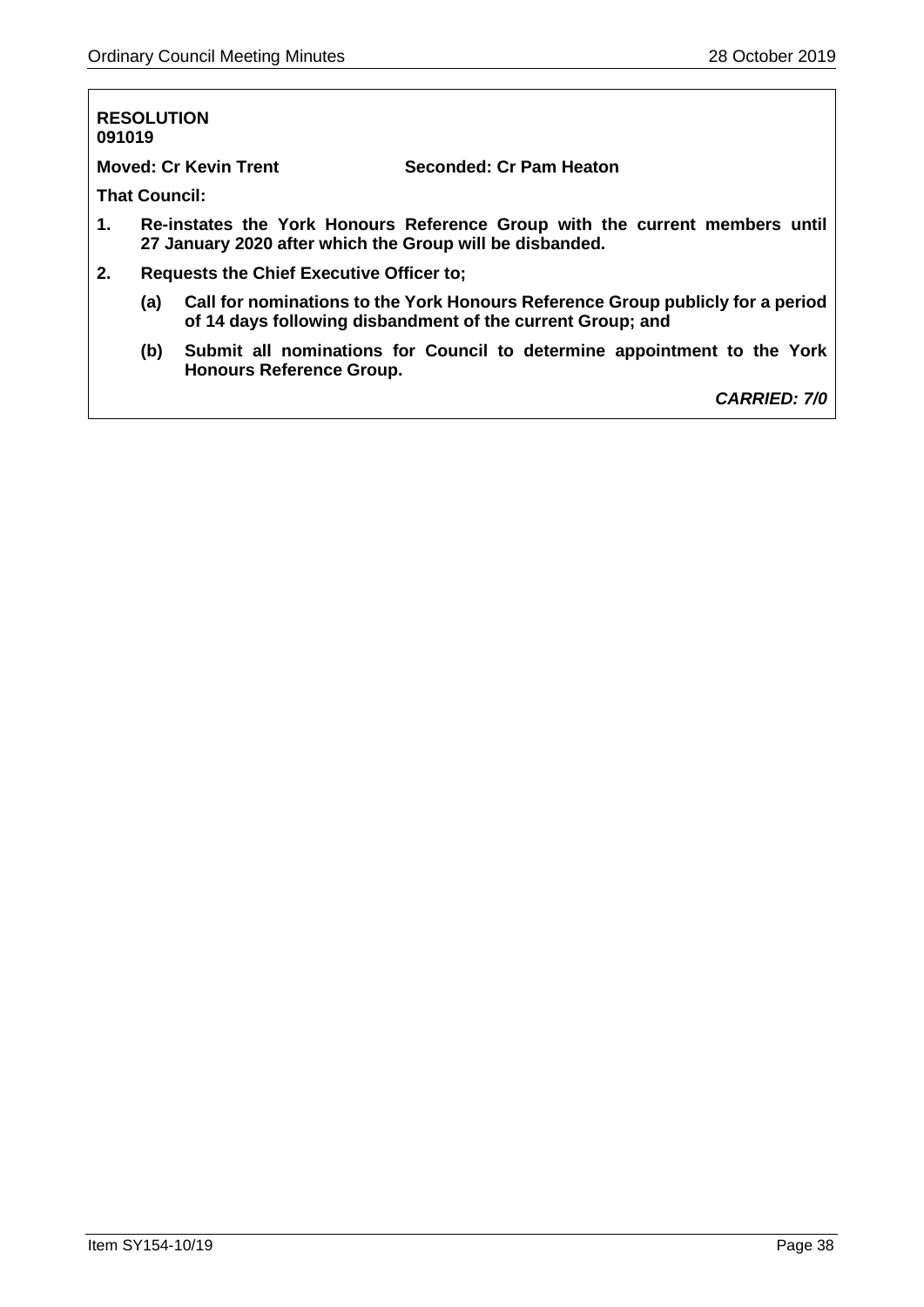#### <span id="page-38-0"></span>**SY155-10/19 OUTSTANDING RATES AND SUNDRY DEBTS - DEBT RECOVERY**

| <b>File Number:</b>                  | FI.DRS.2, FI.DRS.3, FI.DRS.4, FI.DRS.5                                                                                                |  |  |  |
|--------------------------------------|---------------------------------------------------------------------------------------------------------------------------------------|--|--|--|
| Author:                              | Anneke Birleson, Finance Officer (Rates & Debtors)                                                                                    |  |  |  |
| <b>Authoriser:</b>                   | Suzie Haslehurst, Executive Manager, Corporate & Community<br><b>Services</b>                                                         |  |  |  |
| <b>Previously before</b><br>Council: | 27 May 2019                                                                                                                           |  |  |  |
| <b>Appendices:</b>                   | <b>Summary - Outstanding Rates and Charges - Confidential</b><br>1.<br><b>Summary - Outstanding Sundry Debts - Confidential</b><br>2. |  |  |  |

#### **NATURE OF COUNCIL'S ROLE IN THE MATTER**

Executive

#### **PURPOSE OF REPORT**

The purpose of this report is to provide Council with an update regarding current outstanding rates, charges and sundry debts for the period ending 30 September 2019.

This report seeks confirmation and direction from Council regarding the recommended courses of action to be taken against defaulting rate payers and sundry debtors.

#### **BACKGROUND**

Council has a significant number of outstanding rates and sundry debts.

Council's Policy *F1.1 Revenue Collection* adopted on 27 June 2016, outlines the legal recovery process. A number of instances have been identified when Council is to be informed and to approve the officer's recommended step for debt recovery.

On 18 September 2017, Council awarded the tender for debt collection services to CLI Lawyers Pty Ltd (previously Milton Graham Lawyers). Debts are initially referred to Milton Graham (previously Dun and Bradstreet) for pre-legal steps including phone calls, emails and a demand letter. There is no cost to the Shire or the debtor for this stage.

Where all pre-legal collection efforts result in no success, debts are then referred to CLI Lawyers for their recommendation, usually resulting in the commencement of legal action. The legal process can take time, therefore it is important for officers to be able to refer these as soon as possible for action.

#### **COMMENTS AND DETAILS**

Attached to this report is a confidential summary of all outstanding sundry debts and outstanding rates and charges. The documents include recommended strategies for implementation to recover amounts owing for Council's consideration and approval.

#### *Sundry Debts*

There are three sundry debts that have been outstanding in excess of 1,000 days. Two of them have proceeded to legal action, with one of the debtors requesting a payment arrangement. This debtor's payments will be monitored and legal action progressed if they default. The other debtor indicated they would like to make an arrangement and paid a small amount in July 2019, however, no further payments have been made. They are a pensioner and officers believe it is unlikely they have the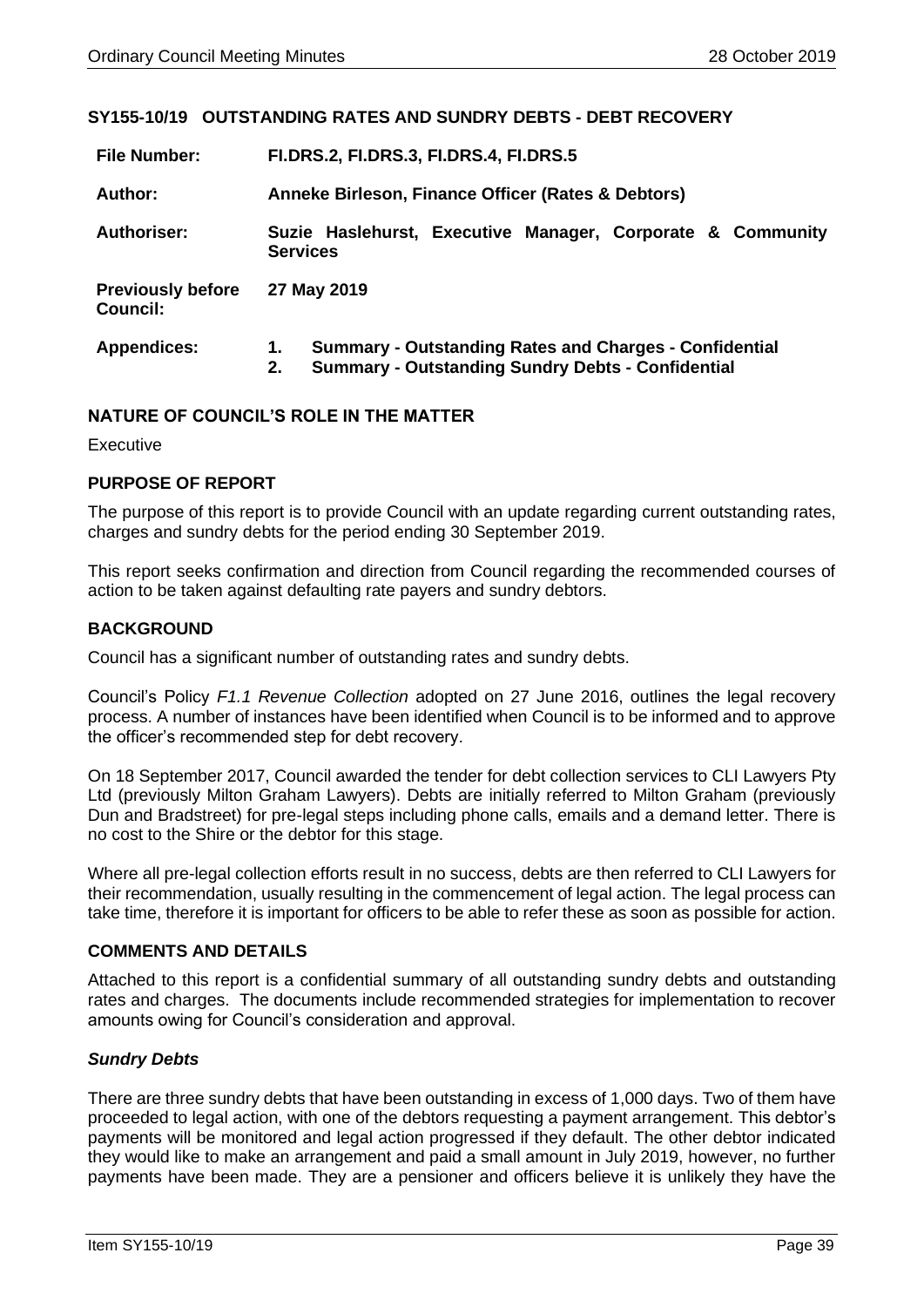means to pay the debt. Therefore, to prevent further legal costs, officers intend to prepare a report for Council to consider writing off the debt.

The third matter relates to an animal control matter. The debt has been referred for pre-legal debt collection and the debtor refused to pay. The majority of the debt relates to court imposed fines and costs, therefore, officers are recommending the debt is referred to the Fines Enforcement Registry and the remaining balance be handled either via legal action or written off under Delegation 3-4.

There are four (4) outstanding sundry debts that are recommended to be referred for pre-legal debt collection after 31 October 2019, if the balances are still outstanding. One (1) outstanding debt is recommended for immediate referral.

The remaining outstanding sundry debts either have a payment arrangement in place, require officer action or require further contact attempts by officers prior to debt collection being recommended.

#### *Rates and Charges*

Pursuant to Section 6.64 of the *Local Government Act 1995* (the Act), there are currently two (2) properties in the sale of land process, both are due to settle within the next month. There is one (1) property where legal action has been exhausted and the only option now is to proceed to sell the land under the Act. Officers will present a report to Council in November for this matter.

There are two properties, known to be under possession of the mortgagees. The Shire must wait for the mortgagee to sell these properties, no legal action can be taken.

There are 35 properties where the owner is in liquidation. The Shire cannot take legal action on these properties and the liquidator has disclaimed the properties. Therefore, unless the mortgagees take possession to sell them, Council's only option is to take possession with the purpose of leasing or selling them. However, the outstanding debts, including water charges and strata levies are greater than the current sale prices of similar properties. Due to the complexities of these debts, the Shire has sought legal advice from its debt collection service provider and once the advice is received and reviewed, a report is to be presented to Council with options moving forward.

In addition, officers have recently received a settlement offer from a mortgagee for 17 of these liquidated units and this offer is subject of another Council report as acceptance of the offer will involve a substantial write off.

There are 18 debts where legal action has commenced and the recommendation is to continue with legal action, based on recommendations from CLI Lawyers. Five (5) additional properties are now being recommended for legal action to commence.

There are at least two (2) properties where the mortgagee is now in possession. Once a mortgagee is in possession there is not much the Shire can do other than wait for sale or payment by the mortgagee. There may be circumstances where the Shire can proceed under Section 6.64 of the Act but requires approval of the mortgagee to do so.

There are 327 properties where pre-legal action is recommended to continue or commence. The majority of these are where no payment has been received as at 30 September. Not all of these may require referral as the balances may be paid prior to this report being considered and in some cases, contact from an officer may prompt payment. They have been flagged for pre-legal so officers can refer them, if required after 31 October 2019.

Officers have included a list of outstanding rates for pensioners. Officers have identified five (5) properties where the ratepayer has a registered pension or senior card but is not eligible to defer and is not making any payments. Officers are recommending pre-legal debt collection is commenced, however, prior to referral officers will send a letter and attempt telephone contact in an attempt to offer the opportunity to make arrangements. In addition, only the arrears will be referred, due to the ratepayers' ability to receive a rebate on the current rates and Emergency Services Levy.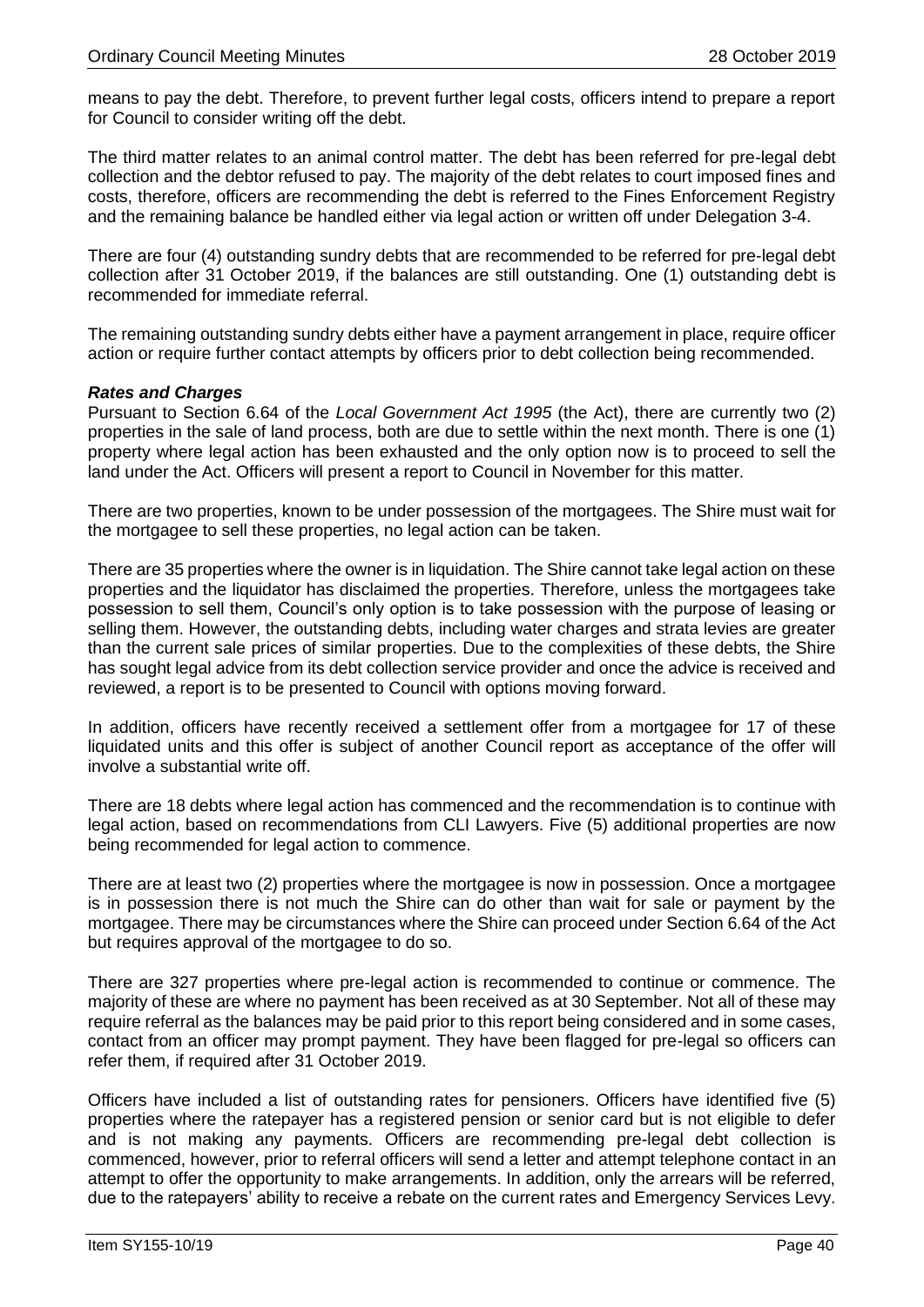There are 27 properties with current payment arrangements (not instalments), approved under Delegation 3-3 or by Council Resolution. Officers continue to monitor the payments made and contact debtors if they default on the arrangements.

In accordance with Council Policy F1.1, once legal action is initiated the Chief Executive Officer will monitor the process and make decisions regarding courses of action, unless there is an issue that requires Council input, such as proceeding to sell land under a Property Seizure Sale Order or actions taken under Section 6.64 of the Act.

#### **OPTIONS**

Council could choose to alter the recommended course of action for any of the properties listed. However, officers have made the recommendations based on the level of debt and knowledge of the ratepayer's history and likelihood of payment without legal action being initiated.

#### **IMPLICATIONS TO CONSIDER**

#### **Consultative**

CLI Lawyers (previously Milton Graham Lawyers) Milton Graham (Previously Dun and Bradstreet) Baycorp

#### **Strategic**

Theme 5: Strong Leadership and Governance

- 5.3 The Shire's public finances are sustainable in the short and long-term.
- 5.4 There is a major focus on systems which improve and maintain accountability and transparency.

#### **Policy Related**

#### *F1.1 Revenue Collection*

Shire of York Finance Policy *F1.1 Revenue Collection*, identifies that the Shire is to ensure timely cashflow and minimise bad debts. In addition, the Shire must ensure that appropriate measures are undertaken to recover outstanding amounts. The recovery of these outstanding debts must be fair, consistent and transparent.

#### **Financial**

As at 30 September 2019 the amount of outstanding rates and charges was \$3,883,339.11 not including payments in advance. This includes those on instalments and pensioners.

As at 30 September 2019 the amount of outstanding sundry debts was \$128,263.77.

#### **Legal and Statutory**

#### *Local Government Act 1995*

#### *Subdivision 5 — Recovery of unpaid rates and service charges*

- *6.55. Recovery of rates and service charges*
	- *(1) Subject to subsection (2) and the Rates and Charges (Rebates and Deferments) Act 1992 rates and service charges on land are recoverable by a local government from —*
		- *(i) the owner at the time of the compilation of the rate record; or*
		- *(ii) a person who whilst the rates or service charges are unpaid becomes the owner of the land.*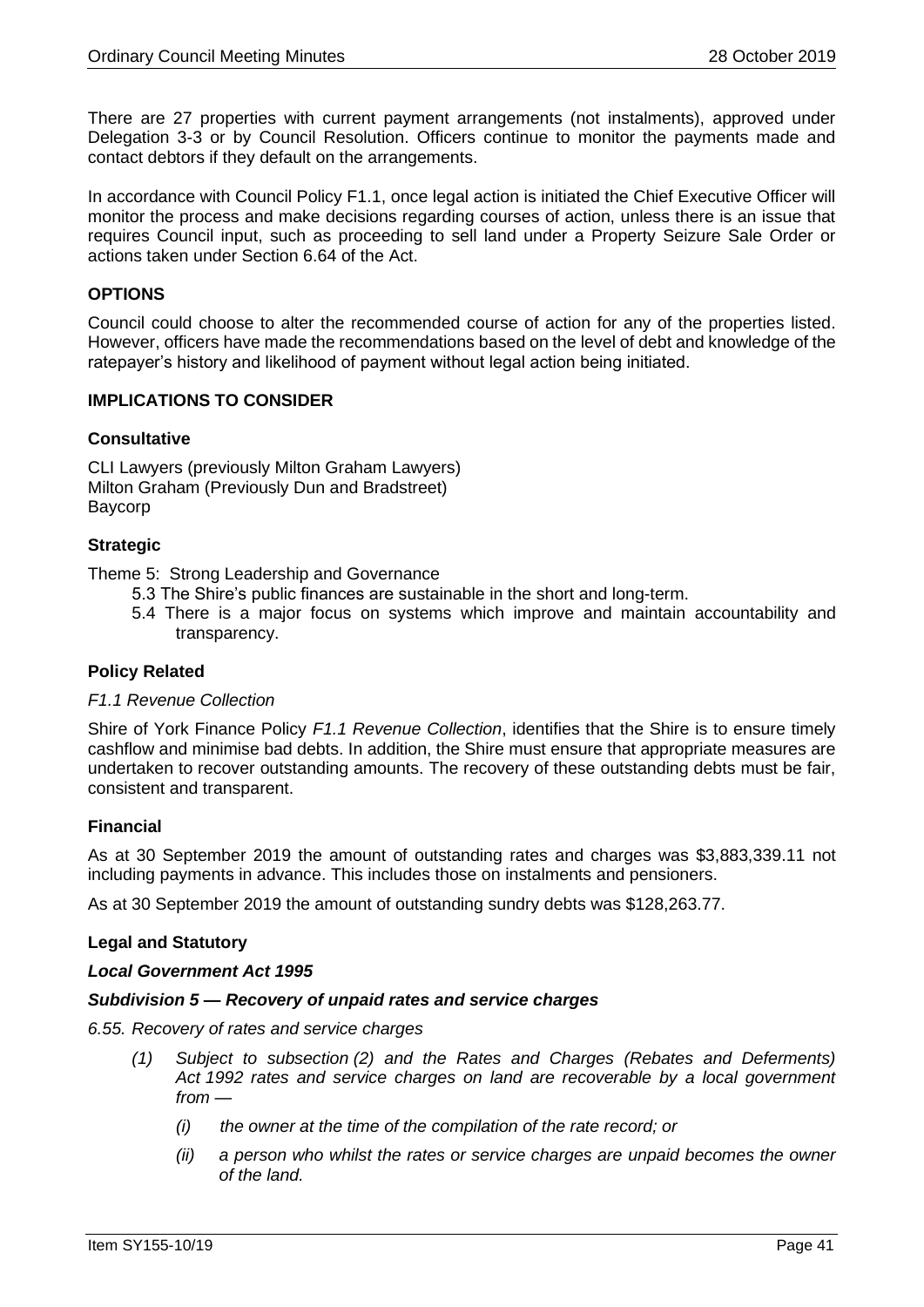- *(2) A person who, by virtue of an Act relating to bankruptcy or insolvency or to the winding up of companies, has become the owner of land in the capacity of a trustee or liquidator, is not on that account personally liable to pay, out of the person's own money, rates or service charges which are already due on, or become due on that land while that person is the owner in that capacity.*
- *6.56. Rates or service charges recoverable in court*
	- *(1) If a rate or service charge remains unpaid after it becomes due and payable, the local government may recover it, as well as the costs of proceedings, if any, for that recovery, in a court of competent jurisdiction.*
	- *(2) Rates or service charges due by the same person to the local government may be included in one writ, summons, or other process.*

#### *Subdivision 6 — Actions against land where rates or service charges unpaid*

6.64*. Actions to be taken*

- *(1) If any rates or service charges which are due to a local government in respect of any rateable land have been unpaid for at least 3 years the local government may, in accordance with the appropriate provisions of this Subdivision take possession of the land and hold the land as against a person having an estate or interest in the land and —*
	- *(a) from time to time lease the land; or*
	- *(b) sell the land; or*
	- *(c) cause the land to be transferred to the Crown; or*
	- *(d) cause the land to be transferred to itself.*
- *(2) On taking possession of any land under this section, the local government is to give to the owner of the land such notification as is prescribed and then to affix on a conspicuous part of the land a notice, in the form or substantially in the form prescribed.*
- *(3) Where payment of rates or service charges imposed in respect of any land is in arrears the local government has an interest in the land in respect of which it may lodge a caveat to preclude dealings in respect of the land, and may withdraw caveats so lodged by it.*

#### **Risk Related**

The current situation can be assessed as follows:

The Financial Impact is Extreme (5)

The Likelihood of Recurrence is currently likely (4).

This results in an Extreme (20) Risk to the Shire of York.

This assessment may be significantly reduced depending on the success of the debt recovery process. The risk is mitigated by having a debt recovery policy and procedures in place. Engaging CLI Lawyers also ensures the Shire has relevant legal advice. Unfortunately, despite the Shire's best efforts to recover debts there are often factors outside of the Shire's control resulting in some debts becoming irrecoverable.

#### **Workforce**

Due to the current level of debt, the debt recovery process has a significant impact on the existing workforce. However, being able to refer debts for pre-legal collection action and subsequent legal action reduces this demand to ongoing monitoring and decision making.

#### **VOTING REQUIREMENTS**

**Absolute Majority: No**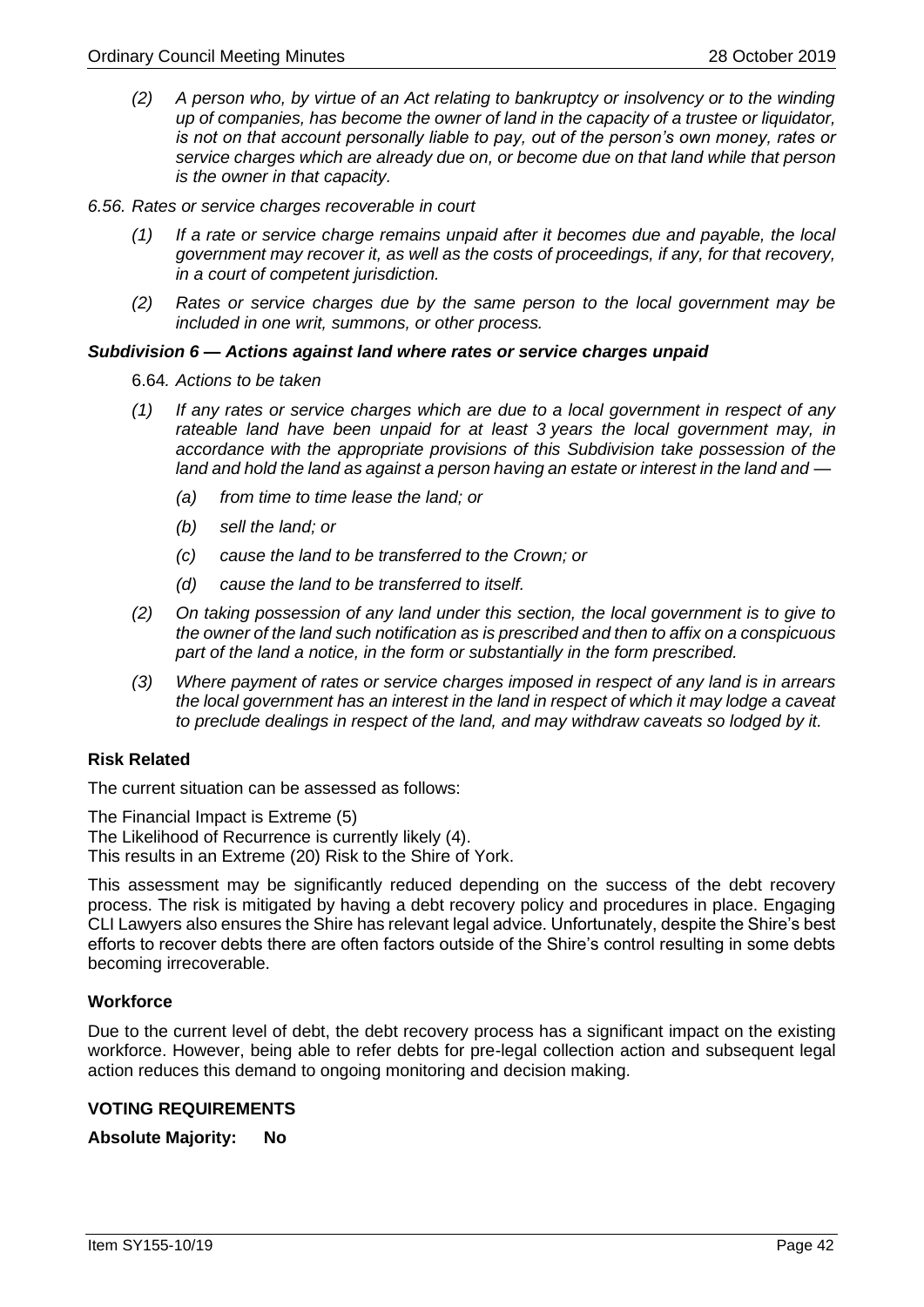## **RESOLUTION 101019 Moved: Cr Kevin Trent Seconded: Cr Pam Heaton That Council: 1. Receives the current summary of Outstanding Rates and Sundry Debtors as at 30 September 2019 attached to this report as Confidential Appendices 1 and 2 and notes the work undertaken by officers to date to recover outstanding monies owed to the Shire. 2. Approves the recommendations contained in Confidential Appendix 1 – Outstanding Rates, noting that; (a) in two (2) instances, the Shire will continue with actions in accordance with Section 6.64 of the Local Government Act 1995; (b) in twenty three (23) instances, the Shire will continue or commence legal action; (c) in 332 instances, the debts are to be referred for pre-legal debt collection, if the balance is greater than \$500.00 and no arrangements are in place, after 31 October 2019. 3. Approves the recommendations contained in Confidential Appendix 2 – Outstanding Sundry Debtors noting that in five (5) instances the debtor is to be referred for pre-legal debt collection.**

*CARRIED: 7/0*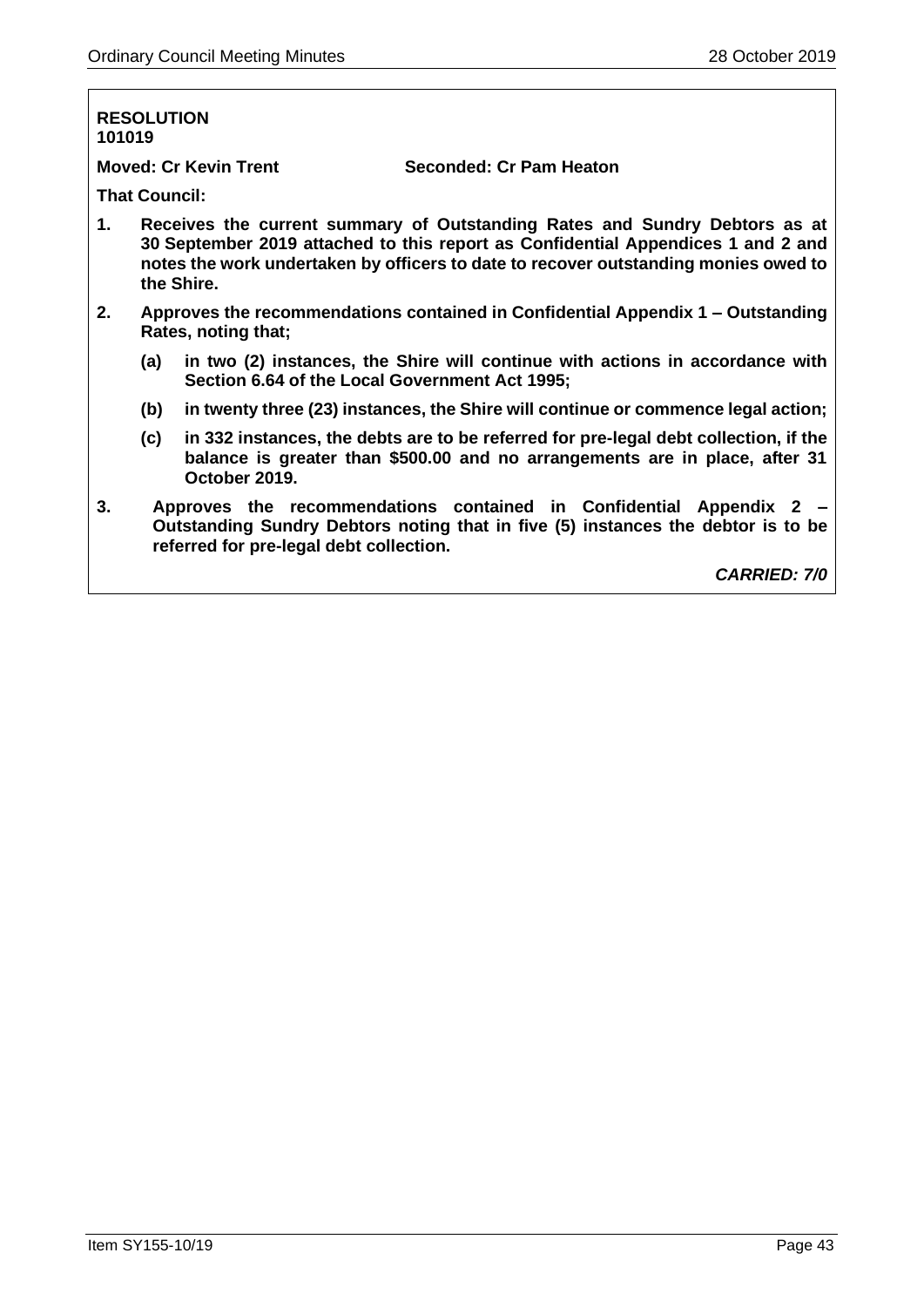#### <span id="page-43-0"></span>**SY156-10/19 OUTSTANDING RATES AND CHARGES - PAYMENT AGREEMENTS**

| <b>File Number:</b>                         | <b>FI.DRS.3.1</b>                                                                |  |  |
|---------------------------------------------|----------------------------------------------------------------------------------|--|--|
| Author:                                     | Anneke Birleson, Finance Officer (Rates & Debtors)                               |  |  |
| <b>Authoriser:</b>                          | Suzie Haslehurst, Executive Manager, Corporate & Community<br><b>Services</b>    |  |  |
| <b>Previously before</b><br><b>Council:</b> | 23 September 2019                                                                |  |  |
| <b>Appendices:</b>                          | 1.<br>Summary of Agreement Applications - October<br>2019<br><b>Confidential</b> |  |  |

#### **NATURE OF COUNCIL'S ROLE IN THE MATTER**

Executive

#### **PURPOSE OF REPORT**

The purpose of this report is to provide Council with details regarding three payment arrangement applications the Shire has received, that do not qualify under Delegation DE3-3.

This report seeks Council's approval to accept the officer recommendations regarding the proposed arrangements, as detailed in Confidential Appendix 1.

#### **BACKGROUND**

At the Ordinary Council Meeting held on 25 February 2019, Council resolved to accept a revised Finance Policy F1.1 Revenue Collection.

The Policy and Delegation 3-3 authorises the Chief Executive Officer to accept payment arrangements, for outstanding rates and charges where there are no arrears and the balance will be paid in full by 30 June of the relevant financial year. Any applications outside this scope must be presented to Council for review and acceptance or rejection. Any application for a payment arrangement relating to sundry debtor charges must be referred to Council as there is currently no delegation.

#### **COMMENTS AND DETAILS**

Council has considered twelve (12) applications for the 2019/20 financial year.

The Shire has received a further three applications for the 2019/20 financial year that do not qualify under DE3-3 and therefore, require Council consideration.

The applicants are claiming financial difficulties as a result of their current circumstances.

Confidential Appendix 1 details the current debts and a brief reason why the debtor cannot meet the standard payment options. The table also provides an officer recommendation for each application.

Applications are assessed on a case by case basis, taking into consideration people's circumstances, in accordance with policy F1.1 Principle (c).

Any application that is approved is subject to the condition where any default may result in legal action for debt recovery without further notice. Debtors (excluding pensioners and sundry debts) are also made aware that interest continues to accrue.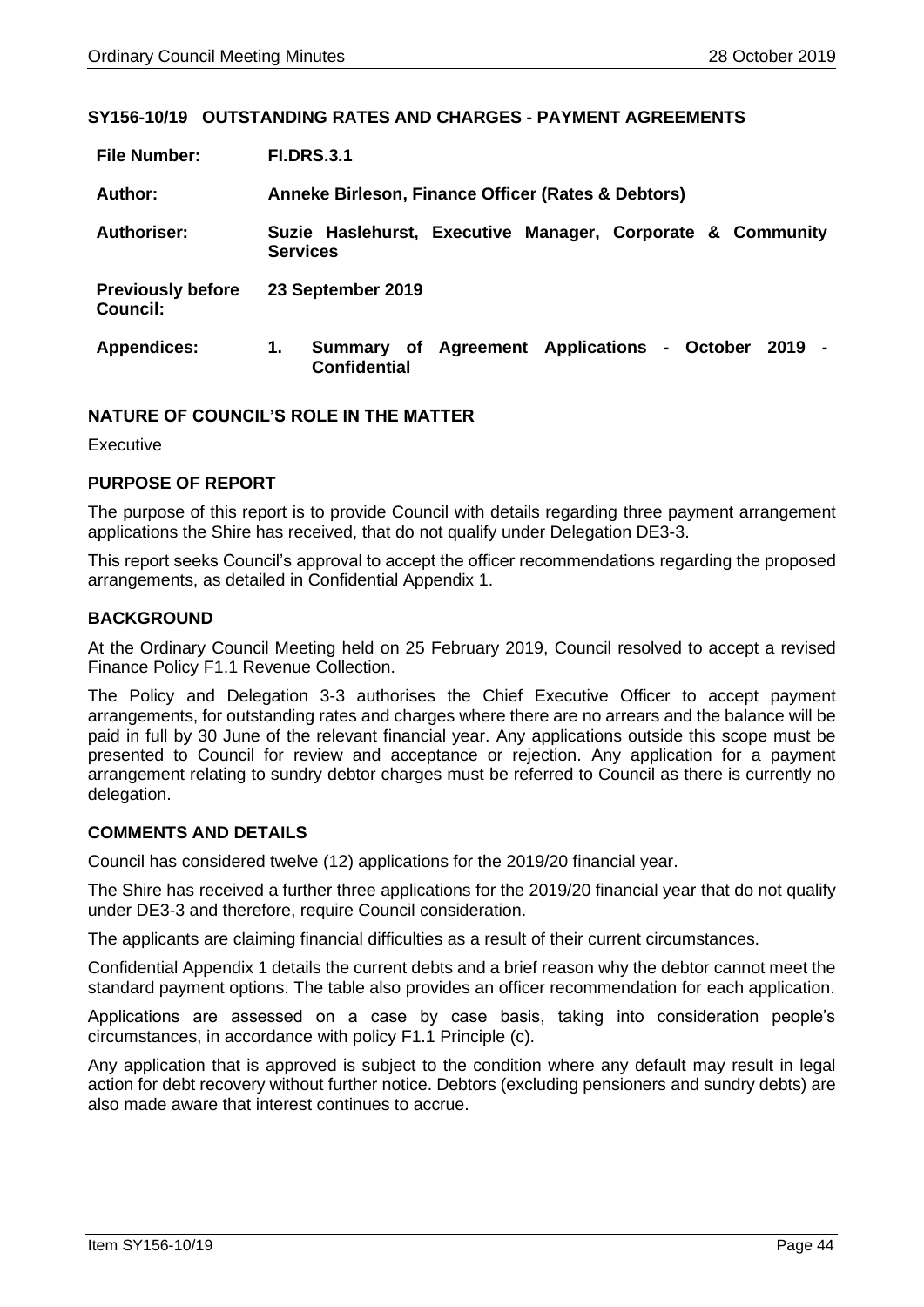#### **OPTIONS**

Council could elect to approve or reject the officer recommendation. However, officers have worked with the applicants regarding their current financial circumstances and ability to pay. One of the principles of the revenue collection policy is that people's circumstances are taken into account.

#### **IMPLICATIONS TO CONSIDER**

#### **Consultative**

Not Applicable

#### **Strategic**

Theme 5: Strong Leadership and Governance

5.3 The Shire's public finances are sustainable in the short and long-term.

#### **Policy Related**

F1.1 Revenue Collection

DE3-3 Agreement as to Payment of Rates and Service Charges

#### **Financial**

The total debt associated with the payment arrangements relating to rates and charges, as at 2 October 2019 is \$4,374.24.

This represents approximately 0.1% of the outstanding rates and charges as at 30 September 2019.

The total debt associated with the payment arrangement relating to sundry debts is \$1,252.50, representing approximately 0.9% of the outstanding sundry debts as at 30 September 2019.

#### **Legal and Statutory**

#### *Local Government Act 1995*

#### *6.49. Agreement as to payment of rates and service charges*

*A local government may accept payment of a rate or service charge due and payable by a person in accordance with an agreement made with the person.*

#### **Risk Related**

The Financial Risk is Minor (2).

The Likelihood of Recurrence is Possible (3).

The overall risk rating is Moderate (6).

The risk can be considered acceptable as there is a policy in place to control and manage the risk. Should any debtors default on their arrangement, legal action can be taken to recover the due amounts.

The financial risk reduces as debts are paid.

#### **Workforce**

The scope of this report will have a minor impact on the workforce, relating to ongoing monitoring of payments.

#### **VOTING REQUIREMENTS**

**Absolute Majority: No**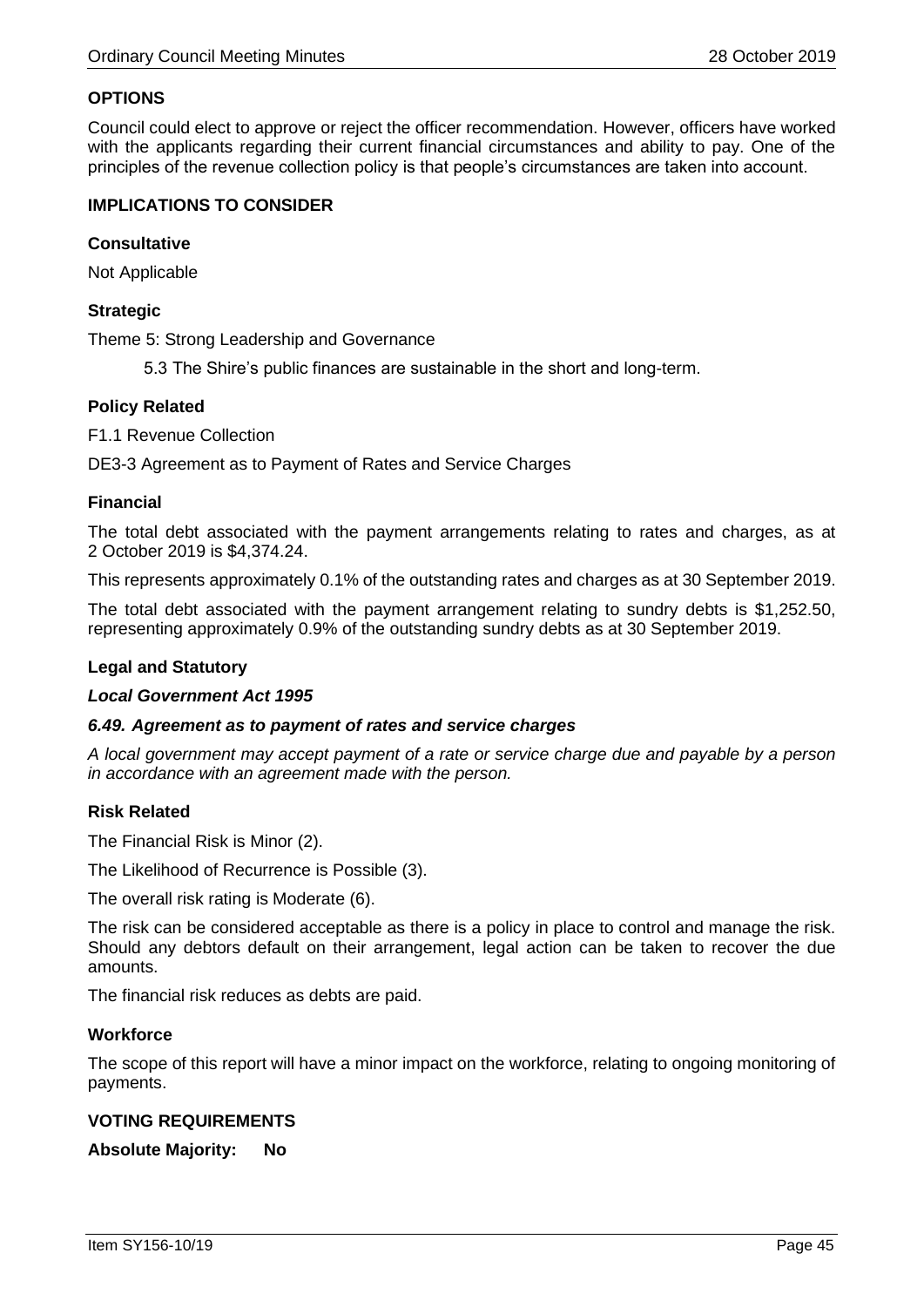#### **RESOLUTION 111019**

**Moved: Cr Kevin Trent Seconded: Cr Pam Heaton**

**That Council approves the applications for a payment agreement as detailed within Confidential Appendix 1, with the condition that any default may result in legal action.**

*CARRIED: 7/0*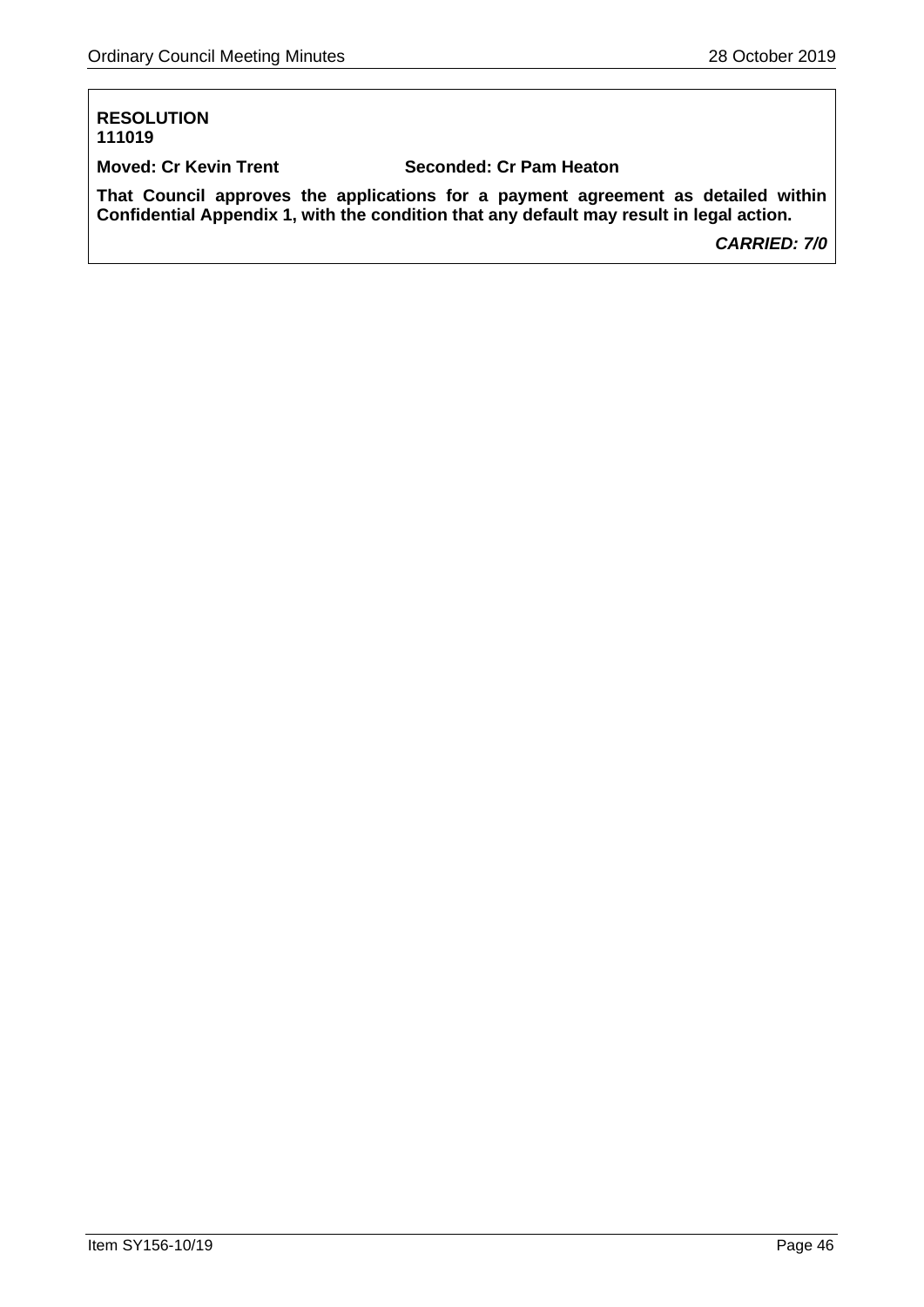#### <span id="page-46-0"></span>**SY157-10/19 FINANCIAL REPORT FOR SEPTEMBER 2019**

| <b>File Number:</b>                         | <b>FI.FRP</b>                                                                                                                                                               |  |  |  |
|---------------------------------------------|-----------------------------------------------------------------------------------------------------------------------------------------------------------------------------|--|--|--|
| Author:                                     | Tabitha Bateman, Finance Manager                                                                                                                                            |  |  |  |
| <b>Authoriser:</b>                          | Suzie Haslehurst, Executive Manager, Corporate & Community<br><b>Services</b>                                                                                               |  |  |  |
| <b>Previously before</b><br><b>Council:</b> | <b>Not Applicable</b>                                                                                                                                                       |  |  |  |
| <b>Appendices:</b>                          | <b>Monthly Financials - September 2019</b><br>1.<br><b>Creditor Payments Listing - September 2019</b><br>2.<br><b>Business Card Transaction Summary - August 2019</b><br>3. |  |  |  |

#### **NATURE OF COUNCIL'S ROLE IN THE MATTER**

- Legislative
- Review

#### **PURPOSE OF REPORT**

The purpose of financial reporting and the preparation of monthly financial statements is to communicate information about the financial position and operating results of the Shire of York to Councillors and the community and monitors the local government's performance against budgets.

#### **BACKGROUND**

Local governments are required to prepare general purpose financial reports in accordance with the *Local Government Act 1995*, the *Local Government (Financial Management) Regulations 1996* and the *Australian Accounting Standards*.

A statement of financial activity and any accompanying documents are to be presented to the Council at an ordinary meeting of the Council within two months after the end of the month to which the statement relates. The Statement of Financial Activity summarises the Shire's operating activities and non-operating activities.

It should be noted that the 2018/19 figures reflected in the following reports are an estimate of the end of year position only and are subject to audit adjustments for the 2018/19 Annual Financial Report.

#### **COMMENTS AND DETAILS**

The Financial Report for the period ending 30 September 2019 is presented for Council's consideration and includes the following;

- Monthly Statements for the period ended 30 September 2019
- List of Creditor Payments
- Business Card Statement and Transaction Summary

The following information provides balances for key financial areas for the Shire of York's financial position as at 30 September 2019;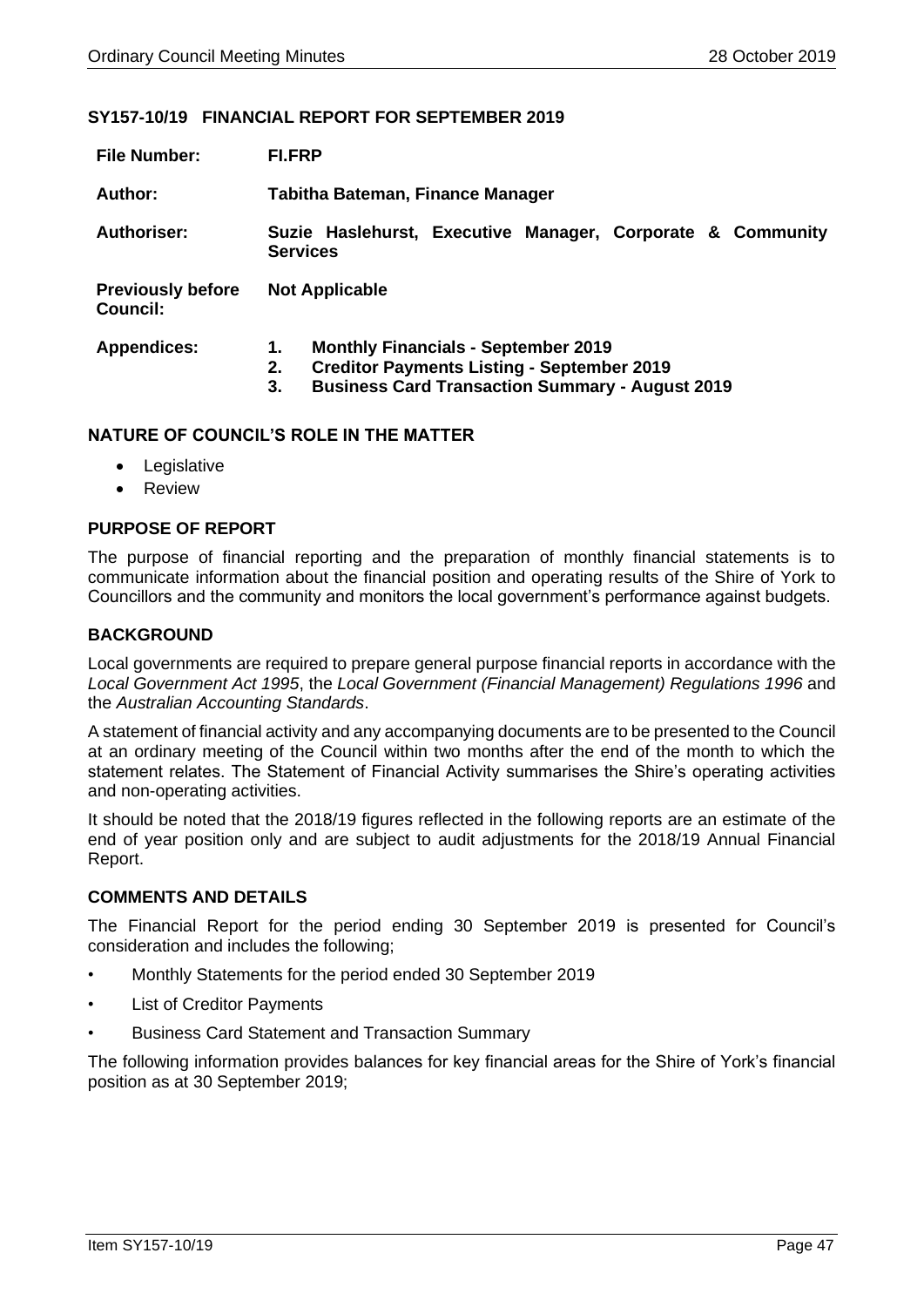#### *Outstanding Rates and Services*

The total outstanding rates balance at the end of September was \$3,864,460 compared to \$5,380,545 as at 31 August 2019.

| <b>Current Year</b>                  | <b>Properties</b> | 30/09/2019     | $\%$ | <b>Properties</b> | 30/09/2018     | %   |
|--------------------------------------|-------------------|----------------|------|-------------------|----------------|-----|
| 3 years and over                     | 97                | \$552,762.94   | 14%  | 74                | \$475,287.12   | 12% |
| 2 years and over                     | 110               | \$206,795.69   | 5%   | 118               | \$252,365.51   | 6%  |
| 1 year and over                      | 258               | \$337,571.65   | 9%   | 281               | \$361,740.68   | 9%  |
| <b>Total Prior Years outstanding</b> |                   | \$1,097,130.28 | 28%  |                   | \$1,089,393.31 | 28% |
| <b>Current Rates</b>                 | 1444              | \$2,767,329.64 | 72%  | 1415              | \$2,826,809.99 | 72% |
| <b>Total Rates Outstanding</b>       |                   | \$3,864,459.92 |      |                   | \$3,916,203.30 |     |

A review of outstanding debtors is regularly conducted. In the case of outstanding rates, balances are normally recoupable as the debt is a charge against the property. However, officers are currently dealing with a number of complex issues that require further legal advice. This confidential information and details of the collection process is the subject of a separate report to be presented to Council.

#### *Outstanding Sundry Debtors*

Total outstanding sundry debtors as at 30 September 2019 were \$128,475 compared to \$142,569 reported at 31 August 2019. At the Ordinary Meeting held in June, Council resolved to write off the long-outstanding single debt of \$252,000. This debt had been held on the balance sheet since 2016 as a provision for doubtful debts pending investigation into all avenues for collection. Following a lengthy process and legal advice received, officers recommended to Council that this debt be written off as can be seen between the balances in the 90 days and over category reported below.

| <b>Current Year</b>              | 30/09/2019   | $\%$  | 30/09/2018   | %   |
|----------------------------------|--------------|-------|--------------|-----|
| 90 days and over                 | \$106,269.22 | 83%   | \$267,881.02 | 42% |
| 60 days and over                 | \$1,630.59   | $1\%$ | \$519.80     | 0%  |
| 30 days and over                 | \$14,787.24  | 12%   | \$9,044.89   | 1%  |
| Current                          | \$5,787.69   | 5%    | \$364,176.85 | 57% |
| <b>Total Debtors Outstanding</b> | \$128,474.74 |       | \$641,622.56 |     |

#### **OPTIONS**

Not applicable

#### **IMPLICATIONS TO CONSIDER**

#### **Consultative**

Not applicable

#### **Strategic**

Theme 5: Strong and Effective Leadership

- 5.1 Effective and informed governance and decision-making
- 5.3 A financially sustainable Shire
- 5.4 Open and accountable systems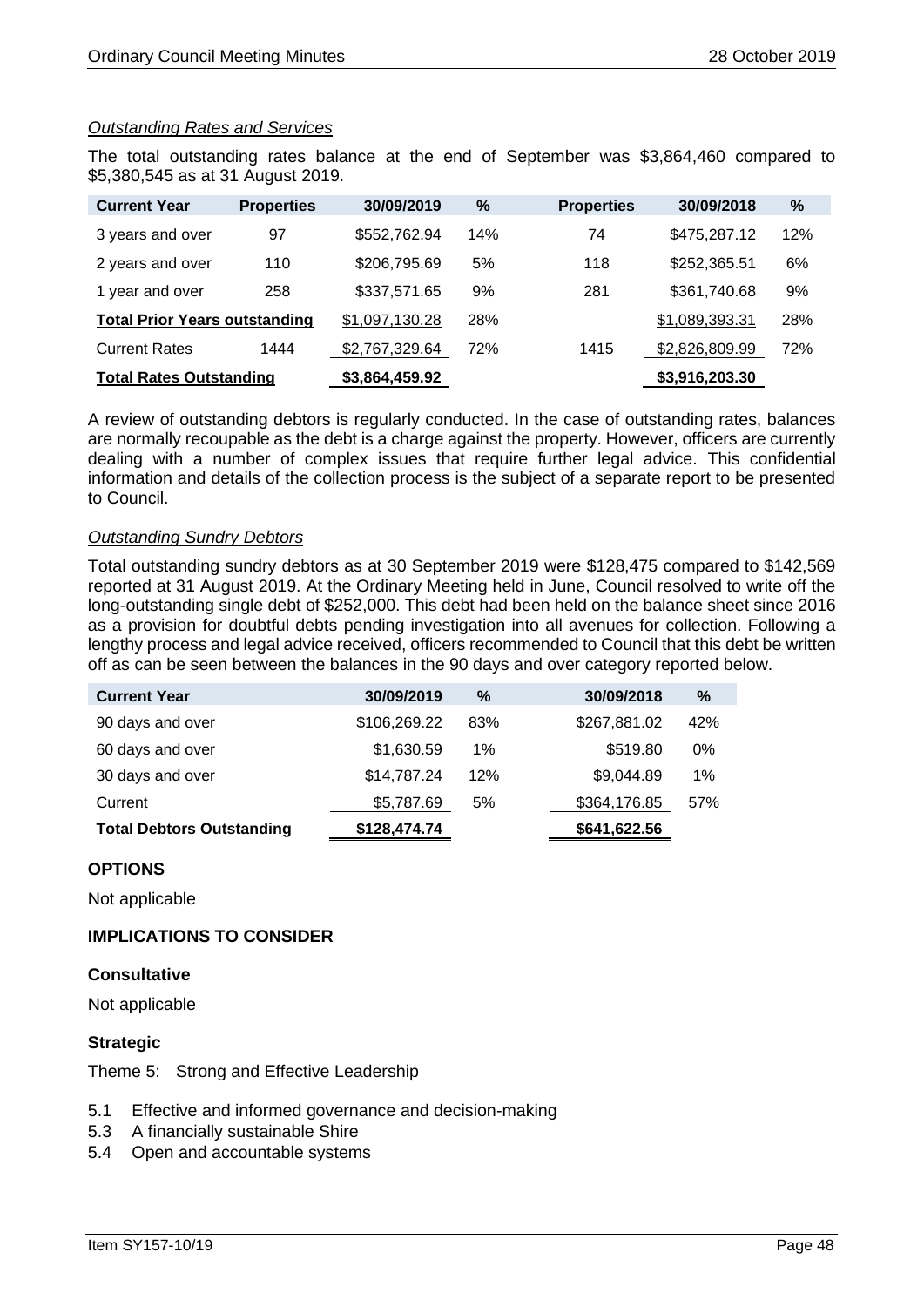#### **Policy Related**

Policy F1.2 Procurement Policy F1.6 Credit Cards Policy F1.5 Authority to make payments from Trust and Municipal Funds DE 3.1 Authority to make Payments from Trust and Municipal Funds

#### **Financial**

This report and its appendices provides a summary of the financial position of the Shire at the end of the reporting period.

#### **Legal and Statutory**

#### *Local Government Act 1995*

*6.10. Financial Management Regulations may provide for —*

- *(a) the security and banking of money received by a local government; and*
- *(b) the keeping of financial records by a local government; and*
- *(c) the management by a local government of its assets, liabilities and revenue; and*
- *(d) the general management of, and the authorisation of payments out of —*
	- *(i) the municipal fund; and*
	- *(ii) the trust fund, of a local government.*

#### *Local Government (Financial Management) Regulations 1996*

- *13. Payments from municipal fund or trust fund by CEO (Act s. 6.10)*
	- *(1) If the local government has delegated to the CEO the exercise of its power to make payments from the municipal fund or the trust fund, a list of accounts paid by the CEO is to be prepared each month showing for each account paid since the last such list was prepared —*
		- *(a) the payee's name; and*
		- *(b) the amount of the payment; and*
		- *(c) the date of the payment; and*
		- *(d) sufficient information to identify the transaction.*
- *34. Financial activity statement required each month (Act s. 6.4)*
	- *(1A) In this regulation —*

*committed assets means revenue unspent but set aside under the annual budget for a specific purpose.*

- *(1) A local government is to prepare each month a statement of financial activity reporting on the revenue and expenditure, as set out in the annual budget under regulation 22(1)(d), for that month in the following detail —*
	- *(a) annual budget estimates, taking into account any expenditure incurred for an additional purpose under section 6.8(1)(b) or (c); and*
	- *(b) budget estimates to the end of the month to which the statement relates; and*
	- *(c) actual amounts of expenditure, revenue and income to the end of the month to which the statement relates; and*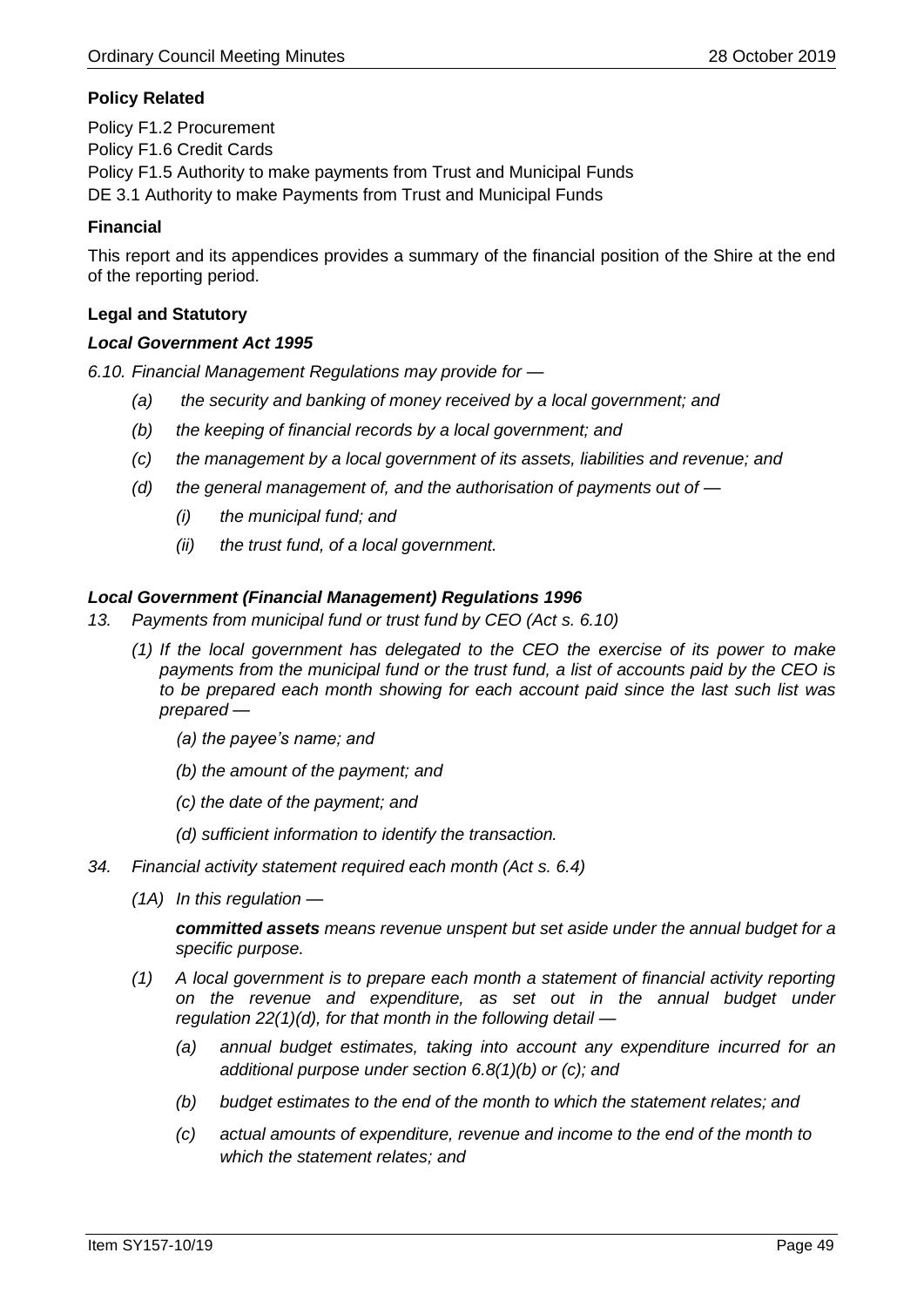- *(d) material variances between the comparable amounts referred to in paragraphs (b) and (c); and*
- *(e) the net current assets at the end of the month to which the statement relates.*
- *(2) Each statement of financial activity is to be accompanied by documents containing —*
	- *(a) an explanation of the composition of the net current assets of the month to which the statement relates, less committed assets and restricted assets; and*
	- *(b) an explanation of each of the material variances referred to in subregulation (1)(d); and*
	- *(c) such other supporting information as is considered relevant by the local government.*
- *(3) The information in a statement of financial activity may be shown —*
	- *(a) according to nature and type classification; or*
	- *(b) by program; or*
	- *(c) by business unit.*
- *(4) A statement of financial activity, and the accompanying documents referred to in subregulation (2), are to be —*
	- *(a) presented at an ordinary meeting of the council within 2 months after the end of the month to which the statement relates; and*
	- *(b) recorded in the minutes of the meeting at which it is presented.*
- *(5) Each financial year, a local government is to adopt a percentage or value, calculated in accordance with the AAS, to be used in statements of financial activity for reporting material variances.*

#### **Risk Related**

It is a requirement of the *Local Government (Financial Management) Regulations 1996* that local governments prepare a Statement of Financial Activity within two months after the end of the reporting period. This report mitigates the risk of non-compliance with the regulations.

#### **Workforce**

Not applicable

**VOTING REQUIREMENTS** 

**Absolute Majority: No**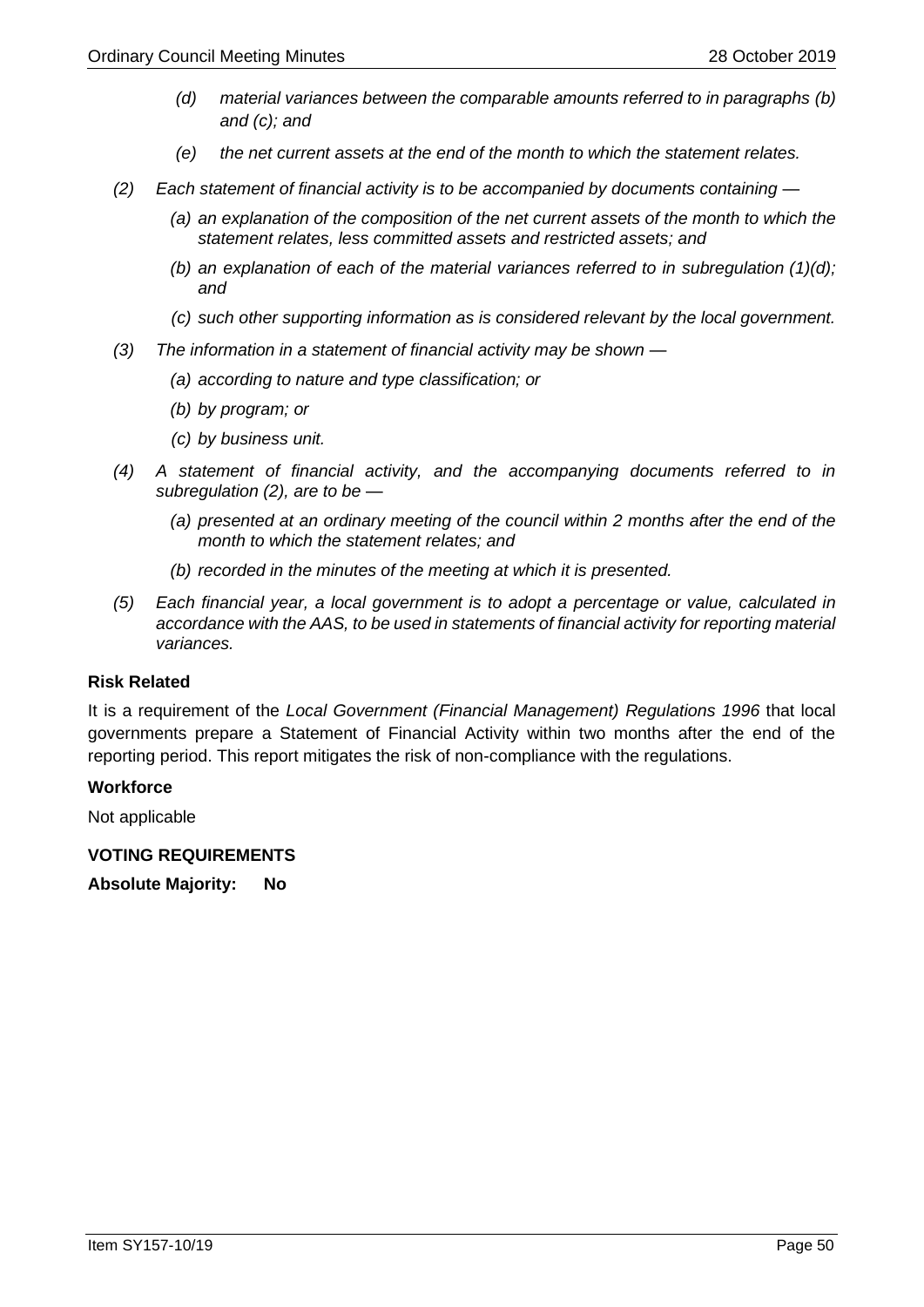| <b>RESOLUTION</b><br>121019            |                                                                                                                                                                                  |
|----------------------------------------|----------------------------------------------------------------------------------------------------------------------------------------------------------------------------------|
| <b>Moved: Cr Kevin Trent</b>           | <b>Seconded: Cr Ashley Garratt</b>                                                                                                                                               |
| below:                                 | That Council receives the Monthly Financial Report and the list of payments drawn from<br>the Municipal and Trust accounts for the period ending 30 September 2019 as summarised |
| <b>Sep-19</b>                          |                                                                                                                                                                                  |
| <b>MUNICIPAL FUND</b>                  | <b>AMOUNT</b>                                                                                                                                                                    |
| <b>Cheque Payments</b>                 | 5,275.02                                                                                                                                                                         |
| <b>Payroll Debits</b>                  | 198,356.34                                                                                                                                                                       |
| <b>Electronic Funds Payments</b>       | 405,968.63                                                                                                                                                                       |
| <b>Payroll Debits - Superannuation</b> | 41,815.88                                                                                                                                                                        |
| <b>Bank Fees</b>                       | 4,245.19                                                                                                                                                                         |
| <b>Corporate Cards</b>                 | 3,363.03                                                                                                                                                                         |
| <b>Fuji Xerox Equipment Rental</b>     | 236.62                                                                                                                                                                           |
| <b>Fire Messaging Service</b>          | 82.50                                                                                                                                                                            |
| Sub total - Municipal                  | 659,343.21                                                                                                                                                                       |
| <b>TRUST FUND</b>                      |                                                                                                                                                                                  |
| <b>Electronic Funds Payments</b>       | 4,084.43                                                                                                                                                                         |
| <b>Cheque Payments</b>                 |                                                                                                                                                                                  |
| <b>Direct Debits Licensing</b>         | 118,452.50                                                                                                                                                                       |
| <b>Sub total - Trust</b>               | 122,536.93                                                                                                                                                                       |
| <b>TOTAL DISBURSEMENTS</b>             | 781,880.14                                                                                                                                                                       |
|                                        | <b>CARRIED: 7/0</b>                                                                                                                                                              |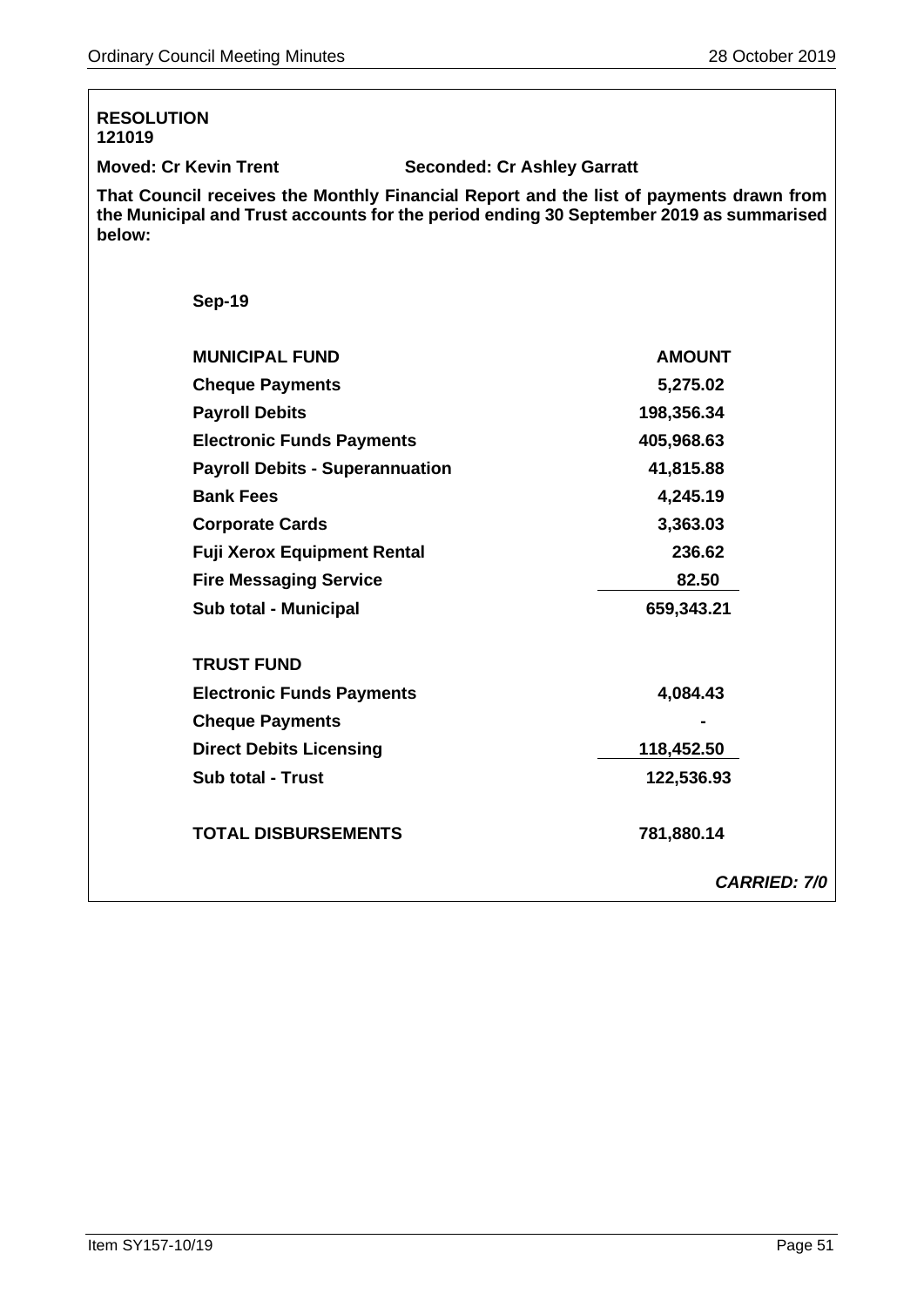#### <span id="page-51-0"></span>**SY158-10/19 INVESTMENTS - SEPTEMBER 2019**

| <b>File Number:</b>                         | <b>FI.FRP</b>                                                                 |  |  |  |
|---------------------------------------------|-------------------------------------------------------------------------------|--|--|--|
| Author:                                     | <b>Tabitha Bateman, Finance Manager</b>                                       |  |  |  |
| <b>Authoriser:</b>                          | Suzie Haslehurst, Executive Manager, Corporate & Community<br><b>Services</b> |  |  |  |
| <b>Previously before</b><br><b>Council:</b> | Not applicable                                                                |  |  |  |
| <b>Appendices:</b>                          | <b>Investments - September 2019</b><br>1.                                     |  |  |  |

#### **NATURE OF COUNCIL'S ROLE IN THE MATTER**

- Legislative
- Review

#### **PURPOSE OF REPORT**

To report to Council the balance and distribution of investments held by the Shire of York as at 30 September 2019.

#### **BACKGROUND**

Council's policy F1.4 - *Investment* requires Council to review the performance of its investments on a monthly basis. In accordance with the policy, a report of investments is presented to Council to provide a summary of investments held by the Shire of York.

#### **COMMENTS AND DETAILS**

The Shire of York Investment Portfolio includes the following items that highlight Council's investment portfolio performance:

- a) Council's Investments as at 30 September 2019
- b) Application of Investment Funds
- c) Investment Performance

#### **OPTIONS**

Not applicable

#### **IMPLICATIONS TO CONSIDER**

#### **Consultative**

Standard and Poor's Australia - Global ratings Financial institutions

**Strategic** Not applicable

#### **Policy Related**

Policy F1.4 *Investment* DE 3-2 Invest Money Held in Municipal and Trust Funds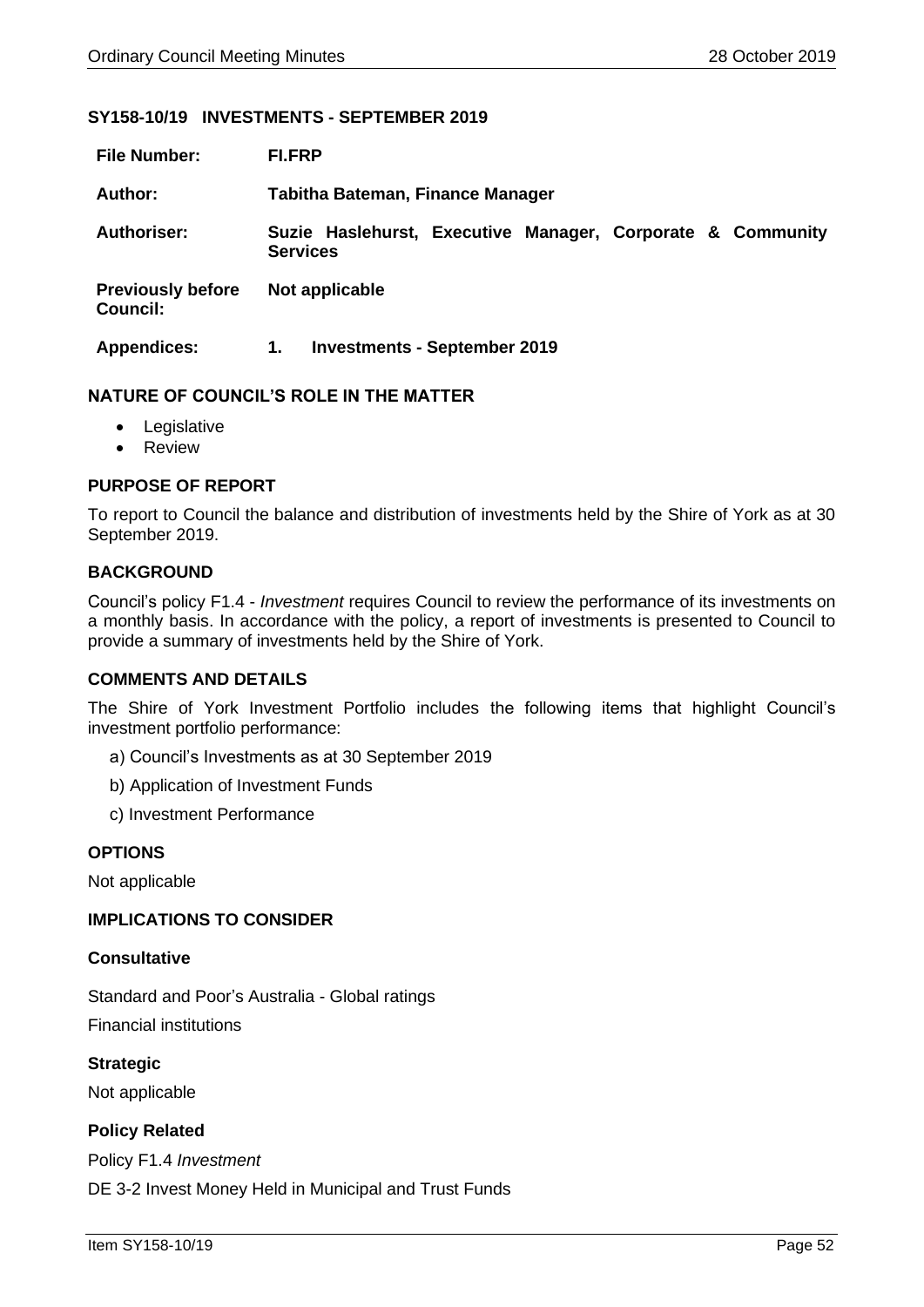#### **Financial**

Revenue from investments is a funding source for the Shire and assists in maintaining the value of reserve funds. Policies and procedures are in place to ensure appropriate, responsible and accountable measures are in place to protect the Shire's funds.

#### **Legal and Statutory**

#### *Local Government Act 1995*

#### *6.14. Power to invest*

- *(1) Money held in the municipal fund or the trust fund of a local government that is not, for the time being, required by the local government for any other purpose may be invested as trust funds may be invested under the Trustees Act 1962 Part III.*
- *(2A) A local government is to comply with the regulations when investing money referred to in subsection (1).*
- *(2) Regulations in relation to investments by local governments may —*
	- *(a)make provision in respect of the investment of money referred to in subsection (1); and*
	- *[(b) deleted]*
	- *(c) prescribe circumstances in which a local government is required to invest money held by it; and*
	- *(d) provide for the application of investment earnings; and*
	- *(e) generally provide for the management of those investments.*

#### *Local Government (Financial Management) Regulations 1996*

#### *19. Investments, control procedures for*

- *(1) A local government is to establish and document internal control procedures to be followed by employees to ensure control over investments.*
- *(2) The control procedures are to enable the identification of —*
	- *(a) the nature and location of all investments; and*
	- *(b) the transactions related to each investment.*

#### *19C. Investment of money, restrictions on (Act s. 6.14(2)(a))*

*(1) In this regulation —*

*authorised institution means —*

- *(a) an authorised deposit-taking institution as defined in the Banking Act 1959 (Commonwealth) section 5; or*
- *(b) the Western Australian Treasury Corporation established by the Western Australian Treasury Corporation Act 1986;*

*foreign currency means a currency except the currency of Australia.*

- *(2) When investing money under section 6.14(1), a local government may not do any of the following —*
	- *(a) deposit with an institution except an authorised institution;*
	- *(b) deposit for a fixed term of more than 3 years;*
	- *(c) invest in bonds that are not guaranteed by the Commonwealth Government, or a State or Territory government;*
	- *(d) invest in bonds with a term to maturity of more than 3 years;*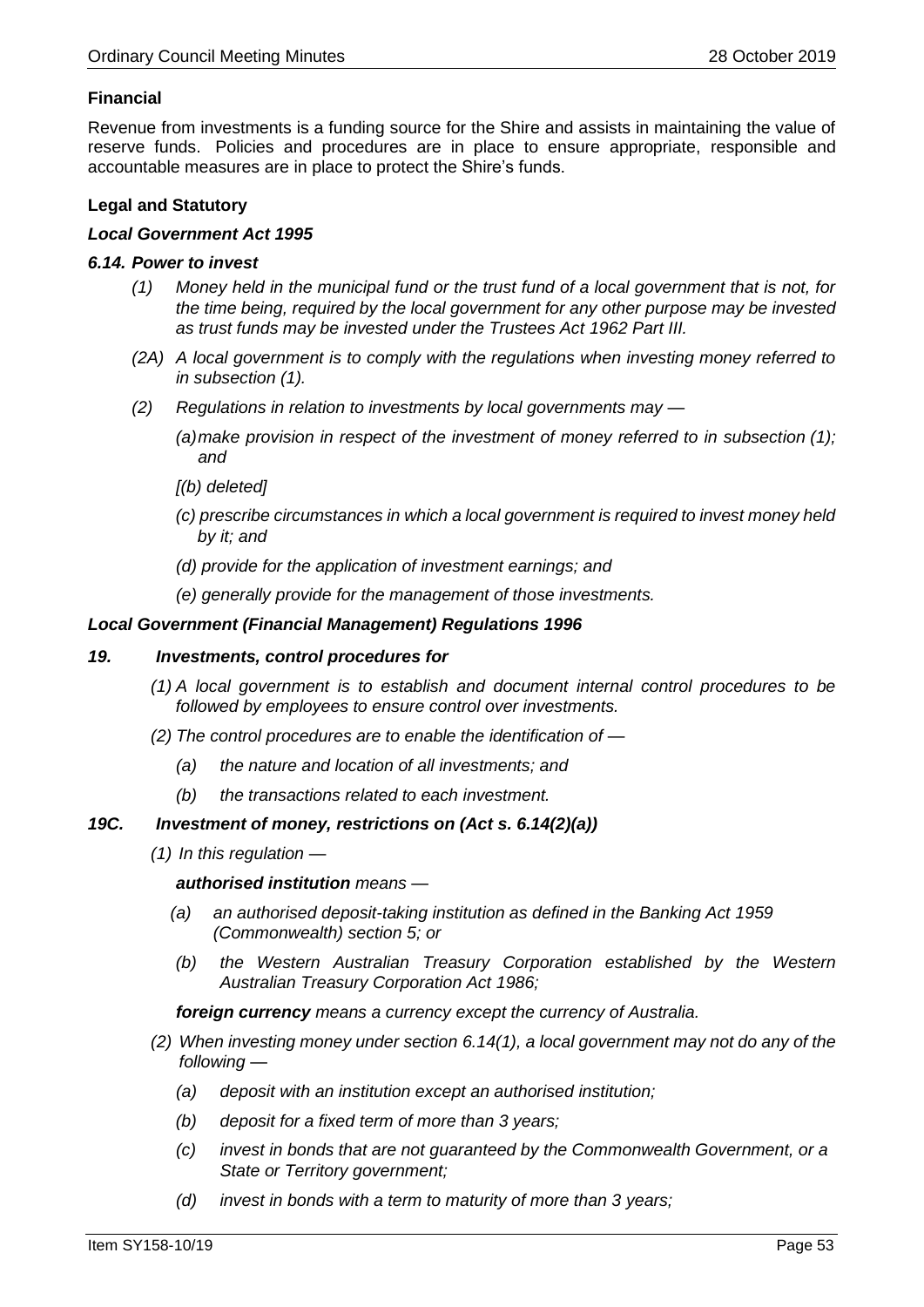*(e) invest in a foreign currency.*

#### **Risk Related**

Funds are invested with various financial institutions in accordance with the global credit framework outlined in the Shire's investment policy to reduce risk.

#### **Workforce**

Not applicable

#### **VOTING REQUIREMENTS**

**Absolute Majority: No**

**RESOLUTION 131019 Moved: Cr Denis Warnick Seconded: Cr Kevin Trent That Council receives and notes the Shire of York Investment Portfolio attached to this report.** *CARRIED: 7/0*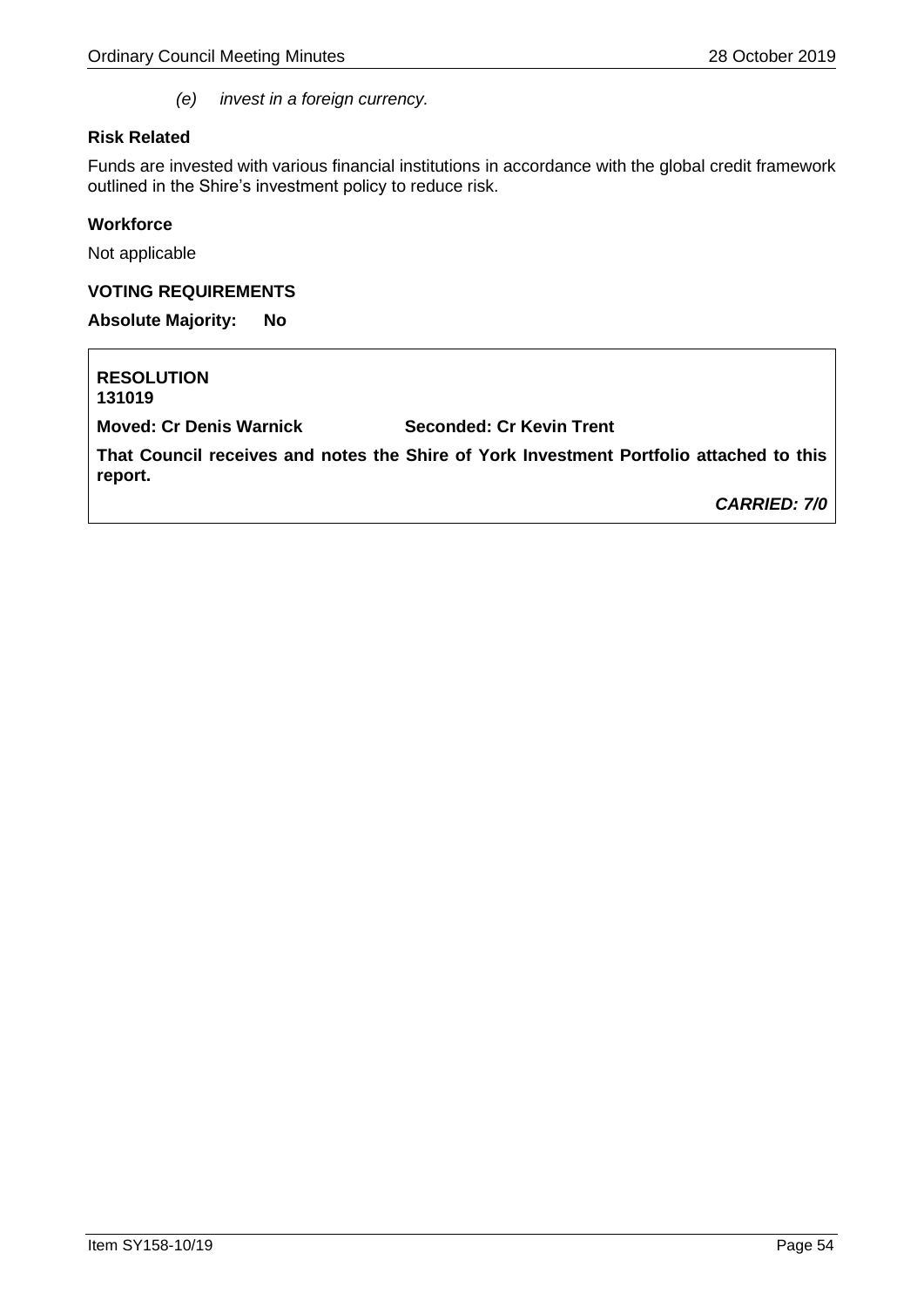#### <span id="page-54-0"></span>**10 MOTIONS OF WHICH PREVIOUS NOTICE HAS BEEN GIVEN**

*Nil*

#### <span id="page-54-1"></span>**11 QUESTIONS FROM MEMBERS WITHOUT NOTICE**

*Nil*

<span id="page-54-2"></span>**12 BUSINESS OF AN URGENT NATURE INTRODUCED BY DECISION OF THE MEETING**

#### **MOTION**

**RESOLUTION 141019**

**Moved: Cr Kevin Trent Seconded: Cr Denis Warnick**

**That Council agrees to accept and consider the Late Report – SY160-10/19 Nomination of Elected Members to the Avon-Midland Country Zone of WALGA and Development Assessment Panel.**

*CARRIED: 7/0*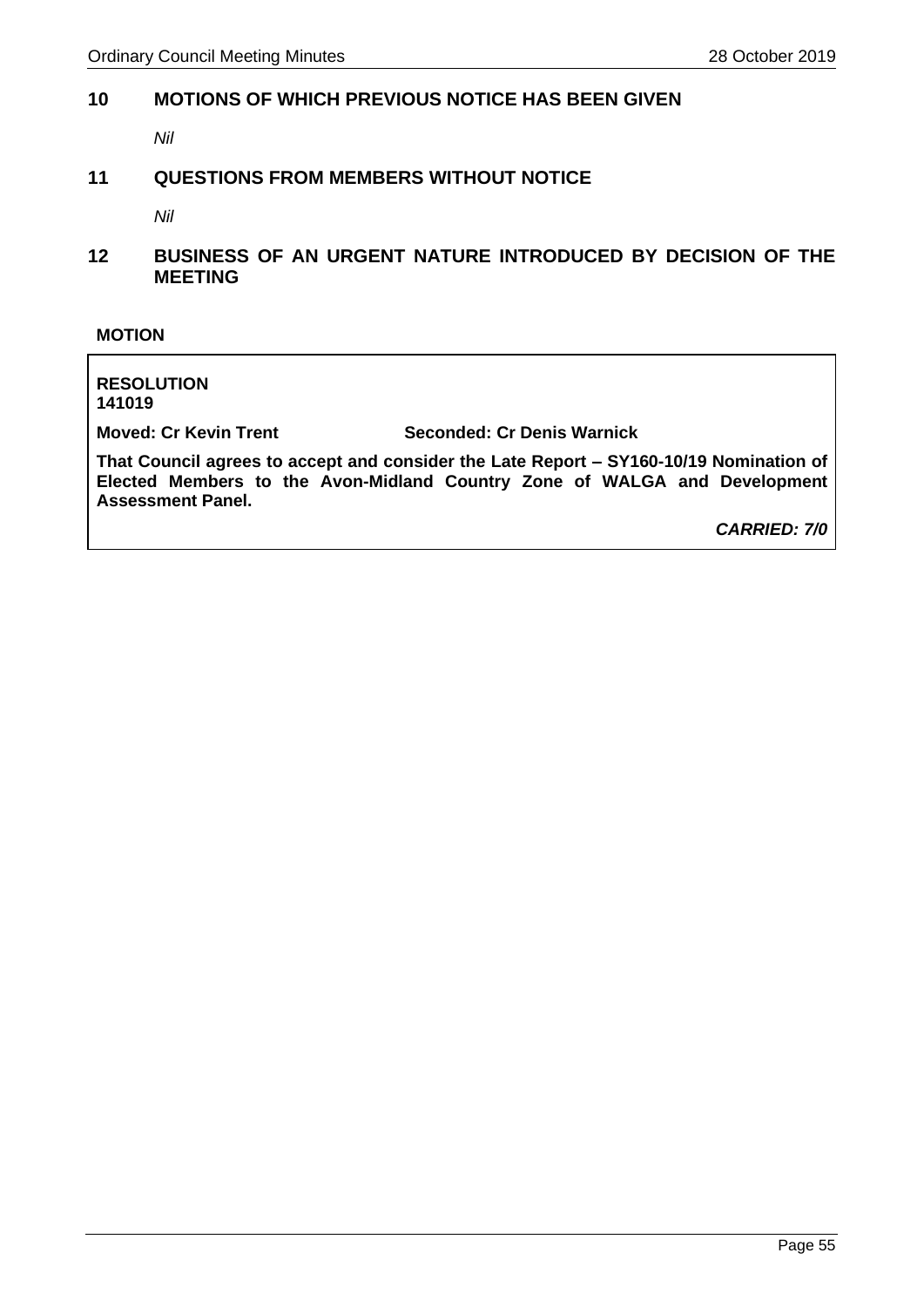#### **SY160-10/19 NOMINATION OF ELECTED MEMBERS TO THE AVON-MIDLAND COUNTRY ZONE OF WALGA AND DEVELOPMENT ASSESSMENT PANEL**

**Author: Suzie Haslehurst, Executive Manager, Corporate & Community Services**

- **Authoriser: Suzie Haslehurst, Executive Manager, Corporate & Community Services**
- **Previously before Council: SY139-11/17 Committees and Reference/Working Groups**

| <b>Appendices:</b> |  | <b>WALGA Zone Correspondence</b> |
|--------------------|--|----------------------------------|
|--------------------|--|----------------------------------|

**2. Development Assessment Panel Nominations** 

#### **NATURE OF COUNCIL'S ROLE IN THE MATTER**

**Executive** 

#### **PURPOSE OF REPORT**

This report seeks Council's nomination of members and alternate members to the Avon-Midland Country Zone of WALGA and the Development Assessment Panel.

#### **BACKGROUND**

In accordance with Section 5.11 of the *Local Government Act 1995*, Council representatives on Committees, Reference/Working Groups and externally administered Committees are discontinued following a local government election and as such, nominations for Council representation are required.

Council generally considers this matter at its November Ordinary Council meeting following the biennial local government election, which this year will be held on 25 November 2019.

However, the Shire has received correspondence from the WA Local Government Association (Appendix 1) and the Department of Planning, Lands and Heritage (Appendix 2) requesting nominations to the the Avon-Midland Country Zone of WALGA and the Development Assessment Panel respectively, by 8 November 2019.

Therefore, officers have prepared a late report to enable Council to consider membership of these two externally administered committees and meet the deadline imposed by the relevant organisation.

#### **COMMENTS AND DETAILS**

#### *Avon-Midland Country Zone of WALGA*

The WA Local Government Association exists to advocate and negotiate on behalf of the WA local government sector and is governed by the 24-member State Council. This consists of 12 members nominated from metropolitan zones of WALGA and 12 representatives of country zones.

Zones of WALGA are groupings of local governments convened together on the basis of population, common interests and geographic alignment and contribute to the direction and policy of WALGA and the State Council. The Shire of York is requested to appoint an elected member to the Avon-Midland Country Zone of WALGA (Zone) and nominate a further elected member as Deputy.

#### *Development Assessment Panel*

On 1 July 2011, Development Assessment Panels (DAP) came into operation under the *Planning and Development (Development Assessment Panels) Regulations 2011*. Each DAP determines development applications that meet set type and value thresholds as if it were the responsible authority under the relevant town planning scheme.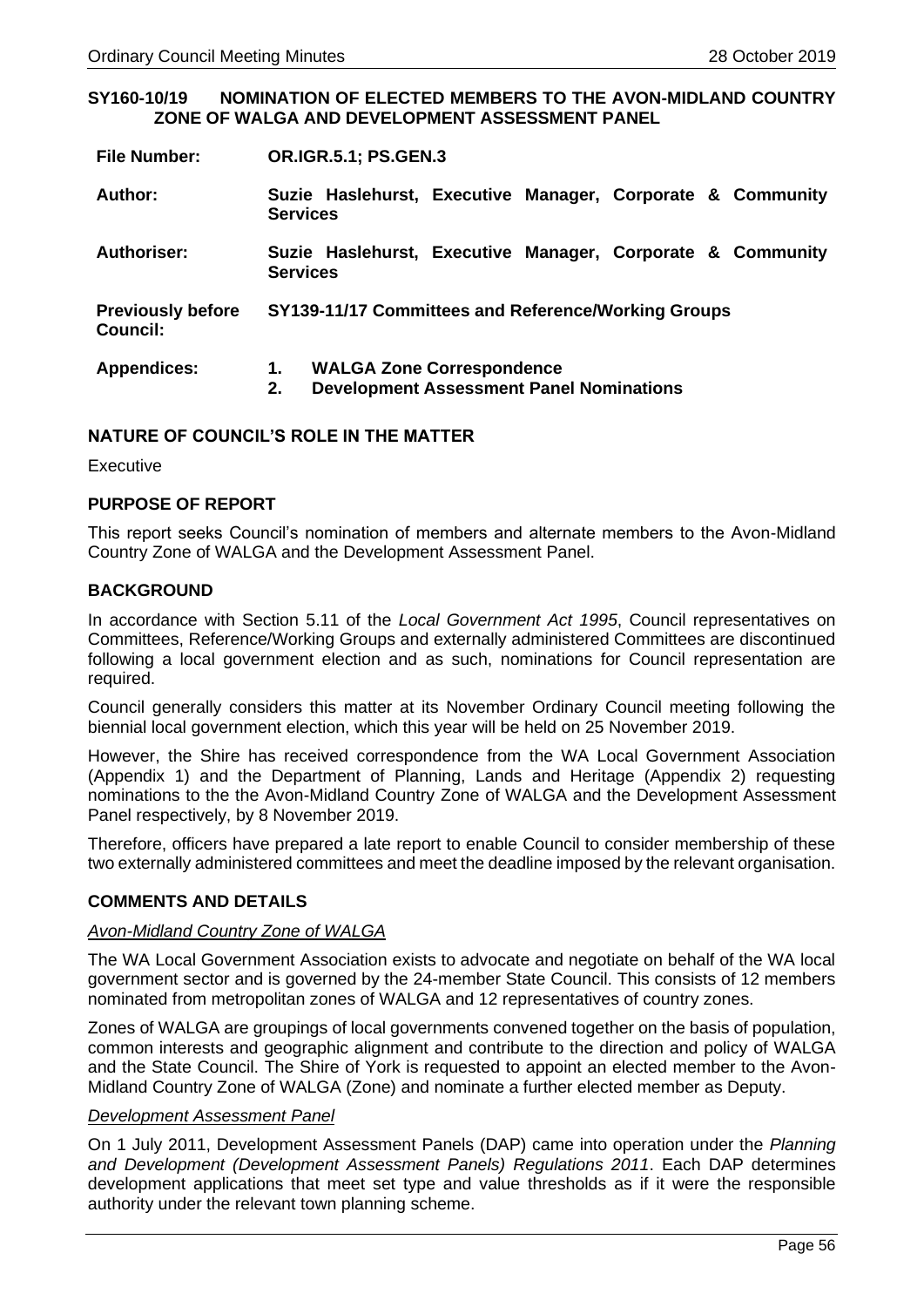The DAP is required to determine all development applications within the local government area in excess of \$10 million in value (mandatory DAP application) and optional "opt-in" (determined by DAP at the choice of the applicant) for applications between \$2 million and \$10 million in value (provided they are not development types within the exempt category).

The Shire is required to nominate two local government members and two alternate local government members to the relevant DAP which are then appointed by the Minister for Planning. The alternates will sit on the panel in the event that a local government member is not able to attend the DAP meeting.

Councillors Smythe and Ferro were appointed to the DAP until 26 July 2020 with Councillors Warnick and Trent as alternates. However, appointment is on the basis that the nominee is a member of Council, and if a councillor's term of office ceases, appointment as a DAP local government member expires at the same time. Following the recent local government elections, two vacancies exist for members of the DAP. Council is requested to nominate two Councillors as members for consideration by the Minister for Planning. Should Council choose to nominate either or both of the current alternates as members, new alternates will also need to be nominated.

#### **OPTIONS**

Council could choose to defer nominations for the above memberships until it considers all other Committee and Working/Reference Group memberships at the Ordinary Council on 25 November 2019. However, the correspondence attached outlines the reasons for requesting prompt consideration by Council of nominations to the Zone and the DAP.

While Councillors Warnick and Trent are appointed as alternates to the DAP until 26 January 2020, Council could choose to nominate one or both as members and appoint new alternates.

#### **IMPLICATIONS TO CONSIDER**

#### **Consultative**

WA Local Government Association (WALGA)

WA Department of Planning, Lands and Heritage - DAPs

#### **Strategic**

*Strong and Effective Leadership* 

5.1 Effective and informed governance and decision-making

5.5 A Strong collective voice

#### **Policy Related**

Nil

#### **Financial**

There may be some travel costs involved in attendance by members at Zone and/or DAP meetings.

#### **Legal and Statutory**

#### *Planning and Development (Development Assessment Panels) Regulations 2011*

#### *23. LDAP members*

- *(1) The members of a LDAP are —*
	- *(a) 2 persons appointed to the LDAP as local government members; and*
	- *(b) 3 persons appointed to the LDAP as specialist members.*
- *(2) The members must be appointed in writing by the Minister.*
- *(3) Regulation 24 applies to the appointment of local government members.*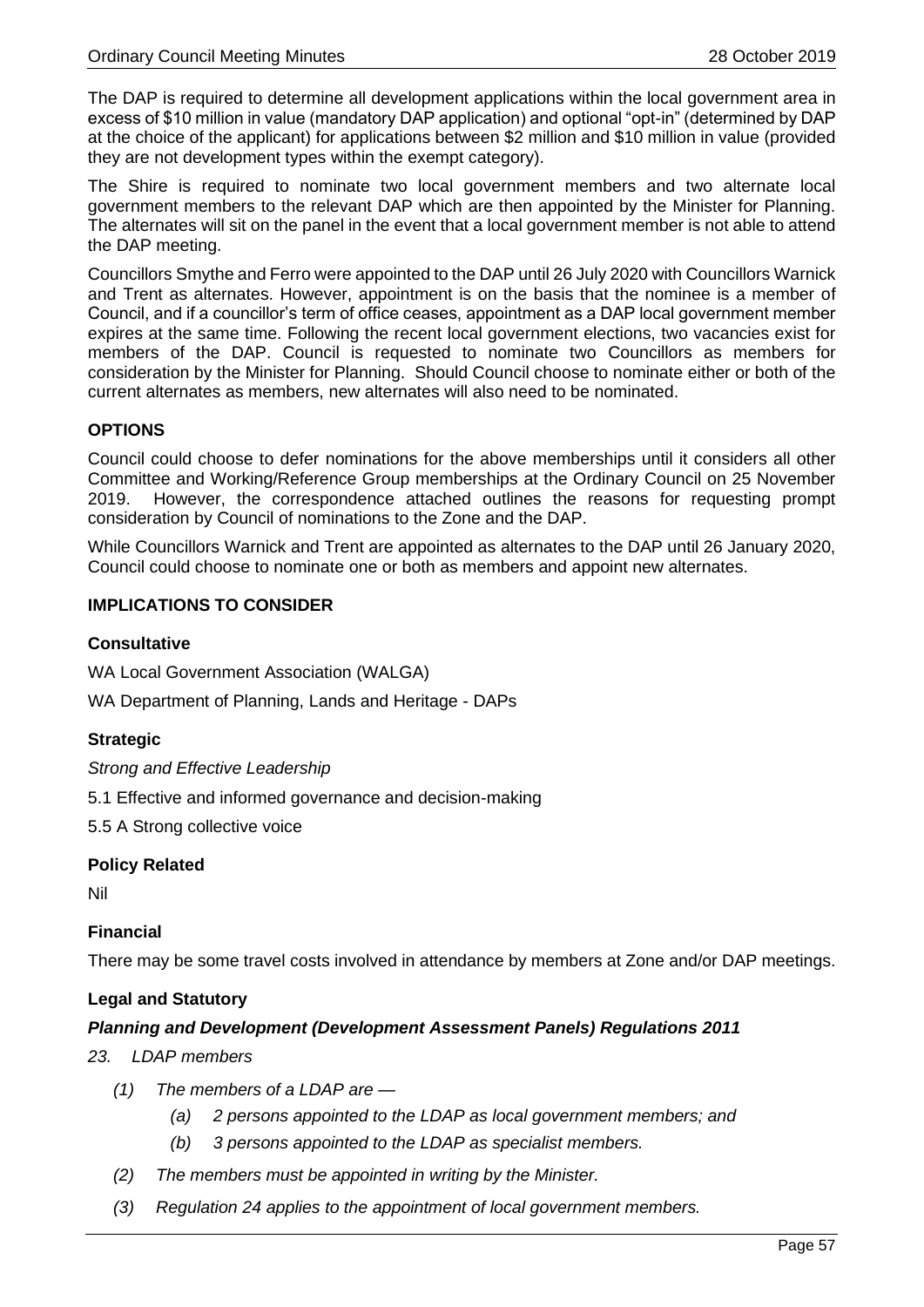- *24. Local government members of LDAP*
	- *(1) Whenever it is necessary to make an appointment under regulation 23(1)(a), the Minister must —*
		- *(a) in writing, request the local government of the district for which the DAP is established to nominate a member of the council of the local government for appointment; and*
		- *(b) unless subregulation (2) applies, appoint the person so nominated.*
	- *(2) If, within 40 days after the date on which the Minister makes a request to a local government under subregulation (1) or such longer period as the Minister may allow, the local government fails to nominate a person for appointment in accordance with the request, the Minister may appoint under regulation 23(1)(a) a person who is an eligible voter of the district for which the LDAP is established.*
	- *(3) For the purposes of subregulation (2) a person is an eligible voter of a district if that person is eligible under the Local Government Act 1995 section 4.29 or 4.30 to be enrolled to vote at elections for the district.*

*[Regulation 24 amended: Gazette 16 Dec 2016 p. 5712-13.]*

#### **Risk Related**

Should Council choose not to appoint members to the Zone and/or DAP, there is a reputational risk to the Shire which is rated Moderate (6) and in the case of the DAP, a compliance risk which is rated Moderate (8). Appointing members to the Zone and DAP as recommended in this report will mitigate these risks.

#### **Workforce**

Nil

#### **VOTING REQUIREMENTS**

**Absolute Majority: No**

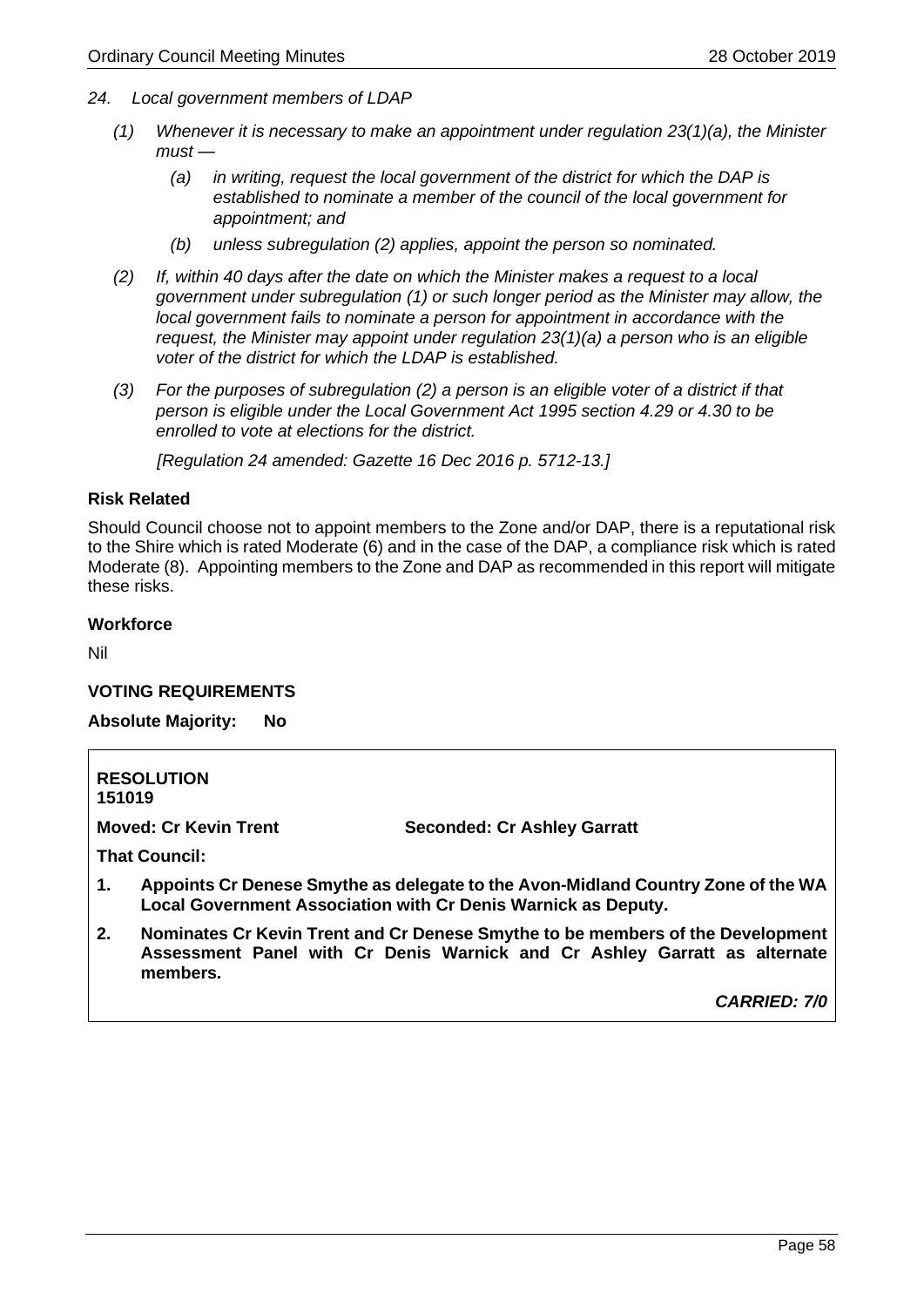#### <span id="page-58-0"></span>**13 MEETING CLOSED TO THE PUBLIC**

<span id="page-58-1"></span>13.1 Matters for which the Meeting may be closed

**RESOLUTION 161019 Moved: Cr Kevin Trent Seconded: Cr Denis Warnick That Council considers the confidential report(s) listed below in a meeting closed to the public in accordance with Section 5.23(2) of the Local Government Act 1995:**

**SY159-10/19 - Confidential - Doubtful Debt - Outstanding Rates and Charges - Request for Write Off**

**This matter is considered to be confidential under Section 5.23(2) - e(iii) of the Local Government Act, and the Council is satisfied that discussion of this matter in an open meeting would, on balance, be contrary to the public interest as it deals with a matter that if disclosed, would reveal information about the business, professional, commercial or financial affairs of a person, where the information is held by, or is about, a person other than the local government.** 

*CARRIED: 7/0*

The Gallery left the meeting at 5.45pm and the doors were closed.

#### <span id="page-58-2"></span>**SY159-10/19 - CONFIDENTIAL - DOUBTFUL DEBT - OUTSTANDING RATES AND CHARGES - REQUEST FOR WRITE OFF**

#### **RESOLUTION 171019**

**Moved: Cr Denis Warnick Seconded: Cr Kevin Trent**

**That Council:**

- **1. Accepts the proposed settlement payment of \$30,000 towards the outstanding debt on 17 units within the Settlers House complex, currently owned by a liquidated company.**
- **2. Accepts the officer recommendation to write off the remaining balance, being \$84,667.87 and any accrued interest to the date of transfer of ownership and upon payment of the proposed \$30,000 being received.**

*CARRIED BY ABSOLUTE MAJORITY: 7/0*